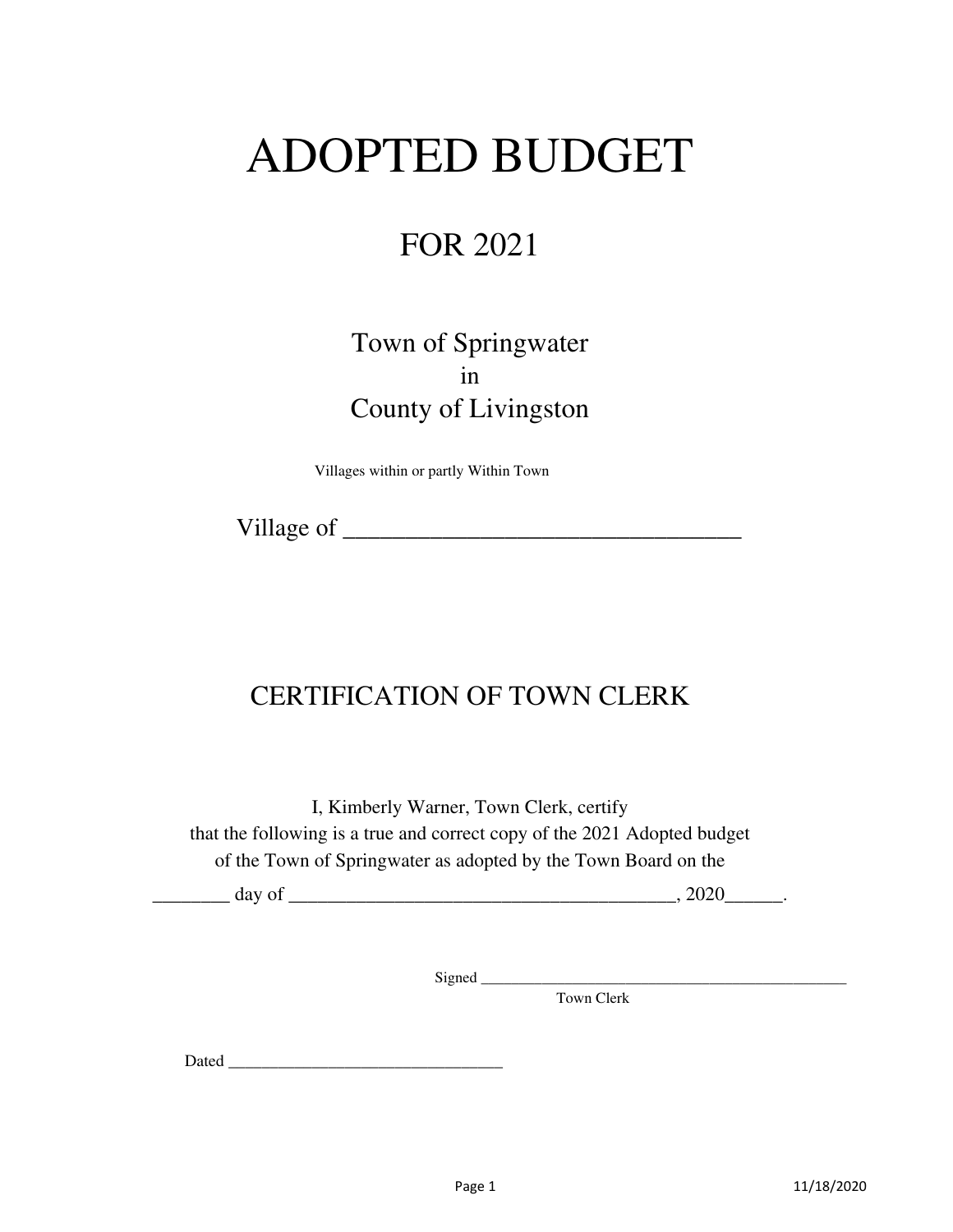#### **SUMMARY OF TOWN BUDGET**

#### **BUDGET OFFICERS ADOPTED BUDGET**

| <b>CODE</b> | <b>FUND</b>                    | <b>APPROPRIATIONS</b><br><b>AND PROVISIONS</b><br><b>FOR OTHER USES</b> | <b>LESS</b><br><b>ESTIMATED</b><br><b>REVENUES</b> | <b>LESS</b><br><b>UNEXPENDED</b><br><b>BALANCE</b> | <b>AMOUNT TO BE</b><br><b>RAISED BY TAX</b> |
|-------------|--------------------------------|-------------------------------------------------------------------------|----------------------------------------------------|----------------------------------------------------|---------------------------------------------|
| A           | <b>GENERAL</b>                 | 536,596.00                                                              | 56,913.00                                          | 49,683.00                                          | 430,000.00                                  |
| B           | <b>GENERAL OUTSIDE VILLAGE</b> | 0.00                                                                    | 0.00                                               | 0.00                                               | 0.00                                        |
| DA          | <b>HIGHWAY-TOWNWIDE</b>        | 1.066.208.00                                                            | 324,050.00                                         | 0.00                                               | 742,158.00                                  |
| DB          | <b>HIGHWAY-OUTSIDE VILLAGE</b> | 0.00                                                                    | 0.00                                               | 0.00                                               | 0.00                                        |
| L           | PUBLIC LIBRARY FUND            | 0.00                                                                    | 0.00                                               | 0.00                                               | 0.00                                        |
| V           | DEBT SERVICE FUND              | 0.00                                                                    | 0.00                                               | 0.00                                               | 0.00                                        |
|             |                                |                                                                         |                                                    |                                                    |                                             |

#### SPECIAL DISTRICTS:

#### (LIST EACH SEPARATELY)

| <b>Lighting District</b>       | 0.00       | 0.00       | 0.00 | $0.00\,$   |
|--------------------------------|------------|------------|------|------------|
| <b>Lighting District</b>       | 0.00       | 0.00       | 0.00 | 0.00       |
| <b>Water District</b>          | 83,350.00  | 83,350.00  | 0.00 | 0.00       |
| Fire District                  | 159,815.00 | 0.00       | 0.00 | 159,815.00 |
| <b>Sewer District</b>          | 191,400.00 | 101,400.00 | 0.00 | 90,000.00  |
| Drainage District              | 0.00       | 0.00       | 0.00 | 0.00       |
| Refuse and Garbage District    | 0.00       | 0.00       | 0.00 | 0.00       |
| Park District                  | 0.00       | 0.00       | 0.00 | 0.00       |
| <b>Public Parking District</b> | 0.00       | 0.00       | 0.00 | 0.00       |
| District                       | 0.00       | 0.00       | 0.00 | 0.00       |

| г<br>∽. |
|---------|
|---------|

TOTALS 2,037,369.00 565,713.00 49,683.00 1,421,973.00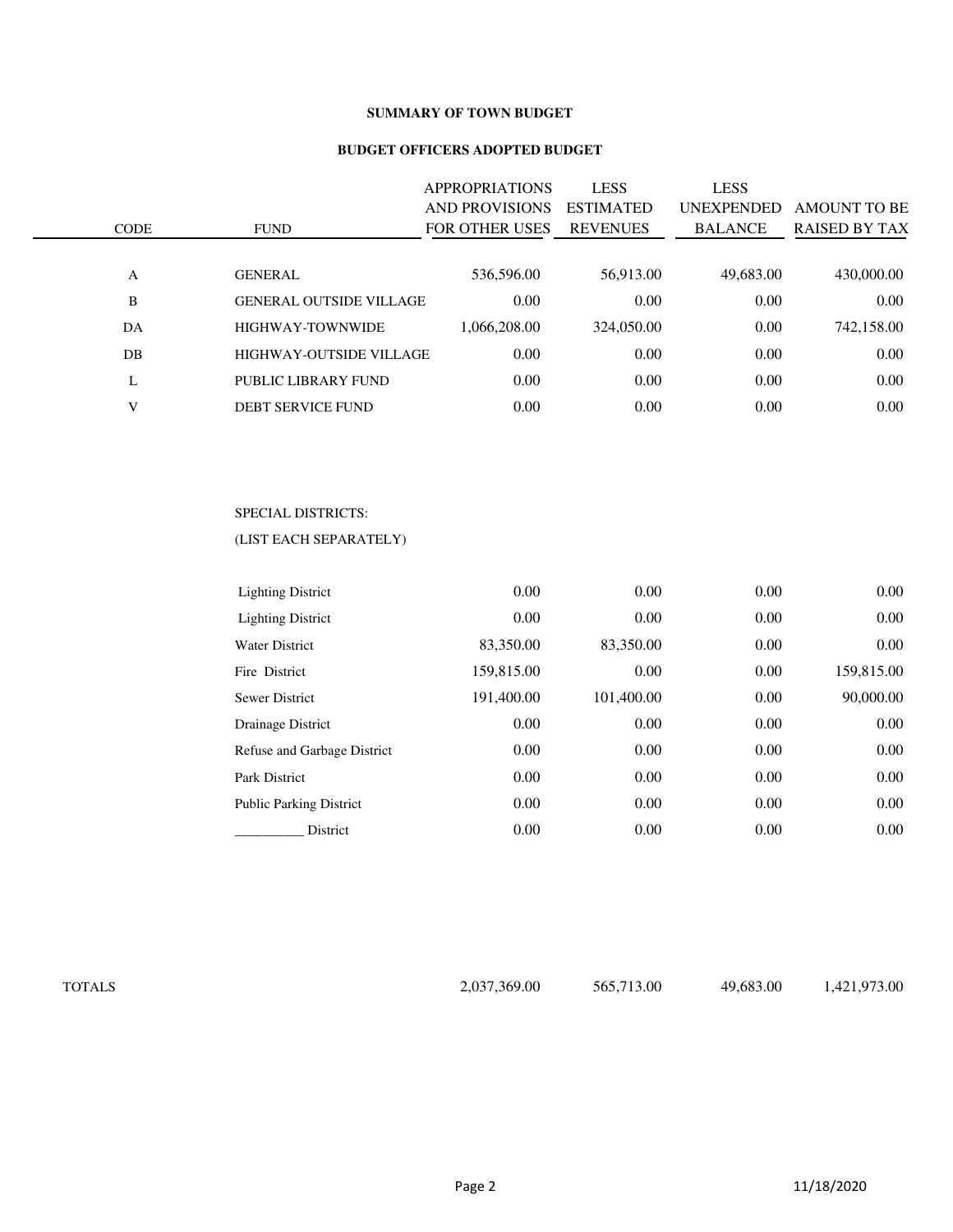|                                 |          |               | <b>BUDGET</b>  | <b>BUDGET</b>    |               |                |
|---------------------------------|----------|---------------|----------------|------------------|---------------|----------------|
|                                 |          | <b>ACTUAL</b> | THIS YEAR      | <b>OFFICERS</b>  |               |                |
|                                 |          | <b>LAST</b>   | AS             | <b>TENTATIVE</b> | PRELIMINARY   |                |
|                                 |          | <b>YEAR</b>   | <b>AMENDED</b> | <b>BUDGET</b>    | <b>BUDGET</b> | <b>ADOPTED</b> |
| <b>ACCOUNTS</b>                 | CODE     | 2019          | 2020           | 2021             | 2021          | 2021           |
| <b>TOWN BOARD</b>               |          |               |                |                  |               |                |
| <b>Personal Services</b>        | A1010.1  | 10,000.00     | 12,000.00      | 12,000.00        | 12,000.00     | 12,000.00      |
| Equipment                       | A1010.2  |               |                |                  |               |                |
| Contractual Exp.                | A1010.4  | 1,348.00      | 1,500.00       | 1,500.00         | 1,500.00      | 1,500.00       |
| <b>TOTAL</b>                    |          | 11,348.00     | 13,500.00      | 13,500.00        | 13,500.00     | 13,500.00      |
| <b>JUSTICES</b>                 |          |               |                |                  |               |                |
| <b>Personal Services</b>        | A1110.1  | 8,500.00      | 9,500.00       | 9,500.00         | 9,500.00      | 9,500.00       |
| Personal Services-Clerk Svc     | A1110.1a | 8,500.00      | 8,500.00       | 8,500.00         | 8,500.00      | 8,500.00       |
| <b>Justice Clerk Transition</b> | A1110.1b |               | 98.04          |                  |               |                |
| Equipment                       | A1110.2  |               | 250.00         | 250.00           | 250.00        | 250.00         |
| Contractual Exp.                | A1110.4  | 2,210.00      | 2,901.96       | 2,500.00         | 2,500.00      | 2,500.00       |
| Justice Grant                   | A1110.4a |               |                |                  |               |                |
| <b>TOTAL</b>                    |          | 19,210.00     | 21,250.00      | 20,750.00        | 20,750.00     | 20,750.00      |
| <b>SUPERVISOR</b>               |          |               |                |                  |               |                |
| Personal Services               | A1220.1  | 9,500.00      | 10,000.00      | 10,000.00        | 10,000.00     | 10,000.00      |
| <b>Deputy Personal Services</b> | A1220.1a | 1,500.00      | 1,500.00       | 2,000.00         | 2,000.00      | 2,000.00       |
| Supervisor Clerk                | A1220.1b | 7,500.00      | 11,500.00      | 11,845.00        | 11,845.00     | 11,845.00      |
| Equipment                       | A1220.2  |               | 500.00         | 1,000.00         | 1,000.00      | 1,000.00       |
| Contractual Exp.                | A1220.4  | 2,662.00      | 4,100.00       | 4,100.00         | 4,100.00      | 4,100.00       |
| <b>TOTAL</b>                    |          | 21,162.00     | 27,600.00      | 28,945.00        | 28,945.00     | 28,945.00      |
| <b>COMPTROLLER</b>              |          |               |                |                  |               |                |
| <b>Personal Services</b>        | A1315.1  |               |                |                  |               |                |
| Equipment                       | A1315.2  |               |                |                  |               |                |
| Contractual Exp.                | A1315.4  | 8,600.00      | 8,600.00       | 8,800.00         | 8,800.00      | 8,800.00       |
| <b>TOTAL</b>                    |          | 8,600.00      | 8,600.00       | 8,800.00         | 8,800.00      | 8,800.00       |
| <b>INDEPENDENT AUDITING</b>     |          |               |                |                  |               |                |
| <b>AND ACCOUNTING</b>           |          |               |                |                  |               |                |
| Contractual Exp.                | A1320.4  |               | 15,000.00      | 15,000.00        | 15,000.00     | 15,000.00      |
| <b>TAX COLLECTION</b>           |          |               |                |                  |               |                |
| <b>Personal Services</b>        | A1330.1  |               |                |                  |               |                |
| Equipment                       | A1330.2  |               |                |                  |               |                |
| Contractual Exp.                | A1330.4  | 1,817.00      | 5,520.00       | 4,200.00         | 4,200.00      | 4,200.00       |
| <b>TOTAL</b>                    |          | 1,817.00      | 5,520.00       | 4,200.00         | 4,200.00      | 4,200.00       |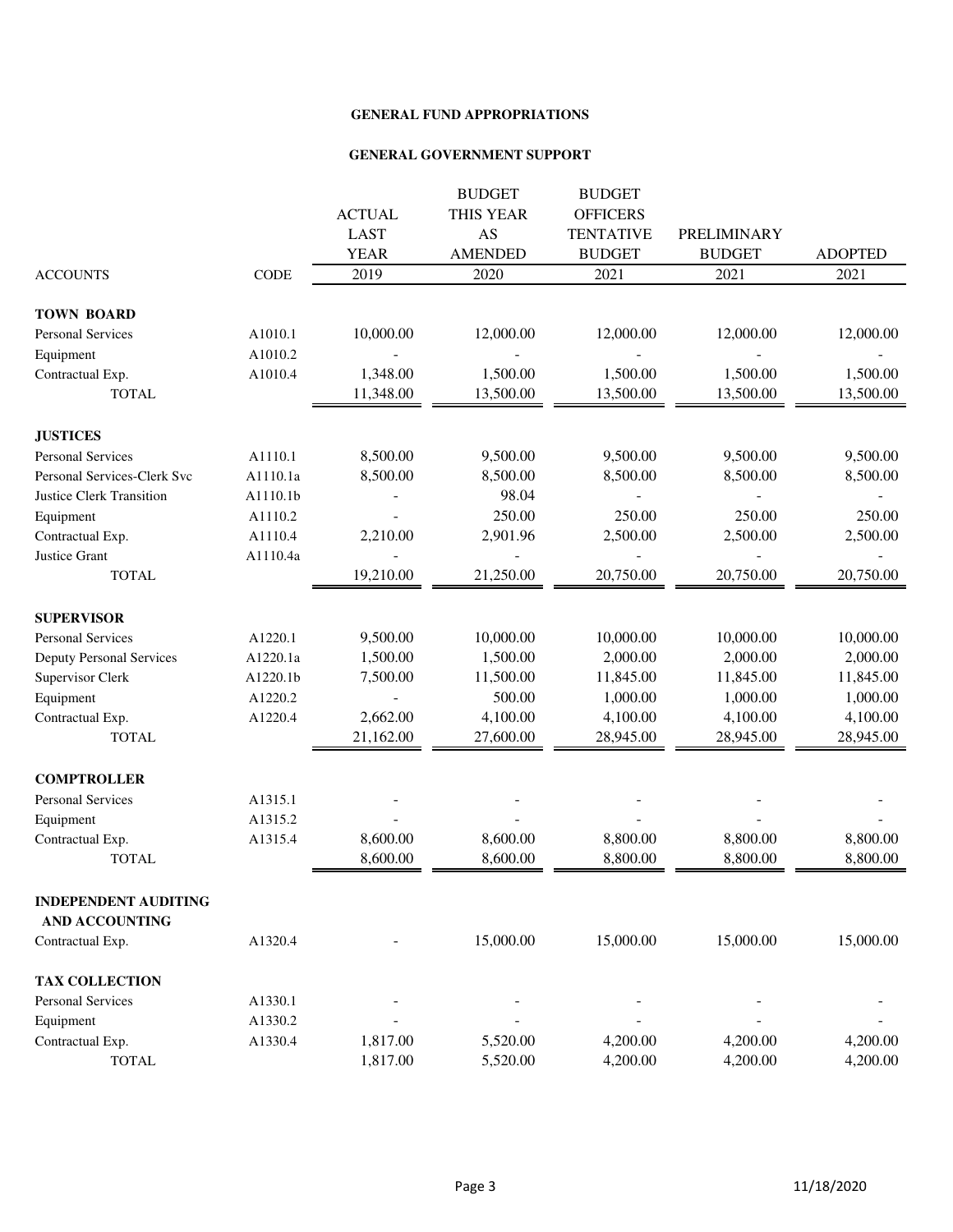|                                 |             |                | <b>BUDGET</b>  | <b>BUDGET</b>    |                    |                |
|---------------------------------|-------------|----------------|----------------|------------------|--------------------|----------------|
|                                 |             | <b>ACTUAL</b>  | THIS YEAR      | <b>OFFICERS</b>  |                    |                |
|                                 |             | <b>LAST</b>    | AS             | <b>TENTATIVE</b> | <b>PRELIMINARY</b> |                |
|                                 |             | <b>YEAR</b>    | <b>AMENDED</b> | <b>BUDGET</b>    | <b>BUDGET</b>      | <b>ADOPTED</b> |
| <b>ACCOUNTS</b>                 | <b>CODE</b> | 2019           | 2020           | 2021             | 2021               | 2021           |
| <b>BUDGETS</b>                  |             |                |                |                  |                    |                |
| <b>Personal Services</b>        | A1340.1     | 2,500.00       | 2,500.00       | 3,000.00         | 3,000.00           | 3,000.00       |
| Equipment                       | A1340.2     |                |                |                  |                    |                |
| Contractual Exp.                | A1340.4     |                |                |                  |                    |                |
| <b>TOTAL</b>                    |             | 2,500.00       | 2,500.00       | 3,000.00         | 3,000.00           | 3,000.00       |
| <b>ASSESSORS</b>                |             |                |                |                  |                    |                |
| <b>Personal Services</b>        | A1355.1     | 18,500.00      | 18,500.00      | 19,055.00        | 19,055.00          | 19,055.00      |
| Personal Services-Addressing    | A1355.1A    | 500.00         | 500.00         | 500.00           | 500.00             | 500.00         |
| Addressing Officer              | A1355.1B    |                | 850.00         |                  |                    |                |
| $\operatorname{B.A.R}$          | A1355.1C    | 427.00         | 500.00         | 500.00           | 500.00             | 500.00         |
| Equipment                       | A1355.2     |                | 1,376.00       | 1,500.00         | 1,500.00           | 1,500.00       |
| Contractual Exp.                | A1355.4     | 2,501.00       | 2,300.00       | 2,500.00         | 2,500.00           | 2,500.00       |
| <b>TOTAL</b>                    |             | 21,928.00      | 24,026.00      | 24,055.00        | 24,055.00          | 24,055.00      |
| <b>TOWN CLERK</b>               |             |                |                |                  |                    |                |
| <b>Personal Services</b>        | A1410.1     | 18,398.00      | 21,000.00      | 21,000.00        | 21,000.00          | 21,000.00      |
| <b>Deputy Personal Services</b> | A1410.1a    | 683.00         | 3,500.00       | 3,500.00         | 3,500.00           | 3,500.00       |
| Addressing Officer              | A1410.1b    | $\overline{a}$ |                |                  |                    |                |
| Equipment                       | A1410.2     | 310.00         | 500.00         | 500.00           | 500.00             | 500.00         |
| Contractual Exp.                | A1410.4     | 3,665.00       | 3,500.00       | 3,500.00         | 3,500.00           | 3,500.00       |
| <b>TOTAL</b>                    |             | 23,056.00      | 28,500.00      | 28,500.00        | 28,500.00          | 28,500.00      |
| <b>ATTORNEY</b>                 |             |                |                |                  |                    |                |
| Personal Services               | A1420.1     |                |                |                  |                    |                |
| Equipment                       | A1420.2     |                |                |                  |                    |                |
| Contractual Exp.                | A1420.4     | 4,430.00       | 6,000.00       | 4,000.00         | 4,000.00           | 4,000.00       |
| <b>TOTAL</b>                    |             | 4,430.00       | 6,000.00       | 4,000.00         | 4,000.00           | 4,000.00       |
| <b>ENGINEER</b>                 |             |                |                |                  |                    |                |
| Personal Services               | A1440.1     |                |                |                  |                    |                |
| Equipment                       | A1440.2     |                |                |                  |                    |                |
| Contractual Exp.                | A1440.4     |                |                |                  |                    |                |
| <b>TOTAL</b>                    |             |                |                |                  |                    |                |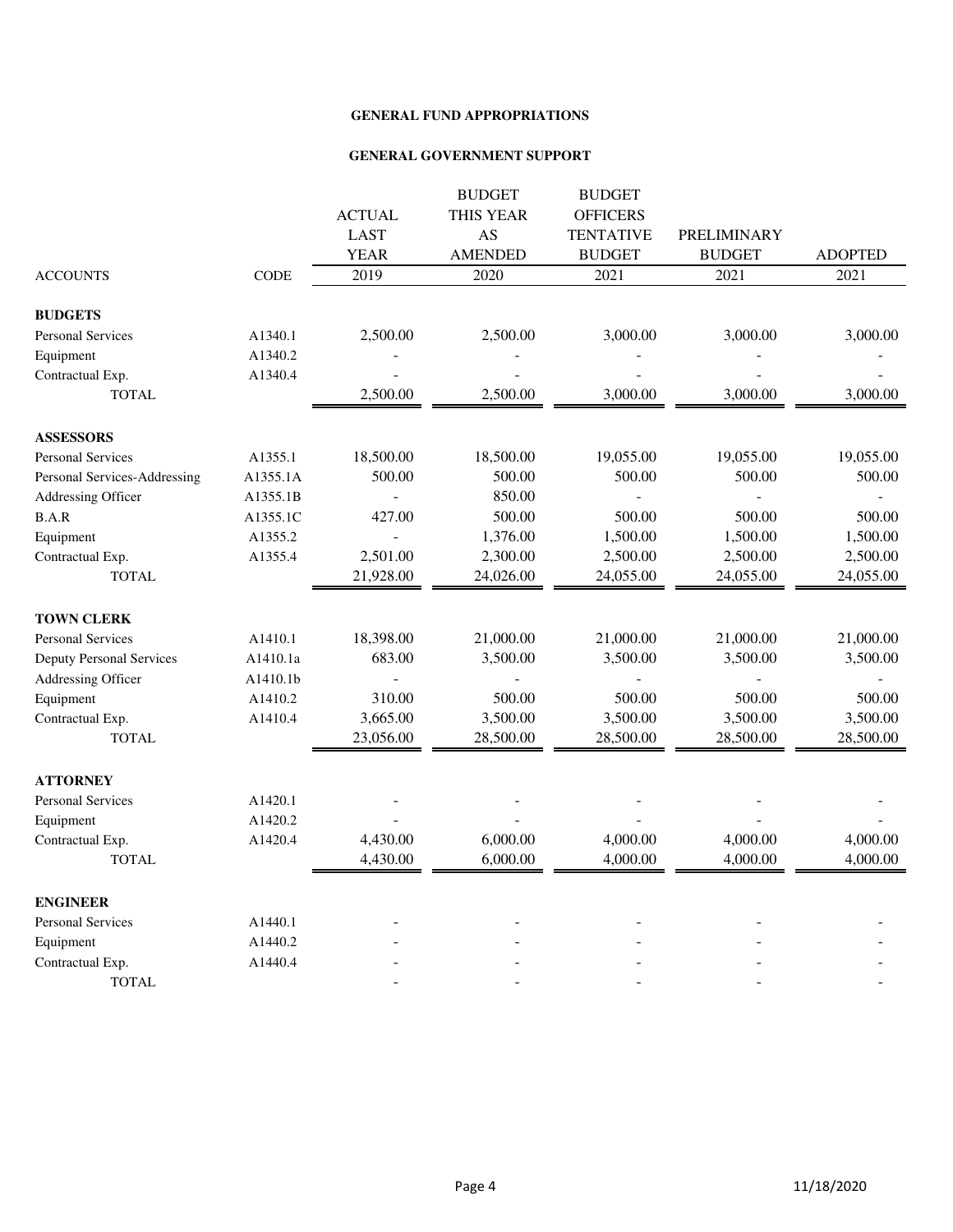|                                                |             |               | <b>BUDGET</b>  | <b>BUDGET</b>    |               |                |
|------------------------------------------------|-------------|---------------|----------------|------------------|---------------|----------------|
|                                                |             | <b>ACTUAL</b> | THIS YEAR      | <b>OFFICERS</b>  |               |                |
|                                                |             | <b>LAST</b>   | AS             | <b>TENTATIVE</b> | PRELIMINARY   |                |
|                                                |             | <b>YEAR</b>   | <b>AMENDED</b> | <b>BUDGET</b>    | <b>BUDGET</b> | <b>ADOPTED</b> |
| <b>ACCOUNTS</b>                                | <b>CODE</b> | 2019          | 2020           | 2021             | 2021          | 2021           |
| <b>ELECTIONS</b>                               |             |               |                |                  |               |                |
| Personal Services                              | A1450.1     | 1,940.00      | 2,800.00       |                  |               |                |
| Equipment                                      | A1450.2     |               |                |                  |               |                |
| Contractual Exp.                               | A1450.4     | 18.00         | 100.00         | 2,900.00         | 2,900.00      | 2,900.00       |
| <b>TOTAL</b>                                   |             | 1,958.00      | 2,900.00       | 2,900.00         | 2,900.00      | 2,900.00       |
| <b>RECORDS RETENTION</b>                       |             |               |                |                  |               |                |
| <b>Personal Services</b>                       | A1460.1     |               | 1,000.00       | 2,000.00         | 2,000.00      | 2,000.00       |
| Equipment                                      | A1460.2     |               |                |                  |               |                |
| Contractual Exp.                               | A1460.4     |               |                |                  |               |                |
| <b>TOTAL</b>                                   |             |               | 1,000.00       | 2,000.00         | 2,000.00      | 2,000.00       |
| <b>PUBLIC WORKS</b>                            |             |               |                |                  |               |                |
| <b>ADMINISTRATION</b>                          |             |               |                |                  |               |                |
| <b>Personal Services</b>                       | A1490.1     |               |                |                  |               |                |
| Equipment                                      | A1490.2     |               |                |                  |               |                |
| Contractual Exp.                               | A1490.4     |               |                |                  |               |                |
| <b>TOTAL</b>                                   |             |               |                |                  |               |                |
| <b>BUILDINGS</b>                               |             |               |                |                  |               |                |
| Personal Services                              | A1620.1     | 1,067.00      | 2,500.00       | 3,500.00         | 3,500.00      | 3,500.00       |
| Equipment                                      | A1620.2     |               | 1,000.00       | 1,000.00         | 1,000.00      | 1,000.00       |
| Contractual Exp.                               | A1620.4     | 13,384.00     | 35,000.00      | 35,000.00        | 35,000.00     | 35,000.00      |
| Old Contractual Exp.                           | A1620.4a    | 1,118.00      | 21,700.00      | 2,460.00         | 2,460.00      | 2,460.00       |
| <b>TOTAL</b>                                   |             | 15,569.00     | 60,200.00      | 41,960.00        | 41,960.00     | 41,960.00      |
| <b>CENTRAL COMMUNICATIONS</b><br><b>SYSTEM</b> |             |               |                |                  |               |                |
| Personal Services                              | A1650.1     |               |                |                  |               |                |
| Equipment                                      | A1650.2     |               |                |                  |               |                |
| Contractual Exp.                               | A1650.4     |               |                |                  |               |                |
| <b>TOTAL</b>                                   |             |               |                |                  |               |                |
| <b>CENTRAL STOREROOM</b>                       |             |               |                |                  |               |                |
| Personal Services                              | A1660.1     |               |                |                  |               |                |
| Equipment                                      | A1660.2     |               |                |                  |               |                |
| Contractual Exp.                               | A1660.4     |               |                |                  |               |                |
| $\ensuremath{\mathsf{TOTAL}}$                  |             |               |                |                  |               |                |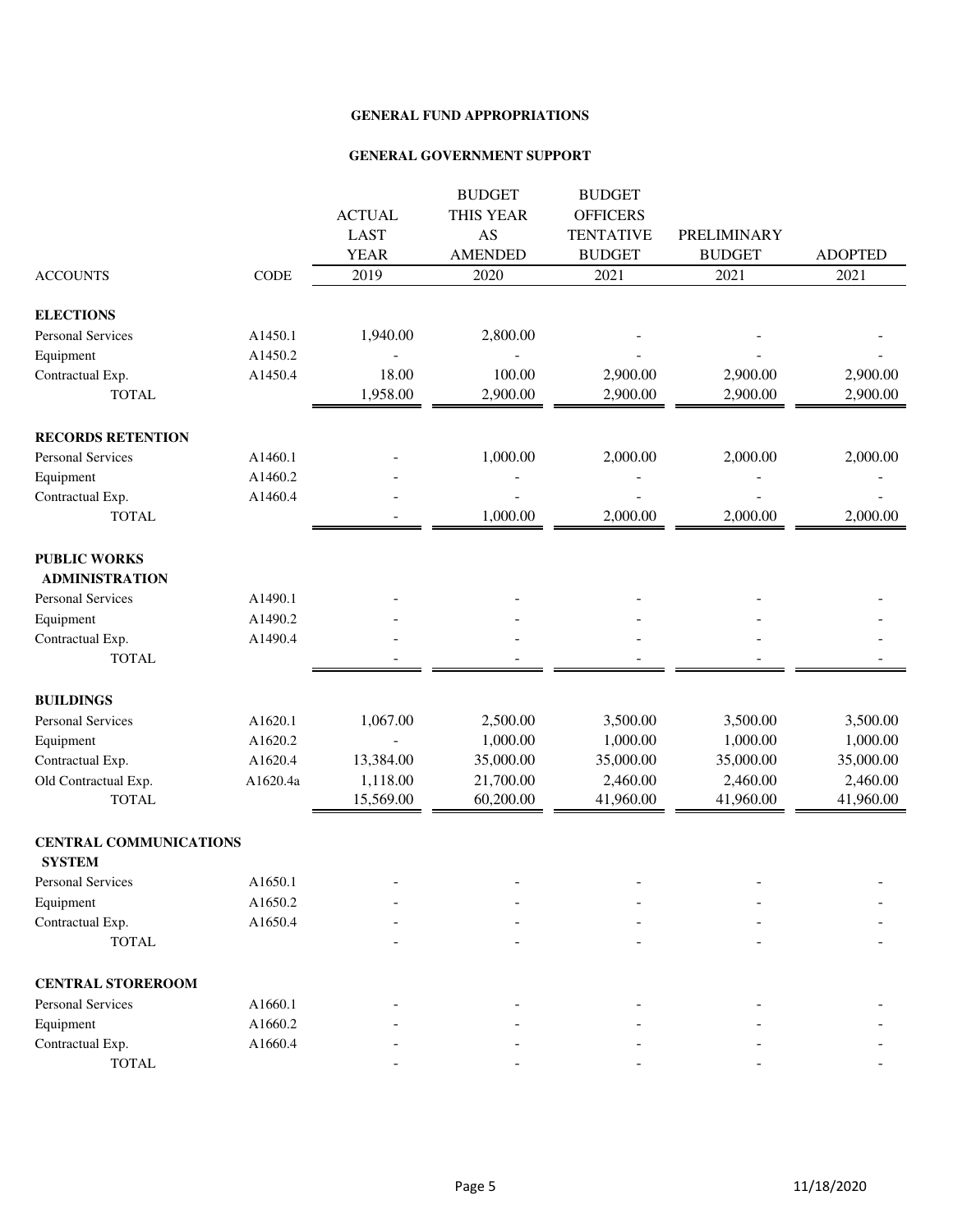|                                               |         |               | <b>BUDGET</b>    | <b>BUDGET</b>    |               |                |
|-----------------------------------------------|---------|---------------|------------------|------------------|---------------|----------------|
|                                               |         | <b>ACTUAL</b> | <b>THIS YEAR</b> | <b>OFFICERS</b>  |               |                |
|                                               |         | <b>LAST</b>   | AS               | <b>TENTATIVE</b> | PRELIMINARY   |                |
|                                               |         | <b>YEAR</b>   | <b>AMENDED</b>   | <b>BUDGET</b>    | <b>BUDGET</b> | <b>ADOPTED</b> |
| <b>ACCOUNTS</b>                               | CODE    | 2019          | 2020             | 2021             | 2021          | 2021           |
| <b>CENTRAL PRINTING</b><br><b>AND MAILING</b> |         |               |                  |                  |               |                |
| <b>Personal Services</b>                      | A1670.1 |               |                  |                  |               |                |
| Equipment                                     | A1670.2 |               |                  |                  |               |                |
| Contractual Exp.                              | A1670.4 |               |                  |                  |               |                |
| <b>TOTAL</b>                                  |         |               |                  |                  |               |                |
| <b>CENTRAL DATA PROCESSING</b>                |         |               |                  |                  |               |                |
| <b>Personal Services</b>                      | A1680.1 |               |                  |                  |               |                |
| Equipment                                     | A1680.2 |               |                  |                  |               |                |
| Contractual Exp.                              | A1680.4 | 2,100.00      | 2,100.00         | 2,100.00         | 2,100.00      | 2,100.00       |
| <b>TOTAL</b>                                  |         | 2,100.00      | 2,100.00         | 2,100.00         | 2,100.00      | 2,100.00       |
| <b>SPECIAL ITEMS</b>                          |         |               |                  |                  |               |                |
| Unallocated Ins.                              | A1910.4 | 25,530.00     | 26,500.00        | 26,500.00        | 26,500.00     | 26,500.00      |
| Municipal Assoc.                              |         |               |                  |                  |               |                |
| Dues                                          | A1920.4 |               |                  | 1,000.00         | 1,000.00      | 1,000.00       |
| Judgments and                                 |         |               |                  |                  |               |                |
| Claims                                        | A1930.4 |               |                  |                  |               |                |
| Purchase of Land                              | A1940.4 |               |                  |                  |               |                |
| Contingency                                   | A1990.4 |               | 500.00           | 500.00           | 500.00        | 500.00         |
|                                               |         |               |                  |                  |               |                |
| <b>TOTAL</b>                                  |         | 25,530.00     | 27,000.00        | 28,000.00        | 28,000.00     | 28,000.00      |
|                                               |         |               |                  |                  |               |                |
| <b>TOTAL GENERAL</b><br><b>GOV'T. SUPPORT</b> |         |               |                  |                  |               |                |
| <b>TOTAL</b>                                  |         | 159,208.00    | 245,696.00       | 227,710.00       | 227,710.00    | 227,710.00     |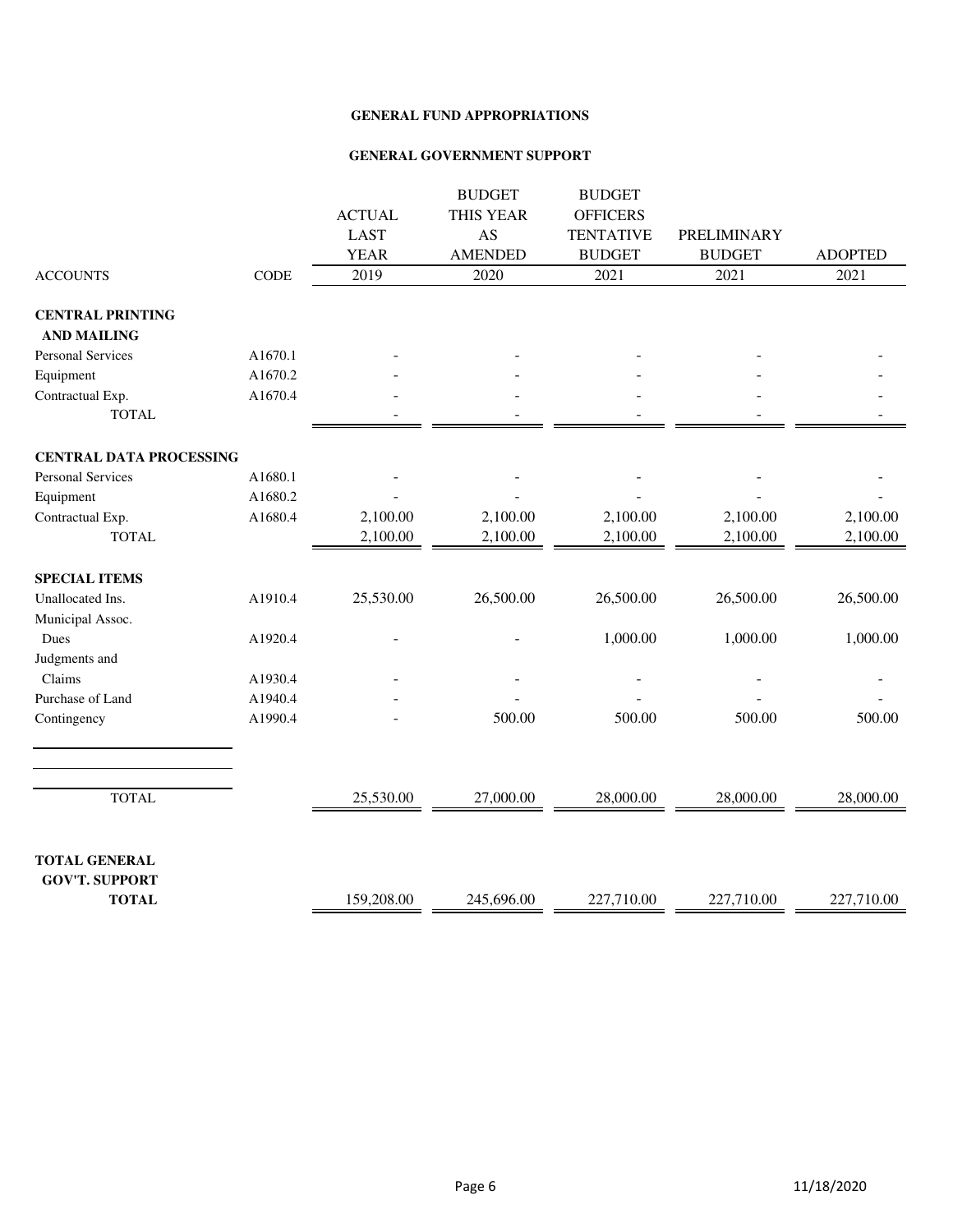#### **PUBLIC SAFETY**

|                                               |         |               | <b>BUDGET</b>  | <b>BUDGET</b>    |               |                |
|-----------------------------------------------|---------|---------------|----------------|------------------|---------------|----------------|
|                                               |         | <b>ACTUAL</b> | THIS YEAR      | <b>OFFICERS</b>  |               |                |
|                                               |         | <b>LAST</b>   | AS             | <b>TENTATIVE</b> | PRELIMINARY   |                |
|                                               |         | <b>YEAR</b>   | <b>AMENDED</b> | <b>BUDGET</b>    | <b>BUDGET</b> | <b>ADOPTED</b> |
| <b>ACCOUNTS</b>                               | CODE    | 2019          | 2020           | 2021             | 2021          | 2021           |
| <b>PUBLIC SAFETY</b><br><b>ADMINISTRATION</b> |         |               |                |                  |               |                |
| Personal Services                             | A3010.1 |               |                |                  |               |                |
| Equipment                                     | A3010.2 |               |                |                  |               |                |
| Contractual Exp.                              | A3010.4 |               |                |                  |               |                |
| <b>TOTAL</b>                                  |         |               |                |                  |               |                |
| POLICE AND CONSTABLE **                       |         |               |                |                  |               |                |
| <b>Personal Services</b>                      | A3120.1 |               |                |                  |               |                |
| Equipment                                     | A3120.2 |               |                |                  |               |                |
| Contractual Exp.                              | A3120.4 | 2,160.00      | 2,200.00       | 2,000.00         | 2,000.00      | 2,000.00       |
| <b>TOTAL</b>                                  |         | 2,160.00      | 2,200.00       | 2,000.00         | 2,000.00      | 2,000.00       |
| <b>JAIL</b>                                   |         |               |                |                  |               |                |
| <b>Personal Services</b>                      | A3150.1 |               |                |                  |               |                |
| Equipment                                     | A3150.2 |               |                |                  |               |                |
| Contractual Exp.                              | A3150.4 |               |                |                  |               |                |
| <b>TOTAL</b>                                  |         |               |                |                  |               |                |
| <b>TRAFFIC CONTROL</b>                        |         |               |                |                  |               |                |
| <b>Personal Services</b>                      | A3310.1 |               |                |                  |               |                |
| Equipment                                     | A3310.2 |               |                |                  |               |                |
| Contractual Exp.                              | A3310.4 |               |                |                  |               |                |
| <b>TOTAL</b>                                  |         |               |                |                  |               |                |
| <b>ON STREET PARKING</b>                      |         |               |                |                  |               |                |
| <b>Personal Services</b>                      | A3320.1 |               |                |                  |               |                |
| Equipment                                     | A3320.2 |               |                |                  |               |                |
| Contractual Exp.                              | A3320.4 |               |                |                  |               |                |
| TOTAL                                         |         |               |                |                  |               |                |
| <b>CONTROL OF DOGS</b>                        |         |               |                |                  |               |                |
| Personal Services                             | A3510.1 |               |                |                  |               |                |
| Equipment                                     | A3510.2 |               |                |                  |               |                |
| Contractual Exp.                              | A3510.4 | 7,016.00      | 7,000.00       | 7,200.00         | 7,200.00      | 7,200.00       |
| <b>TOTAL</b>                                  |         | 7,016.00      | 7,000.00       | 7,200.00         | 7,200.00      | 7,200.00       |

\*\* Town with Village - See explanation (2) on last page for changes to town - area outside of village.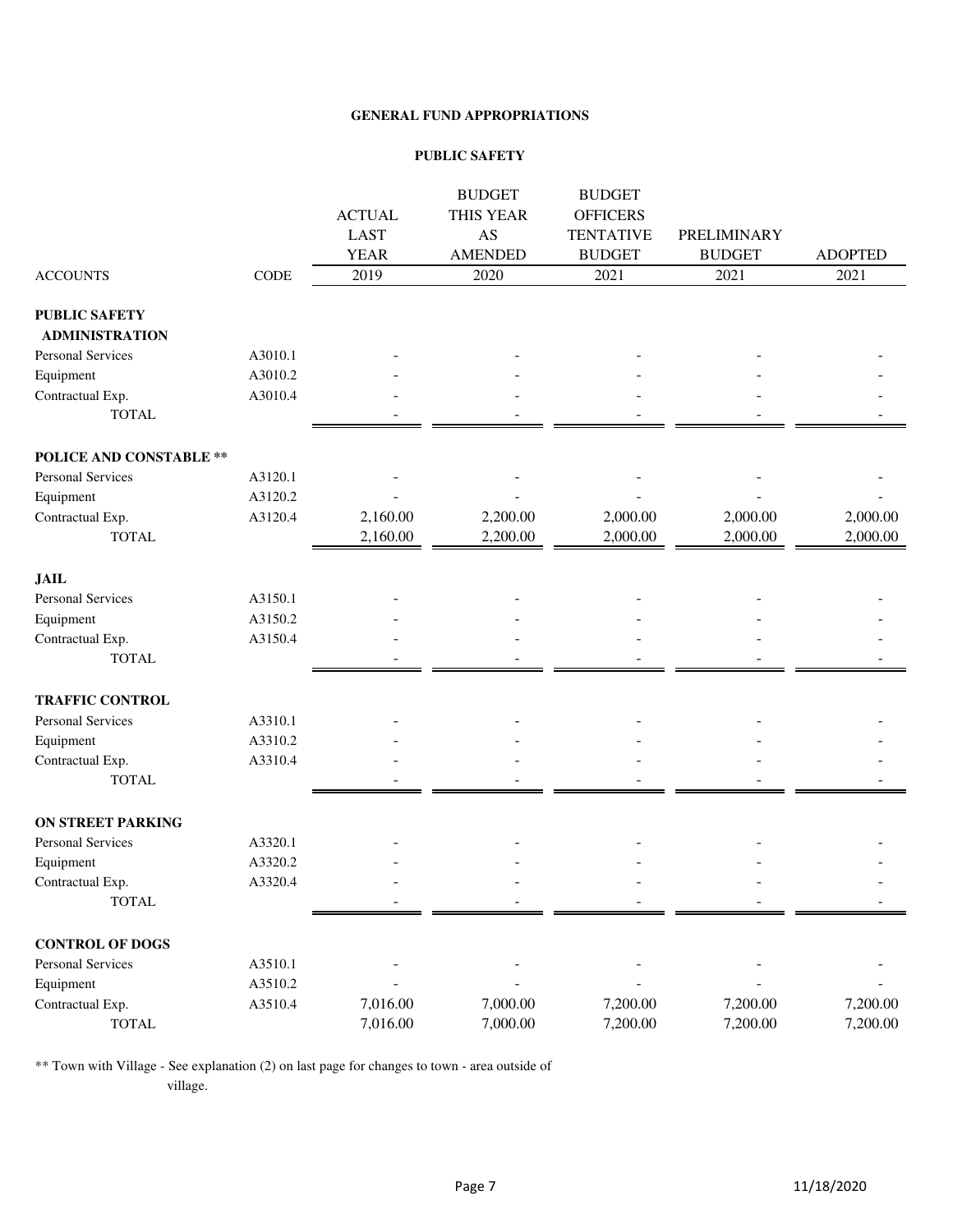#### **PUBLIC SAFETY (CONTD.)**

|                              |          |               | <b>BUDGET</b>  | <b>BUDGET</b>    |               |                |
|------------------------------|----------|---------------|----------------|------------------|---------------|----------------|
|                              |          | <b>ACTUAL</b> | THIS YEAR      | <b>OFFICERS</b>  |               |                |
|                              |          | <b>LAST</b>   | AS             | <b>TENTATIVE</b> | PRELIMINARY   |                |
|                              |          | <b>YEAR</b>   | <b>AMENDED</b> | <b>BUDGET</b>    | <b>BUDGET</b> | <b>ADOPTED</b> |
| <b>ACCOUNTS</b>              | CODE     | 2019          | 2020           | 2021             | 2021          | 2021           |
| <b>CONTROL OF OTHER</b>      |          |               |                |                  |               |                |
| <b>ANIMALS</b>               |          |               |                |                  |               |                |
| <b>Personal Services</b>     | A3520.1  |               |                |                  |               |                |
| Equipment                    | A3520.2  |               |                |                  |               |                |
| Contractual Exp.             | A3520.4  | 6,330.00      |                |                  |               |                |
| <b>TOTAL</b>                 |          | 6,330.00      |                |                  |               |                |
| <b>EXAMINING BOARDS</b>      |          |               |                |                  |               |                |
| Personal Services            | A3610.1  |               |                |                  |               |                |
| Equipment                    | A3610.2  |               |                |                  |               |                |
| Contractual Exp.             | A3610.4  |               |                |                  |               |                |
| <b>TOTAL</b>                 |          |               |                |                  |               |                |
|                              |          |               |                |                  |               |                |
| <b>SAFETY INSPECTIONS **</b> |          |               |                |                  |               |                |
| Personal Services            | A3620.1  | 12,500.00     | 12,500.00      | 15,500.00        | 15,500.00     | 15,500.00      |
| Personal Services-Deputy     | A3620.1a | 2,000.00      | 2,000.00       | 3,500.00         | 3,500.00      | 3,500.00       |
| Equipment                    | A3620.2  | 540.00        | 750.00         | 750.00           | 750.00        | 750.00         |
| Contractual Exp.             | A3620.4  | 7,003.00      | 7,000.00       | 7,000.00         | 7,000.00      | 7,000.00       |
| <b>TOTAL</b>                 |          | 22,043.00     | 22,250.00      | 26,750.00        | 26,750.00     | 26,750.00      |
| <b>DEMOLITION OF</b>         |          |               |                |                  |               |                |
| <b>UNSAFE BUILDINGS</b>      |          |               |                |                  |               |                |
| Personal Services            | A3650.1  |               |                |                  |               |                |
| Equipment                    | A3650.2  |               |                |                  |               |                |
| Contractual Exp.             | A3650.4  |               |                |                  |               |                |
| <b>TOTAL</b>                 |          |               |                |                  |               |                |
| <b>SCHOOL ATTENDANCE</b>     |          |               |                |                  |               |                |
| <b>OFFICER</b>               |          |               |                |                  |               |                |
| Personal Services            | A3660.1  |               |                |                  |               |                |
| Equipment                    | A3660.2  |               |                |                  |               |                |
| Contractual Exp.             | A3660.4  |               |                |                  |               |                |
| <b>TOTAL</b>                 |          |               |                |                  |               |                |
|                              |          |               |                |                  |               |                |
| TOTAL PUBLIC SAFETY          |          | 37,549.00     | 31,450.00      | 35,950.00        | 35,950.00     | 35,950.00      |
|                              |          |               |                |                  |               |                |

\*\* Town with Village - See explanation (2) on last page for changes to town - area outside of village.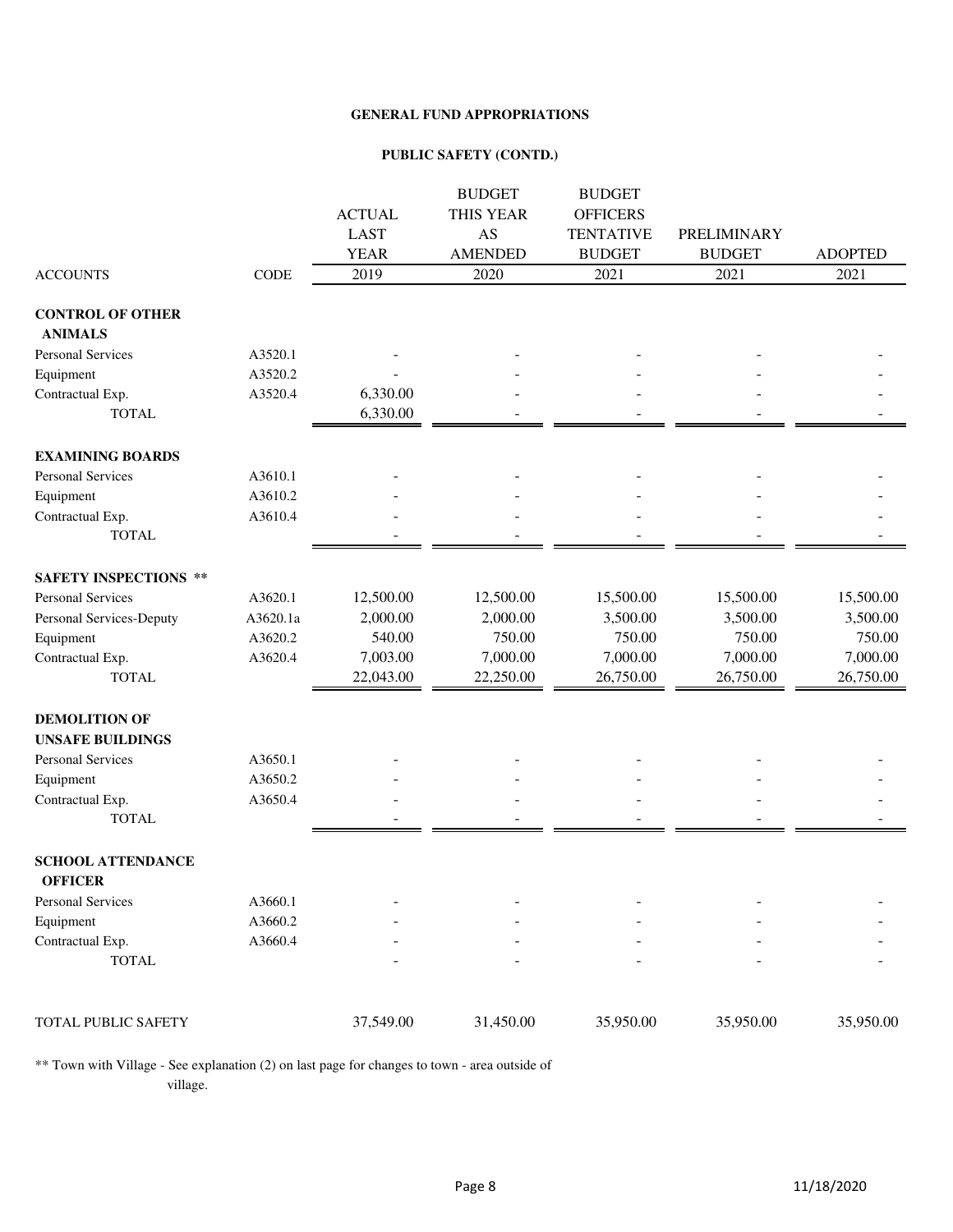#### **HEALTH**

|                          |         |               | <b>BUDGET</b>  | <b>BUDGET</b>    |                    |                |
|--------------------------|---------|---------------|----------------|------------------|--------------------|----------------|
|                          |         | <b>ACTUAL</b> | THIS YEAR      | <b>OFFICERS</b>  |                    |                |
|                          |         | <b>LAST</b>   | AS             | <b>TENTATIVE</b> | <b>PRELIMINARY</b> |                |
|                          |         | <b>YEAR</b>   | <b>AMENDED</b> | <b>BUDGET</b>    | <b>BUDGET</b>      | <b>ADOPTED</b> |
| <b>ACCOUNTS</b>          | CODE    | 2019          | 2020           | 2021             | 2021               | 2021           |
| <b>BOARD OF HEALTH</b>   |         |               |                |                  |                    |                |
| Personal Services        | A4010.1 |               |                |                  |                    |                |
| Equipment                | A4010.2 |               |                |                  |                    |                |
| Contractual Exp.         | A4010.4 |               |                |                  |                    |                |
| <b>TOTAL</b>             |         |               |                |                  |                    |                |
| <b>REGISTRAR OF</b>      |         |               |                |                  |                    |                |
| <b>VITAL STATISTICS</b>  |         |               |                |                  |                    |                |
| <b>Personal Services</b> | A4020.1 | 481.00        | 500.00         | 500.00           | 500.00             | 500.00         |
| Equipment                | A4020.2 |               |                |                  |                    |                |
| Contractual Exp.         | A4020.4 |               |                |                  |                    |                |
| <b>TOTAL</b>             |         | 481.00        | 500.00         | 500.00           | 500.00             | 500.00         |
| <b>LABORATORY</b>        |         |               |                |                  |                    |                |
| <b>Personal Services</b> | A4025.1 |               |                |                  |                    |                |
| Equipment                | A4025.2 |               |                |                  |                    |                |
| Contractual Exp.         | A4025.4 |               |                |                  |                    |                |
| <b>TOTAL</b>             |         |               |                |                  |                    |                |
| PUBLIC HEALTH, OTHER     |         |               |                |                  |                    |                |
| <b>Personal Services</b> | A4050.1 |               |                |                  |                    |                |
| Equipment                | A4050.2 |               |                |                  |                    |                |
| Contractual Exp.         | A4050.4 |               |                |                  |                    |                |
| <b>TOTAL</b>             |         |               |                |                  |                    |                |

\*\* Town with Village - See explanation (1) on last page for charges to town - area outside of village.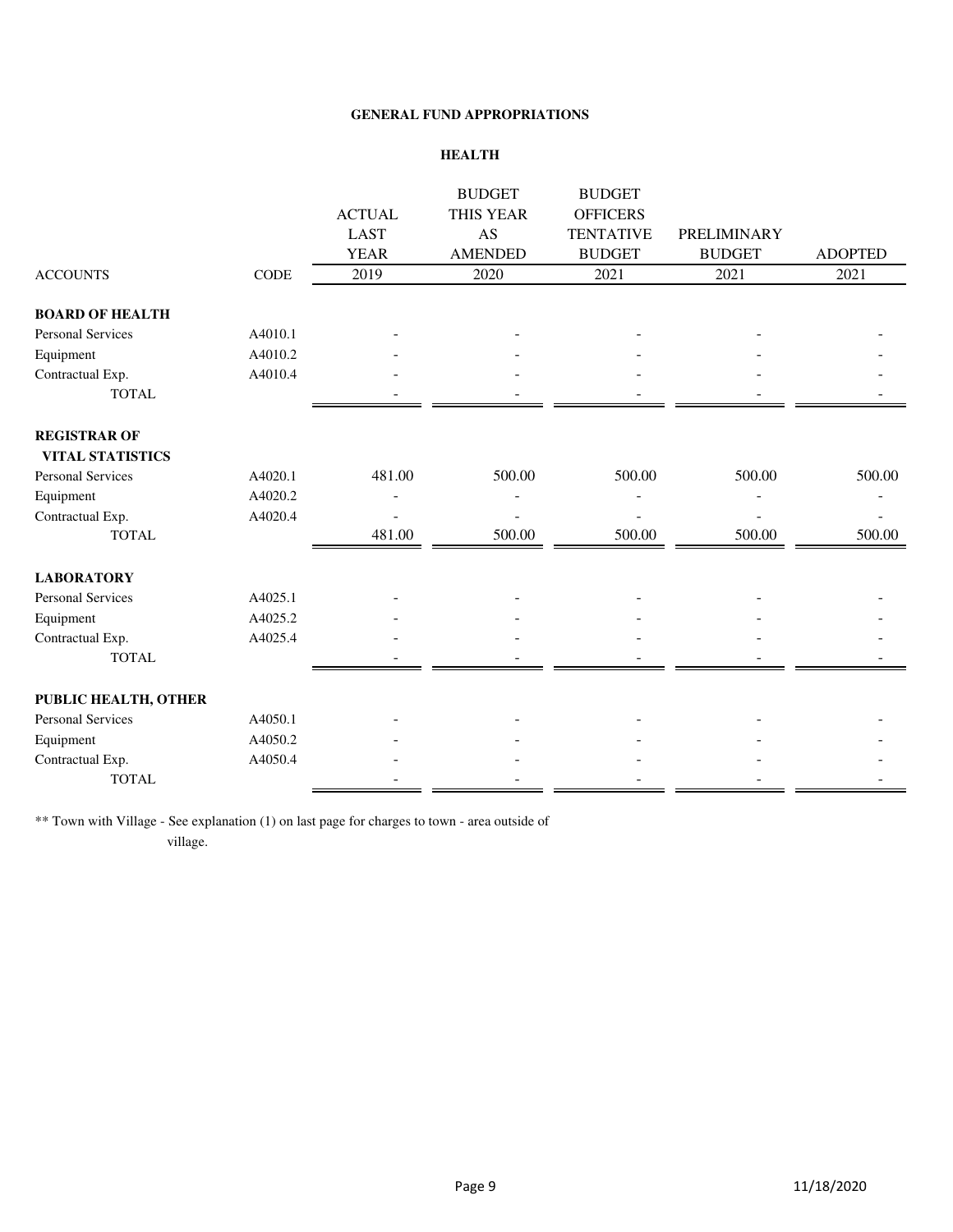#### **HEALTH (CONTD.)**

|                                            |             | <b>ACTUAL</b> | <b>BUDGET</b><br>THIS YEAR | <b>BUDGET</b><br><b>OFFICERS</b> |                    |                |
|--------------------------------------------|-------------|---------------|----------------------------|----------------------------------|--------------------|----------------|
|                                            |             | <b>LAST</b>   | AS                         | <b>TENTATIVE</b>                 | <b>PRELIMINARY</b> |                |
|                                            |             | <b>YEAR</b>   | <b>AMENDED</b>             | <b>BUDGET</b>                    | <b>BUDGET</b>      | <b>ADOPTED</b> |
| <b>ACCOUNTS</b>                            | <b>CODE</b> | 2019          | 2020                       | 2021                             | 2021               | 2021           |
|                                            |             |               |                            |                                  |                    |                |
| <b>NARCOTIC GUIDANCE</b><br><b>COUNCIL</b> |             |               |                            |                                  |                    |                |
| <b>Personal Services</b>                   | A4210.1     |               |                            |                                  |                    |                |
| Equipment                                  | A4210.2     |               |                            |                                  |                    |                |
| Contractual Exp.                           | A4210.4     |               |                            |                                  |                    |                |
| <b>TOTAL</b>                               |             |               |                            |                                  |                    |                |
| NARCOTIC CONTROL                           |             |               |                            |                                  |                    |                |
| <b>Personal Services</b>                   | A4220.1     |               |                            |                                  |                    |                |
| Equipment                                  | A4220.2     |               |                            |                                  |                    |                |
| Contractual Exp.                           | A4220.4     |               |                            |                                  |                    |                |
| <b>TOTAL</b>                               |             |               |                            |                                  |                    |                |
|                                            |             |               |                            |                                  |                    |                |
| <b>JOINT HOSPITAL</b>                      |             |               |                            |                                  |                    |                |
| Contractual Exp.                           | A4525.4     |               |                            |                                  |                    |                |
| <b>AMBULANCE</b>                           |             |               |                            |                                  |                    |                |
| Personal Services                          | A4540.1     |               |                            |                                  |                    |                |
| Equipment                                  | A4540.2     |               |                            |                                  |                    |                |
| Contractual Exp.                           | A4540.4     |               |                            |                                  |                    |                |
| <b>TOTAL</b>                               |             |               |                            |                                  |                    |                |
|                                            |             |               |                            |                                  |                    |                |
| <b>Other Health</b>                        |             |               |                            |                                  |                    |                |
| Personal Services                          | A4989.1     |               |                            |                                  |                    |                |
| Equipment                                  | A4989.2     |               |                            |                                  |                    |                |
| Contractual Exp.                           | A4989.4     |               | 450.00                     |                                  |                    |                |
| <b>TOTAL</b>                               |             |               | 450.00                     |                                  |                    |                |
|                                            |             |               |                            |                                  |                    |                |
|                                            |             |               |                            |                                  |                    |                |
| <b>TOTAL HEALTH</b>                        |             | 481.00        | 950.00                     | 500.00                           | 500.00             | 500.00         |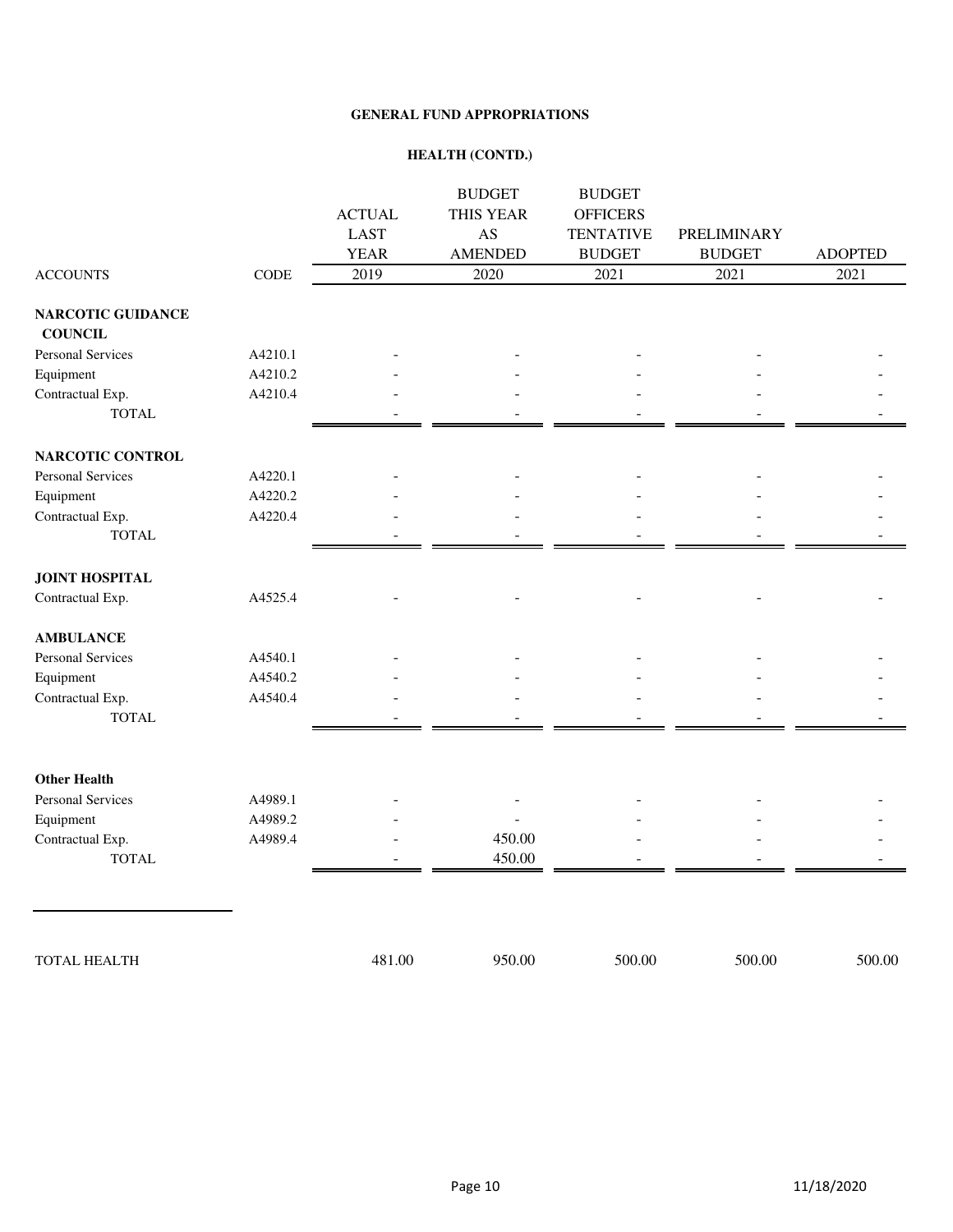#### **TRANSPORTATION**

|                             |               |               | <b>BUDGET</b>  | <b>BUDGET</b>            |                          |                |
|-----------------------------|---------------|---------------|----------------|--------------------------|--------------------------|----------------|
|                             |               | <b>ACTUAL</b> | THIS YEAR      | <b>OFFICERS</b>          |                          |                |
|                             |               | <b>LAST</b>   | AS             | <b>TENTATIVE</b>         | PRELIMINARY              |                |
|                             |               | <b>YEAR</b>   | <b>AMENDED</b> | <b>BUDGET</b>            | <b>BUDGET</b>            | <b>ADOPTED</b> |
| <b>ACCOUNTS</b>             | $\rm{CODE}$   | 2019          | 2020           | 2021                     | 2021                     | 2021           |
| <b>SUPT. OF HIGHWAYS</b>    |               |               |                |                          |                          |                |
| <b>Personal Services</b>    | A5010.1       | 60,250.00     | 61,250.00      | 61,250.00                | 61,250.00                | 61,250.00      |
| Hwy Sup Ins Reimb           | A5010.1a      |               |                |                          |                          |                |
| Equipment                   | A5010.2       |               |                |                          |                          |                |
| Contractual Exp.            | A5010.4       | 808.00        | 1,500.00       | 1,750.00                 | 1,750.00                 | 1,750.00       |
| <b>TOTAL</b>                |               | 61,058.00     | 62,750.00      | 63,000.00                | 63,000.00                | 63,000.00      |
| <b>GARAGE</b>               |               |               |                |                          |                          |                |
| Personal Services           | A5132.1       |               | 500.00         | 650.00                   | 650.00                   | 650.00         |
| Equipment                   | A5132.2       |               | L.             | $\overline{\phantom{a}}$ | $\overline{\phantom{a}}$ |                |
| Contractual Exp.            | A5132.4       | 14,880.00     | 21,000.00      | 20,750.00                | 20,750.00                | 20,750.00      |
| Garage Building Reserve     | A5132.4a      |               |                |                          |                          |                |
| <b>TOTAL</b>                |               | 14,880.00     | 21,500.00      | 21,400.00                | 21,400.00                | 21,400.00      |
| <b>DRUG TESTING</b>         |               |               |                |                          |                          |                |
| Contractual Exp.            | A5140.4       |               |                |                          |                          |                |
| <b>STREET LIGHTING</b>      |               |               |                |                          |                          |                |
| Contractual Exp.            | A5182.4       | 5,753.00      | 6,500.00       | 6,750.00                 | 6,750.00                 | 6,750.00       |
| <b>SIDEWALKS</b>            |               |               |                |                          |                          |                |
| Services                    | A5410.1       |               |                |                          |                          |                |
| Contractual Exp.            | A5410.4       |               |                |                          |                          |                |
| <b>TOTAL</b>                |               |               |                |                          |                          |                |
|                             |               |               |                |                          |                          |                |
| PERSONAL SERVICES           | $\cdot$ 1     | 60,250.00     | 61,750.00      | 61,900.00                | 61,900.00                | 61,900.00      |
| <b>EQUIPMENT</b>            | .2            |               |                |                          |                          |                |
| <b>CONTRACTUAL EXP.</b>     | $\mathcal{A}$ | 21,441.00     | 29,000.00      | 29,250.00                | 29,250.00                | 29,250.00      |
| <b>TOTAL</b>                |               | 81,691.00     | 90,750.00      | 91,150.00                | 91,150.00                | 91,150.00      |
| <b>TOTAL TRANSPORTATION</b> |               | 81,691.00     | 90,750.00      | 91,150.00                | 91,150.00                | 91,150.00      |
|                             |               |               |                |                          |                          |                |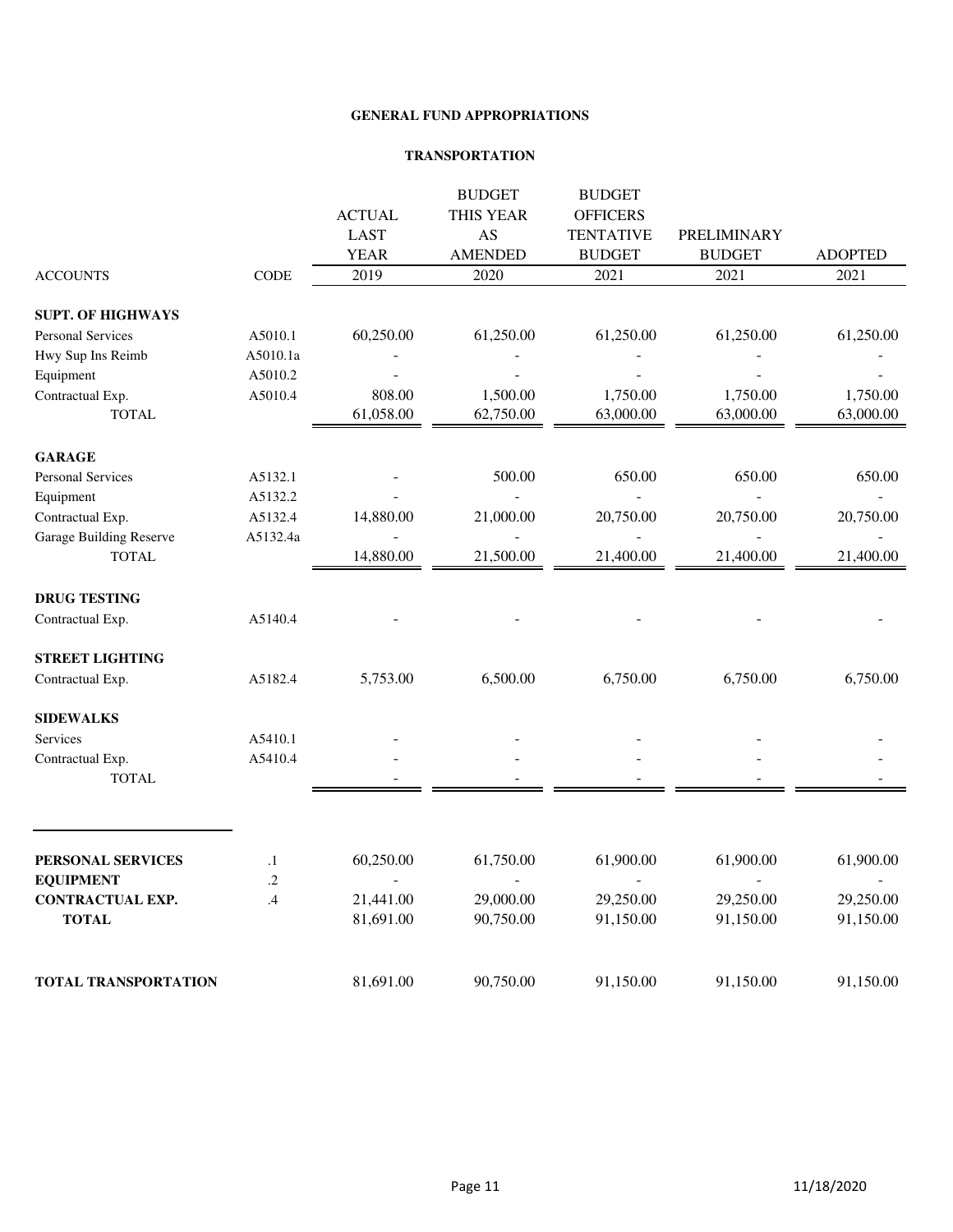#### **ECONOMIC ASSISTANCE**

|                                                     |               | <b>ACTUAL</b><br><b>LAST</b><br><b>YEAR</b> | <b>BUDGET</b><br>THIS YEAR<br>AS<br><b>AMENDED</b> | <b>BUDGET</b><br><b>OFFICERS</b><br><b>TENTATIVE</b><br><b>BUDGET</b> | PRELIMINARY<br><b>BUDGET</b> | <b>ADOPTED</b>       |
|-----------------------------------------------------|---------------|---------------------------------------------|----------------------------------------------------|-----------------------------------------------------------------------|------------------------------|----------------------|
| <b>ACCOUNTS</b>                                     | CODE          | 2019                                        | 2020                                               | 2021                                                                  | 2021                         | 2021                 |
| <b>SOCIAL SERVICES -</b><br><b>ADMINISTRATION</b>   |               |                                             |                                                    |                                                                       |                              |                      |
| Personal Services                                   | A6010.1       |                                             |                                                    |                                                                       |                              |                      |
| Equipment                                           | A6010.2       |                                             |                                                    |                                                                       |                              |                      |
| Contractual Exp.<br><b>TOTAL</b>                    | A6010.4       |                                             |                                                    |                                                                       |                              |                      |
| <b>SOCIAL SERVICES -</b><br><b>HOME RELIEF</b>      |               |                                             |                                                    |                                                                       |                              |                      |
| Contractual Exp.                                    | A6140.4       |                                             |                                                    |                                                                       |                              |                      |
| <b>SOCIAL SERVICES -</b><br><b>BURIALS</b>          |               |                                             |                                                    |                                                                       |                              |                      |
| Contractual Exp.                                    | A6148.4       |                                             |                                                    |                                                                       |                              |                      |
| <b>INDUSTRIAL DEVELOPMENT</b><br><b>AGENCY</b>      |               |                                             |                                                    |                                                                       |                              |                      |
| Contractual Exp.                                    | A6460.4       |                                             |                                                    |                                                                       |                              |                      |
| <b>VETERANS SERVICES *</b>                          |               |                                             |                                                    |                                                                       |                              |                      |
| <b>Personal Services</b>                            | A6510.1       |                                             |                                                    |                                                                       |                              |                      |
| Equipment                                           | A6510.2       |                                             |                                                    |                                                                       |                              |                      |
| Contractual Exp.                                    | A6510.4       | 1,000.00                                    | 1,000.00                                           | 1,000.00                                                              | 1,000.00                     | 1,000.00             |
| <b>TOTAL</b>                                        |               | 1,000.00                                    | 1,000.00                                           | 1,000.00                                                              | 1,000.00                     | 1,000.00             |
| PROGRAMS FOR AGING                                  |               |                                             |                                                    |                                                                       |                              |                      |
| Personal Services                                   | A6772.1       |                                             |                                                    |                                                                       |                              |                      |
| Equipment                                           | A6772.2       |                                             |                                                    |                                                                       |                              |                      |
| Contractual Exp.<br><b>TOTAL</b>                    | A6772.4       |                                             |                                                    |                                                                       |                              |                      |
|                                                     | $\cdot^1$     |                                             |                                                    |                                                                       |                              |                      |
|                                                     | $.2\,$        |                                             |                                                    |                                                                       |                              |                      |
| <b>TOTAL</b>                                        | $\mathcal{A}$ | 1,000.00<br>1,000.00                        | 1,000.00<br>1,000.00                               | 1,000.00<br>1,000.00                                                  | 1,000.00<br>1,000.00         | 1,000.00<br>1,000.00 |
| TOTAL ECONOMIC ASSISTANCE<br><b>AND OPPORTUNITY</b> |               | 1,000.00                                    | 1,000.00                                           | 1,000.00                                                              |                              |                      |
|                                                     |               |                                             |                                                    |                                                                       | 1,000.00                     | 1,000.00             |

\* Town with Village - See explanation (1) on last page for charges to town - area outside of village.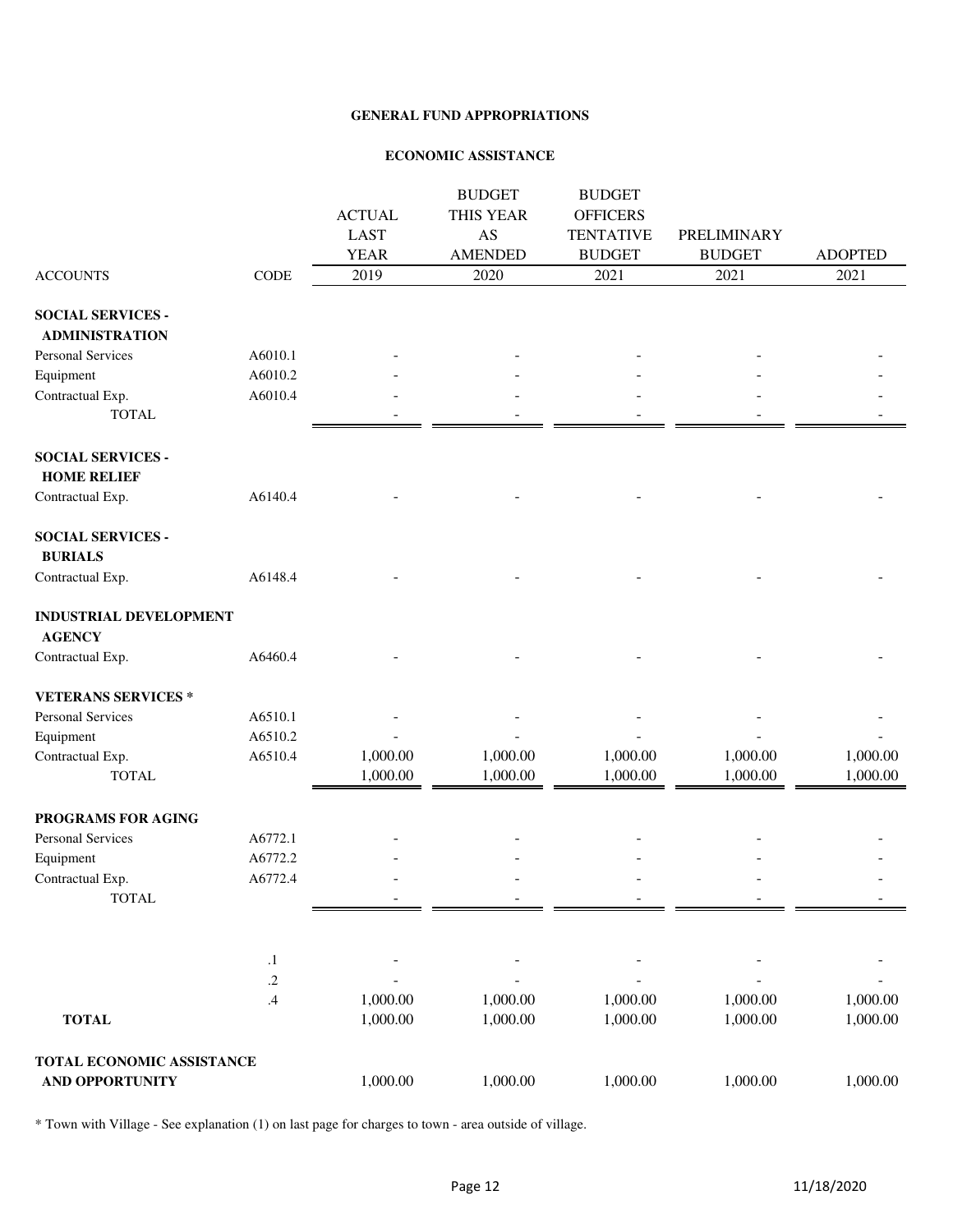#### **CULTURE - RECREATION**

|                                           |             |               | <b>BUDGET</b>  | <b>BUDGET</b>    |               |                |
|-------------------------------------------|-------------|---------------|----------------|------------------|---------------|----------------|
|                                           |             | <b>ACTUAL</b> | THIS YEAR      | <b>OFFICERS</b>  |               |                |
|                                           |             | <b>LAST</b>   | AS             | <b>TENTATIVE</b> | PRELIMINARY   |                |
|                                           |             | <b>YEAR</b>   | <b>AMENDED</b> | <b>BUDGET</b>    | <b>BUDGET</b> | <b>ADOPTED</b> |
| <b>ACCOUNTS</b>                           | <b>CODE</b> | 2019          | 2020           | 2021             | 2021          | 2021           |
| <b>RECREATION</b>                         |             |               |                |                  |               |                |
| <b>ADMINISTRATION</b>                     |             |               |                |                  |               |                |
| <b>Personal Services</b>                  | A7020.1     |               |                |                  |               |                |
| Equipment                                 | A7020.2     |               |                |                  |               |                |
| Contractual Exp.                          | A7020.4     |               |                |                  |               |                |
| <b>TOTAL</b>                              |             |               |                |                  |               |                |
| PARKS*                                    |             |               |                |                  |               |                |
| <b>Personal Services</b>                  | A7110.1     | 500.00        | 500.00         | 830.00           | 830.00        | 830.00         |
| Personal Services - PT                    | A7110.1A    |               | 5,000.00       | 1,000.00         | 1,000.00      | 1,000.00       |
| Equipment                                 | A7110.2     |               | 10,000.00      | 6,500.00         | 6,500.00      | 6,500.00       |
| Contractual Exp.                          | A7110.4     | 6,846.00      | 6,500.00       | 6,500.00         | 6,500.00      | 6,500.00       |
| Park Grant Contr                          | A7110.4a    |               |                |                  |               |                |
| Parks and Trails                          | A7110.4b    |               |                |                  |               |                |
| <b>TOTAL</b>                              |             | 7,346.00      | 22,000.00      | 14,830.00        | 14,830.00     | 14,830.00      |
| PLAYGROUNDS AND                           |             |               |                |                  |               |                |
| <b>RECREATION CENTERS*</b>                |             |               |                |                  |               |                |
| <b>Personal Services</b>                  | A7140.1     | 290.00        | 500.00         | 500.00           | 500.00        | 500.00         |
| Equipment                                 | A7140.2     |               | 5,000.00       | 5,000.00         | 5,000.00      | 5,000.00       |
| Contractual Exp.                          | A7140.4     |               |                |                  |               |                |
| <b>TOTAL</b>                              |             | 290.00        | 5,500.00       | 5,500.00         | 5,500.00      | 5,500.00       |
| <b>JOINT REC. PROJECT</b>                 | A7145.4     |               |                |                  |               |                |
| SPECIAL RECREATIONAL<br><b>FACILITIES</b> |             |               |                |                  |               |                |
| Personal Services                         | A7150.1     |               |                |                  |               |                |
| Equipment                                 | A7150.2     |               |                |                  |               |                |
| Contractual Exp.                          | A7150.4     |               |                |                  |               |                |
| <b>TOTAL</b>                              |             |               |                |                  |               |                |
| YOUTH PROGRAM *                           |             |               |                |                  |               |                |
| Personal Services                         | A7310.1     | 4,174.00      | 5,000.00       | 5,000.00         | 5,000.00      | 5,000.00       |
| Equipment                                 | A7310.2     |               |                |                  |               |                |
| Contractual Exp.                          | A7310.4     | 682.00        | 774.00         | 2,000.00         | 2,000.00      | 2,000.00       |
| <b>TOTAL</b>                              |             | 4,856.00      | 5,774.00       | 7,000.00         | 7,000.00      | 7,000.00       |

\* Town with Village - See explanation (2) on last page for charges to town - area outside of village.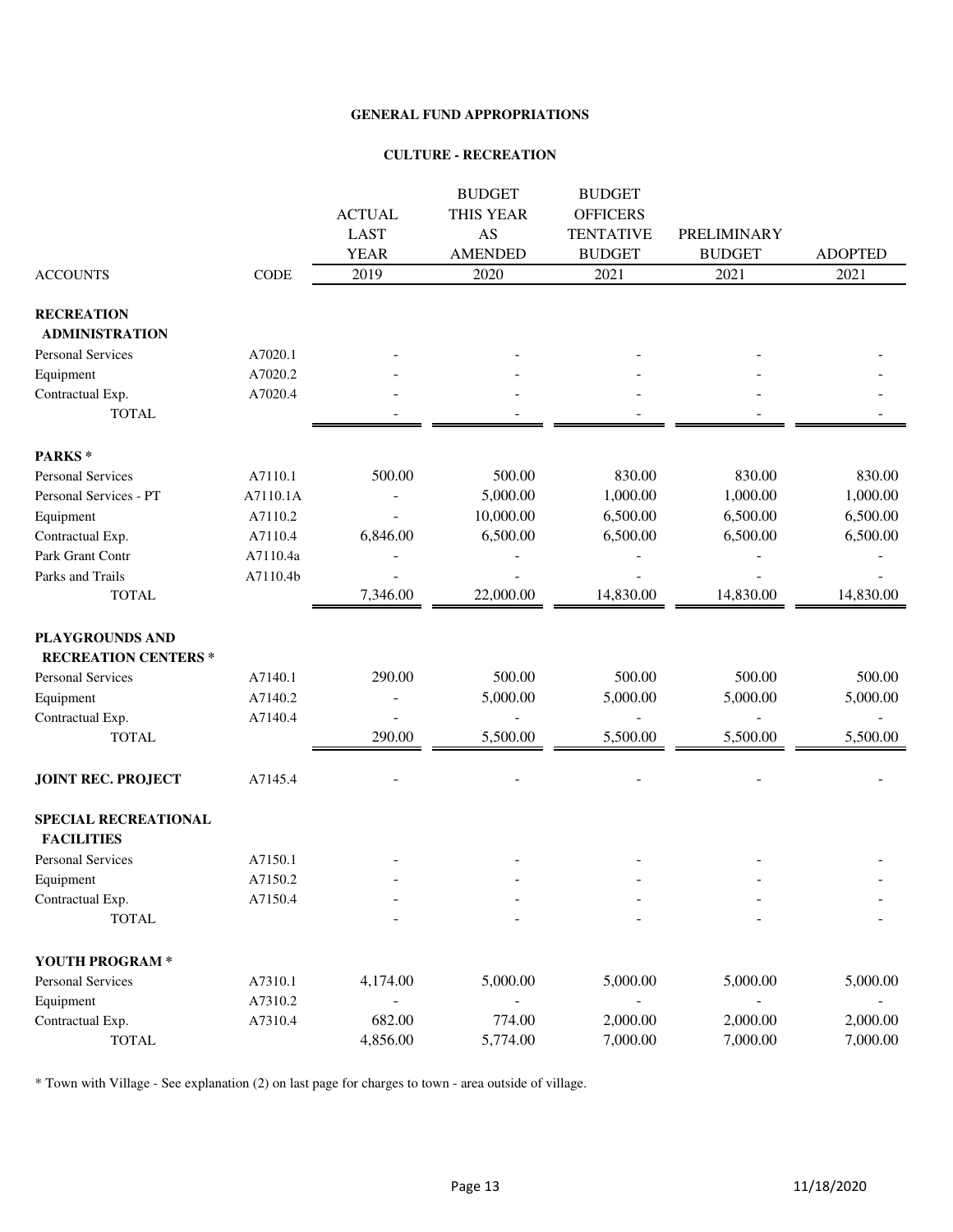#### **CULTURE - RECREATION (CONTD.)**

|                                 |             | <b>ACTUAL</b><br><b>LAST</b><br><b>YEAR</b> | <b>BUDGET</b><br>THIS YEAR<br>AS<br><b>AMENDED</b> | <b>BUDGET</b><br><b>OFFICERS</b><br><b>TENTATIVE</b><br><b>BUDGET</b> | PRELIMINARY<br><b>BUDGET</b> | <b>ADOPTED</b> |
|---------------------------------|-------------|---------------------------------------------|----------------------------------------------------|-----------------------------------------------------------------------|------------------------------|----------------|
| <b>ACCOUNTS</b>                 | <b>CODE</b> | 2019                                        | 2020                                               | 2021                                                                  | 2021                         | 2021           |
| <b>JOINT YOUTH PROJECT</b>      |             |                                             |                                                    |                                                                       |                              |                |
| Contractual Exp.                | A7320.4     |                                             |                                                    |                                                                       |                              |                |
| <b>MUSEUM</b>                   |             |                                             |                                                    |                                                                       |                              |                |
| <b>Personal Services</b>        | A7450.1     |                                             |                                                    |                                                                       |                              |                |
| Equipment                       | A7450.2     |                                             |                                                    |                                                                       |                              |                |
| Contractual Exp.                | A7450.4     |                                             |                                                    |                                                                       |                              |                |
| <b>TOTAL</b>                    |             |                                             |                                                    |                                                                       |                              |                |
| <b>HISTORIAN</b>                |             |                                             |                                                    |                                                                       |                              |                |
| <b>Personal Services</b>        | A7510.1     |                                             | 500.00                                             |                                                                       |                              |                |
| <b>Deputy Personal Services</b> | A7510.1a    |                                             |                                                    |                                                                       |                              |                |
| Acting Historian                | A7510.1b    |                                             |                                                    |                                                                       |                              |                |
| Equipment                       | A7510.2     |                                             |                                                    |                                                                       |                              |                |
| Contractual Exp.                | A7510.4     |                                             |                                                    |                                                                       |                              |                |
| <b>TOTAL</b>                    |             |                                             | 500.00                                             |                                                                       |                              |                |
| <b>HISTORICAL PROPERTY</b>      |             |                                             |                                                    |                                                                       |                              |                |
| Personal Services               | A7520.1     |                                             |                                                    |                                                                       |                              |                |
| Equipment                       | A7520.2     |                                             |                                                    |                                                                       |                              |                |
| Contractual Exp.                | A7520.4     |                                             |                                                    |                                                                       |                              |                |
| <b>TOTAL</b>                    |             |                                             |                                                    |                                                                       |                              |                |
| <b>CELEBRATIONS</b>             |             |                                             |                                                    |                                                                       |                              |                |
| <b>Personal Services</b>        | A7550.1     |                                             |                                                    |                                                                       |                              |                |
| Equipment                       | A7550.2     |                                             |                                                    |                                                                       |                              |                |
| Contractual Exp.                | A7550.4     | 1,554.00                                    | 1,950.00                                           | 2,400.00                                                              | 2,400.00                     | 2,400.00       |
| <b>TOTAL</b>                    |             | 1,554.00                                    | 1,950.00                                           | 2,400.00                                                              | 2,400.00                     | 2,400.00       |
| <b>ADULT RECREATION</b>         |             |                                             |                                                    |                                                                       |                              |                |
| Personal Services               | A7620.1     |                                             |                                                    |                                                                       |                              |                |
| Equipment                       | A7620.2     |                                             |                                                    |                                                                       |                              |                |
| Contractual Exp.                | A7620.4     |                                             |                                                    |                                                                       |                              |                |
| <b>TOTAL</b>                    |             |                                             |                                                    |                                                                       |                              |                |
| <b>TOTAL CULTURE -</b>          |             |                                             |                                                    |                                                                       |                              |                |
| <b>RECREATION</b>               |             | 14,046.00                                   | 35,724.00                                          | 29,730.00                                                             | 29,730.00                    | 29,730.00      |

\* Town with Village - See explanation (1) on last page for charges to town - area outside of village.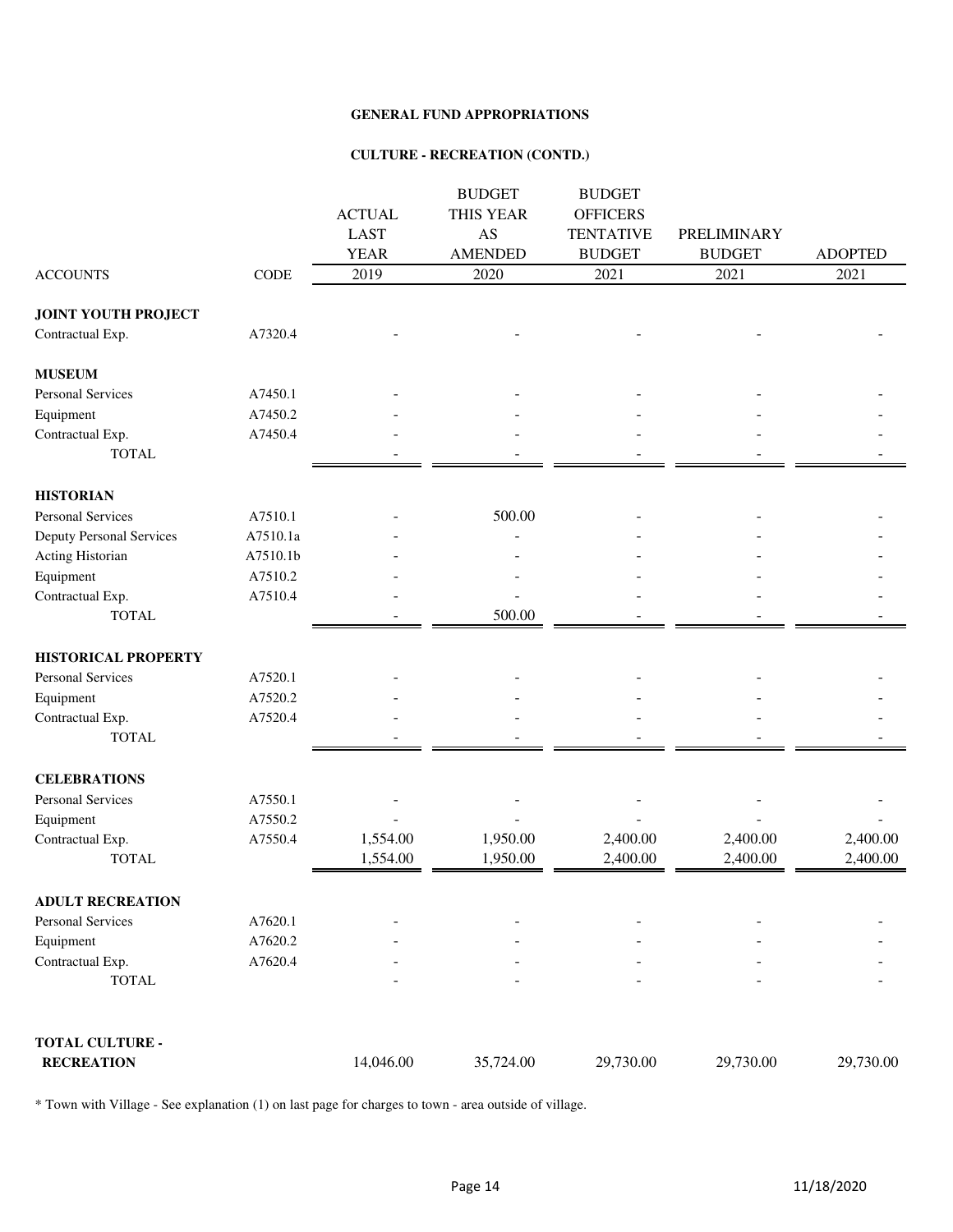#### **HOME AND COMMUNITY SERVICES**

|                                  |          |               | <b>BUDGET</b>  | <b>BUDGET</b>    |               |                |
|----------------------------------|----------|---------------|----------------|------------------|---------------|----------------|
|                                  |          | <b>ACTUAL</b> | THIS YEAR      | <b>OFFICERS</b>  |               |                |
|                                  |          | <b>LAST</b>   | AS             | <b>TENTATIVE</b> | PRELIMINARY   |                |
|                                  |          | <b>YEAR</b>   | <b>AMENDED</b> | <b>BUDGET</b>    | <b>BUDGET</b> | <b>ADOPTED</b> |
| <b>ACCOUNTS</b>                  | CODE     | 2019          | 2020           | 2021             | 2021          | 2021           |
| <b>ZONING</b>                    |          |               |                |                  |               |                |
| Personal Services                | A8010.1  |               |                |                  |               |                |
| Equipment                        | A8010.2  |               |                |                  |               |                |
| Contractual Exp.                 | A8010.4  |               |                |                  |               |                |
| <b>TOTAL</b>                     |          |               |                |                  |               |                |
| <b>PLANNING</b>                  |          |               |                |                  |               |                |
| <b>Personal Services</b>         | A8020.1  |               | 150.00         | 150.00           | 150.00        | 150.00         |
| Personal Services - Consult Comp | A8020.1a |               |                |                  |               |                |
| Equipment                        | A8020.2  |               |                |                  |               |                |
| Contractual Exp.                 | A8020.4  | 426.00        | 1,000.00       | 1,000.00         | 1,000.00      | 1,000.00       |
| <b>TOTAL</b>                     |          | 426.00        | 1,150.00       | 1,150.00         | 1,150.00      | 1,150.00       |
| <b>HUMAN RIGHTS</b>              |          |               |                |                  |               |                |
| <b>Personal Services</b>         | A8040.1  |               |                |                  |               |                |
| Equipment                        | A8040.2  |               |                |                  |               |                |
| Contractual Exp.                 | A8040.4  |               |                |                  |               |                |
| <b>TOTAL</b>                     |          |               |                |                  |               |                |
| ENVIRONMENTAL CONTROL            |          |               |                |                  |               |                |
| <b>Personal Services</b>         | A8090.1  |               |                |                  |               |                |
| Equipment                        | A8090.2  |               |                |                  |               |                |
| Contractual Exp.                 | A8090.4  |               |                |                  |               |                |
| <b>TOTAL</b>                     |          |               |                |                  |               |                |
| <b>REFUSE AND GARBAGE **</b>     |          |               |                |                  |               |                |
| <b>Personal Services</b>         | A8160.1  |               |                |                  |               |                |
| Equipment                        | A8160.2  |               |                |                  |               |                |
| Contractual Exp.                 | A8160.4  |               | 1,000.00       | 1,000.00         | 1,000.00      | 1,000.00       |
| <b>TOTAL</b>                     |          |               | 1,000.00       | 1,000.00         | 1,000.00      | 1,000.00       |
| <b>COMMUNITY</b>                 |          |               |                |                  |               |                |
| <b>BEAUTIFICATION</b>            |          |               |                |                  |               |                |
| <b>Personal Services</b>         | A8510.1  |               |                |                  |               |                |
| Equipment                        | A8510.2  |               |                |                  |               |                |
| Contractual Exp.                 | A8510.4  | 1,467.00      | 1,500.00       | 1,500.00         | 1,500.00      | 1,500.00       |
| <b>TOTAL</b>                     |          | 1,467.00      | 1,500.00       | 1,500.00         | 1,500.00      | 1,500.00       |

\* Town with Village - See explanation (1) on last page for charges to town - area outside of village.

\*\* Town with Village - See explanation (2) on last page for charges to town - area outside of village.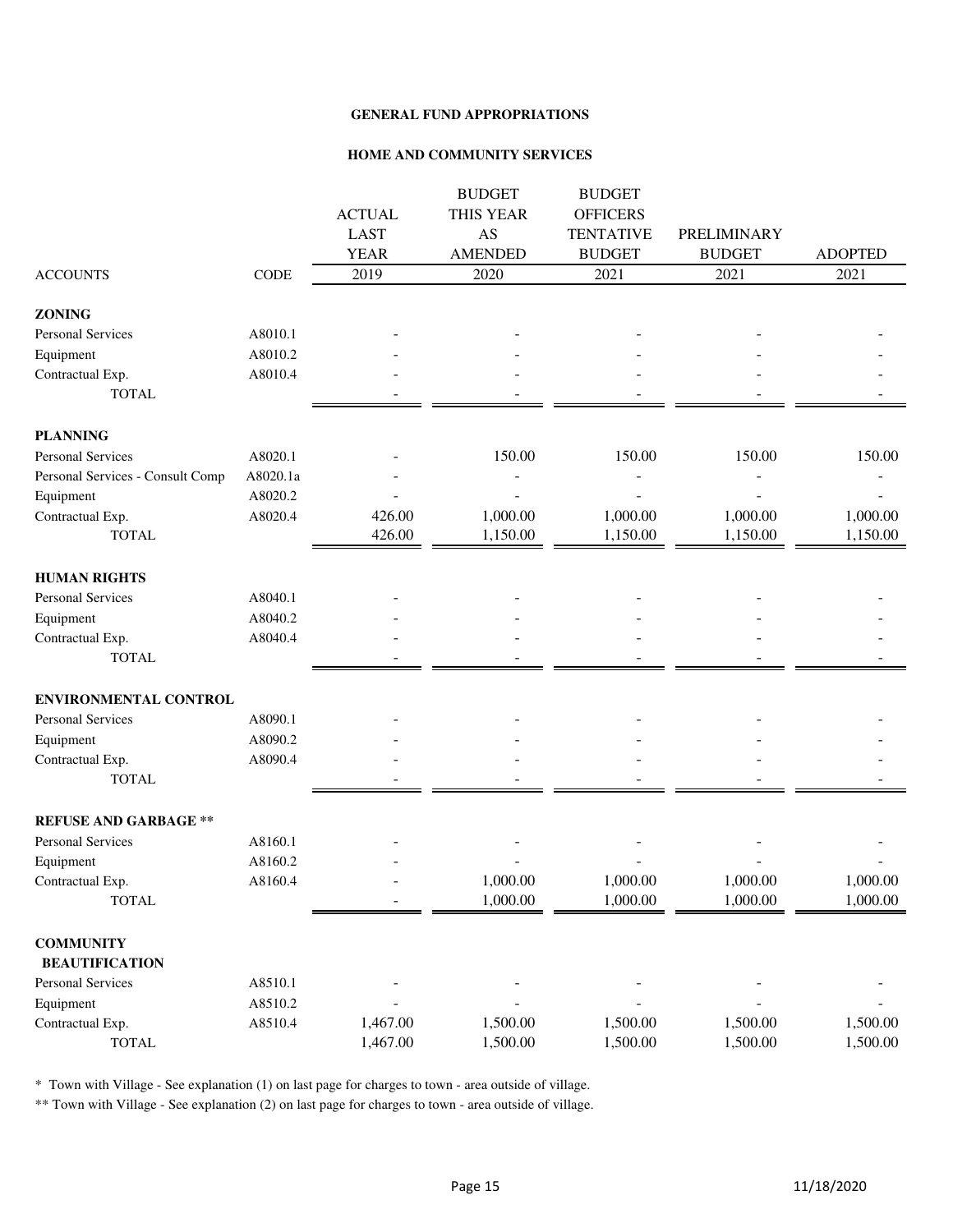#### **HOME AND COMMUNITY SERVICES (CONTD.)**

|                           |             |               | <b>BUDGET</b>  | <b>BUDGET</b>    |               |                |
|---------------------------|-------------|---------------|----------------|------------------|---------------|----------------|
|                           |             | <b>ACTUAL</b> | THIS YEAR      | <b>OFFICERS</b>  |               |                |
|                           |             | <b>LAST</b>   | AS             | <b>TENTATIVE</b> | PRELIMINARY   |                |
|                           |             | <b>YEAR</b>   | <b>AMENDED</b> | <b>BUDGET</b>    | <b>BUDGET</b> | <b>ADOPTED</b> |
| <b>ACCOUNTS</b>           | <b>CODE</b> | 2019          | 2020           | 2021             | 2021          | 2021           |
| <b>NOISE ABATEMENT</b>    |             |               |                |                  |               |                |
| <b>Personal Services</b>  | A8520.1     |               |                |                  |               |                |
| Equipment                 | A8520.2     |               |                |                  |               |                |
| Contractual Exp.          | A8520.4     |               |                |                  |               |                |
| <b>TOTAL</b>              |             |               |                |                  |               |                |
| <b>DRAINAGE</b>           |             |               |                |                  |               |                |
| <b>Personal Services</b>  | A8540.1     |               |                |                  |               |                |
| Equipment                 | A8540.2     |               |                |                  |               |                |
| Contractual Exp.          | A8540.4     |               |                |                  |               |                |
| <b>TOTAL</b>              |             |               |                |                  |               |                |
| <b>SHADE TREES</b>        |             |               |                |                  |               |                |
| <b>Personal Services</b>  | A8560.1     |               |                |                  |               |                |
| Equipment                 | A8560.2     |               |                |                  |               |                |
| Contractual Exp.          | A8560.4     |               |                |                  |               |                |
| <b>TOTAL</b>              |             |               |                |                  |               |                |
| <b>CEMETERIES</b>         |             |               |                |                  |               |                |
| <b>Personal Services</b>  | A8810.1     |               |                |                  |               |                |
| Equipment                 | A8810.2     |               |                |                  |               |                |
| Contractual Exp.          | A8810.4     | 13,910.00     | 15,740.00      | 15,740.00        | 15,740.00     | 15,740.00      |
| <b>TOTAL</b>              |             | 13,910.00     | 15,740.00      | 15,740.00        | 15,740.00     | 15,740.00      |
| <b>TOTAL HOME AND</b>     |             |               |                |                  |               |                |
| <b>COMMUNITY SERVICES</b> |             | 15,803.00     | 19,390.00      | 19,390.00        | 19,390.00     | 19,390.00      |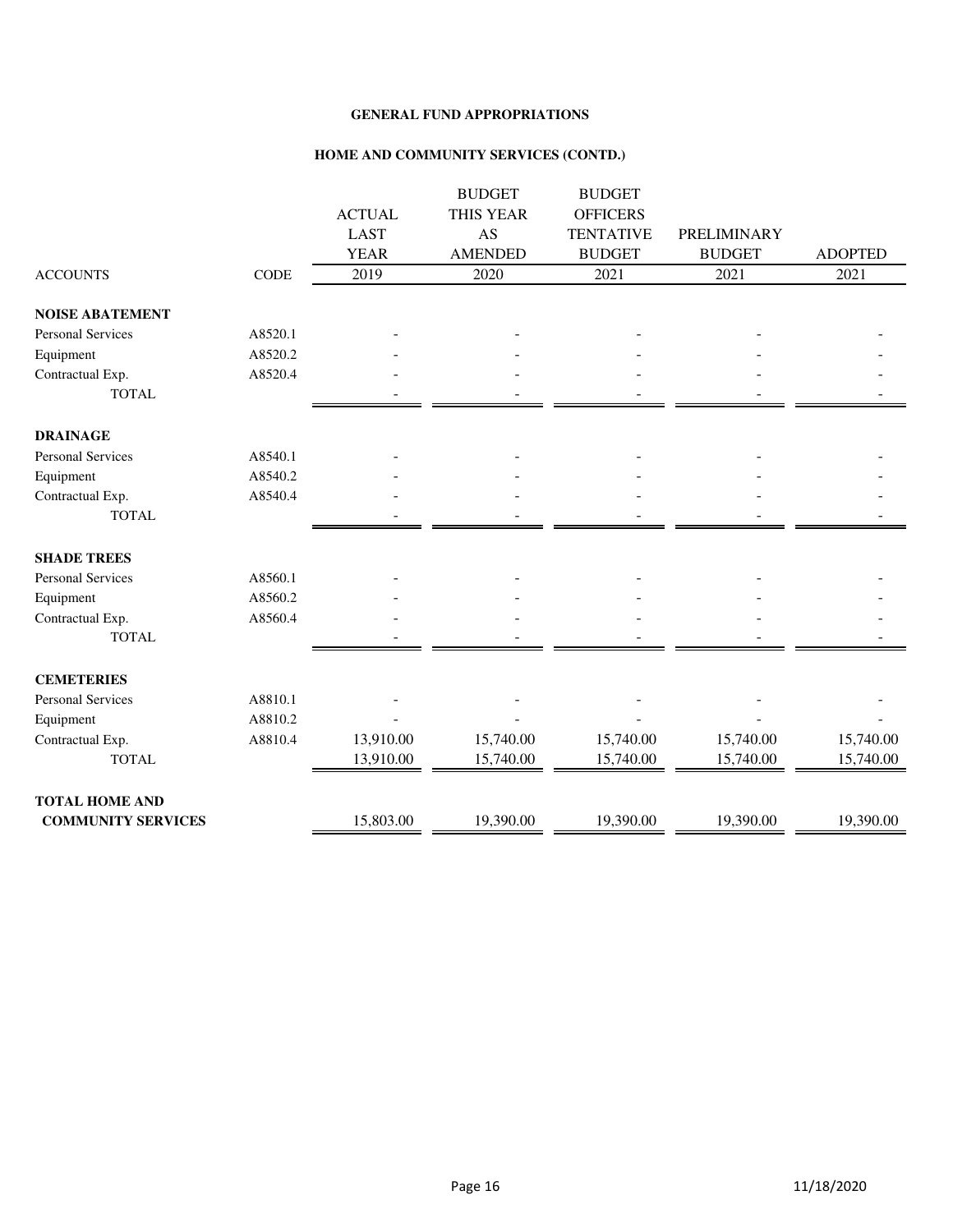#### **UNDISTRIBUTED**

|                          |             | <b>ACTUAL</b> | <b>BUDGET</b><br>THIS YEAR | <b>BUDGET</b><br><b>OFFICERS</b> |               |                |
|--------------------------|-------------|---------------|----------------------------|----------------------------------|---------------|----------------|
|                          |             | <b>LAST</b>   | AS                         | <b>TENTATIVE</b>                 | PRELIMINARY   |                |
|                          |             | <b>YEAR</b>   | <b>AMENDED</b>             | <b>BUDGET</b>                    | <b>BUDGET</b> | <b>ADOPTED</b> |
| <b>ACCOUNTS</b>          | <b>CODE</b> | 2019          | 2020                       | 2021                             | 2021          | 2021           |
|                          |             |               |                            |                                  |               |                |
| <b>EMPLOYEE BENEFITS</b> |             |               |                            |                                  |               |                |
| <b>State Retirement</b>  | A9010.8     | 18,272.00     | 18,250.00                  | 19,350.00                        | 19,350.00     | 19,350.00      |
| Fire and Police          |             |               |                            |                                  |               |                |
| Retirement               | A9015.8     |               |                            |                                  |               |                |
| Social Security          | A9030.8     | 12,802.00     | 14,000.00                  | 14,000.00                        | 14,000.00     | 14,000.00      |
| Worker's Comp.           | A9040.8     |               |                            |                                  |               |                |
| Life Insurance           | A9045.8     |               |                            |                                  |               |                |
| Unemployment Ins.        | A9050.8     |               | 2,450.00                   | 2,450.00                         | 2,450.00      | 2,450.00       |
| Disability Ins.          | A9055.8     | 232.00        | 350.00                     | 355.00                           | 355.00        | 355.00         |
| Hospital and             |             |               |                            |                                  |               |                |
| Medical Insurance        | A9060.8     | 23,644.00     | 40,303.00                  | 40,673.00                        | 40,673.00     | 40,673.00      |
| <b>TOTAL</b>             |             | 54,950.00     | 75,353.00                  | 76,828.00                        | 76,828.00     | 76,828.00      |
| <b>DEBT SERVICE</b>      |             |               |                            |                                  |               |                |
| <b>PRINCIPAL</b>         |             |               |                            |                                  |               |                |
| Serial Bonds             | A9710.6     | 20,000.00     | 20,000.00                  | 20,000.00                        | 20,000.00     | 20,000.00      |
| <b>Statutory Bonds</b>   | A9720.6     |               |                            |                                  |               |                |
| <b>Bond Anticipation</b> | A9730.6     |               |                            |                                  |               |                |
| <b>Capital Notes</b>     | A9740.6     |               |                            |                                  |               |                |
| <b>Budget Notes</b>      | A9750.6     |               |                            |                                  |               |                |
| Tax Anticipation         | A9760.6     |               |                            |                                  |               |                |
| Revenue Antici.          | A9770.6     |               |                            |                                  |               |                |
| Installment              |             |               |                            |                                  |               |                |
| Purchase                 | A9785.6     |               |                            |                                  |               |                |
| <b>TOTAL</b>             |             | 20,000.00     | 20,000.00                  | 20,000.00                        | 20,000.00     | 20,000.00      |
| <b>INTEREST</b>          |             |               |                            |                                  |               |                |
| Serial Bonds             | A9710.7     | 29,481.00     | 30,064.00                  | 29,338.00                        | 29,338.00     | 29,338.00      |
| <b>Statutory Bonds</b>   | A9720.7     |               |                            |                                  |               |                |
| <b>Bond Anticipation</b> | A9730.7     |               |                            |                                  |               |                |
| <b>Capital Notes</b>     | A9740.7     |               |                            |                                  |               |                |
| <b>Budget Notes</b>      | A9750.7     |               |                            |                                  |               |                |
| Tax Anticipation         | A9760.7     |               |                            |                                  |               |                |
| Revenue Antici.          | A9770.7     |               |                            |                                  |               |                |
| Installment              |             |               |                            |                                  |               |                |
| Purchase                 | A9785.7     |               |                            |                                  |               |                |
| <b>TOTAL</b>             |             | 29,481.00     | 30,064.00                  | 29,338.00                        | 29,338.00     | 29,338.00      |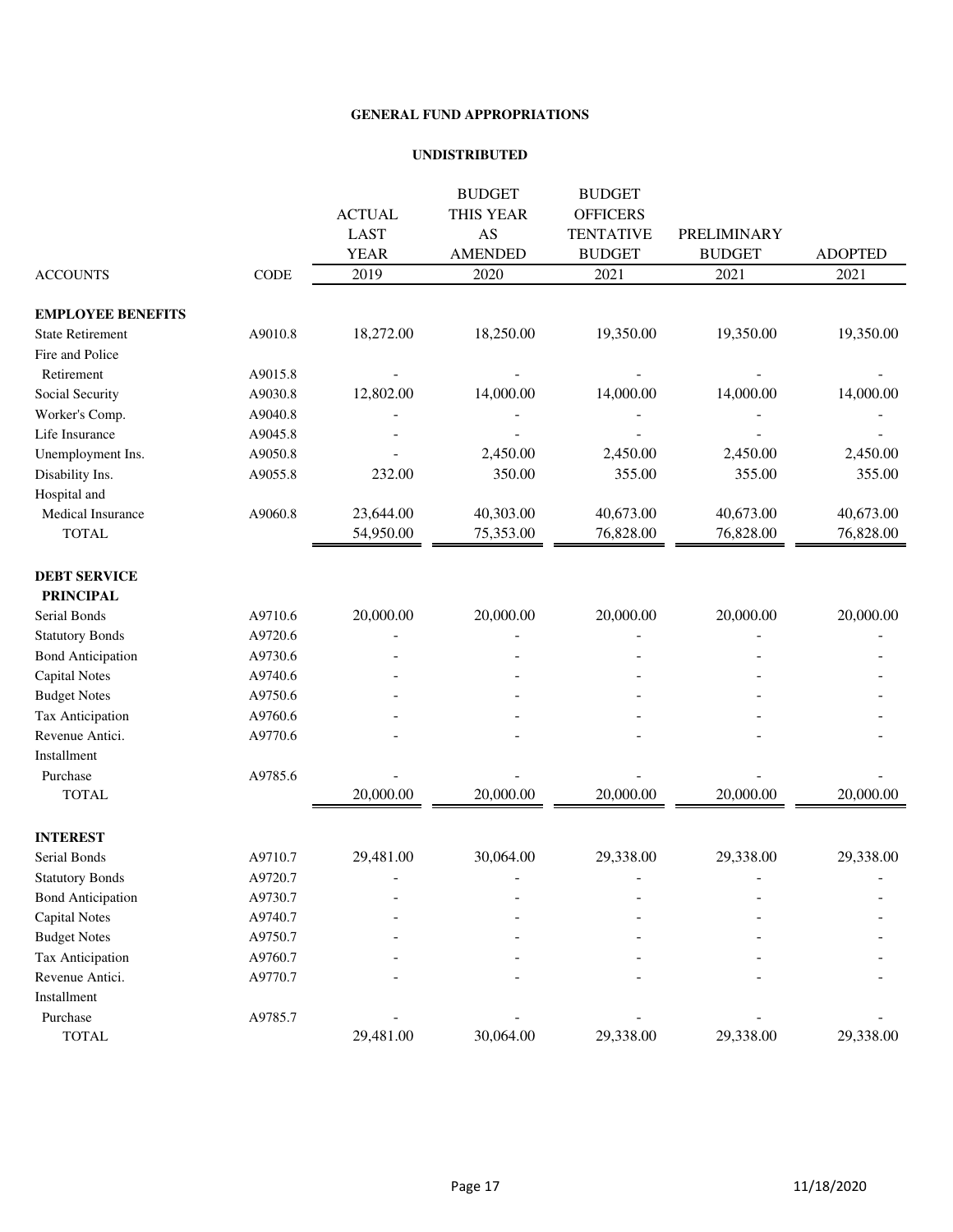#### **UNDISTRIBUTED (CONTD.)**

|                                                      |          |               | <b>BUDGET</b>    | <b>BUDGET</b>    |               |                |
|------------------------------------------------------|----------|---------------|------------------|------------------|---------------|----------------|
|                                                      |          | <b>ACTUAL</b> | <b>THIS YEAR</b> | <b>OFFICERS</b>  |               |                |
|                                                      |          | <b>LAST</b>   | AS               | <b>TENTATIVE</b> | PRELIMINARY   |                |
|                                                      |          | <b>YEAR</b>   | <b>AMENDED</b>   | <b>BUDGET</b>    | <b>BUDGET</b> | <b>ADOPTED</b> |
| <b>ACCOUNTS</b>                                      | CODE     | 2019          | 2020             | 2021             | 2021          | 2021           |
| <b>INTERFUND TRANSFERS</b>                           |          |               |                  |                  |               |                |
| <b>TRANSFER TO:</b>                                  |          |               |                  |                  |               |                |
| <b>Other Funds</b>                                   | A9901.9  |               |                  |                  |               |                |
| Capital Project                                      |          |               |                  |                  |               |                |
| <b>Buildings Reserve</b>                             | A9950.9B | 5,000.00      | 5,000.00         | 5,000.00         | 5,000.00      | 5,000.00       |
| Playground Reserve                                   | A9950.9P | 30,000.00     |                  |                  |               |                |
| <b>TOTAL</b>                                         |          | 35,000.00     | 5,000.00         | 5,000.00         | 5,000.00      | 5,000.00       |
|                                                      |          |               |                  |                  |               |                |
| <b>TOTAL APPROPRIATIONS</b>                          |          | 449,209.00    | 555,377.00       | 536,596.00       | 536,596.00    | 536,596.00     |
| <b>BUDGETARY PROVISIONS</b><br><b>FOR OTHER USES</b> | A962     |               |                  |                  |               |                |
|                                                      |          |               |                  |                  |               |                |
| <b>TOTAL APPROPRIATIONS</b>                          |          |               |                  |                  |               |                |
| <b>AND OTHER USES</b>                                |          | 449,209.00    | 555,377.00       | 536,596.00       | 536,596.00    | 536,596.00     |
|                                                      |          |               |                  |                  |               |                |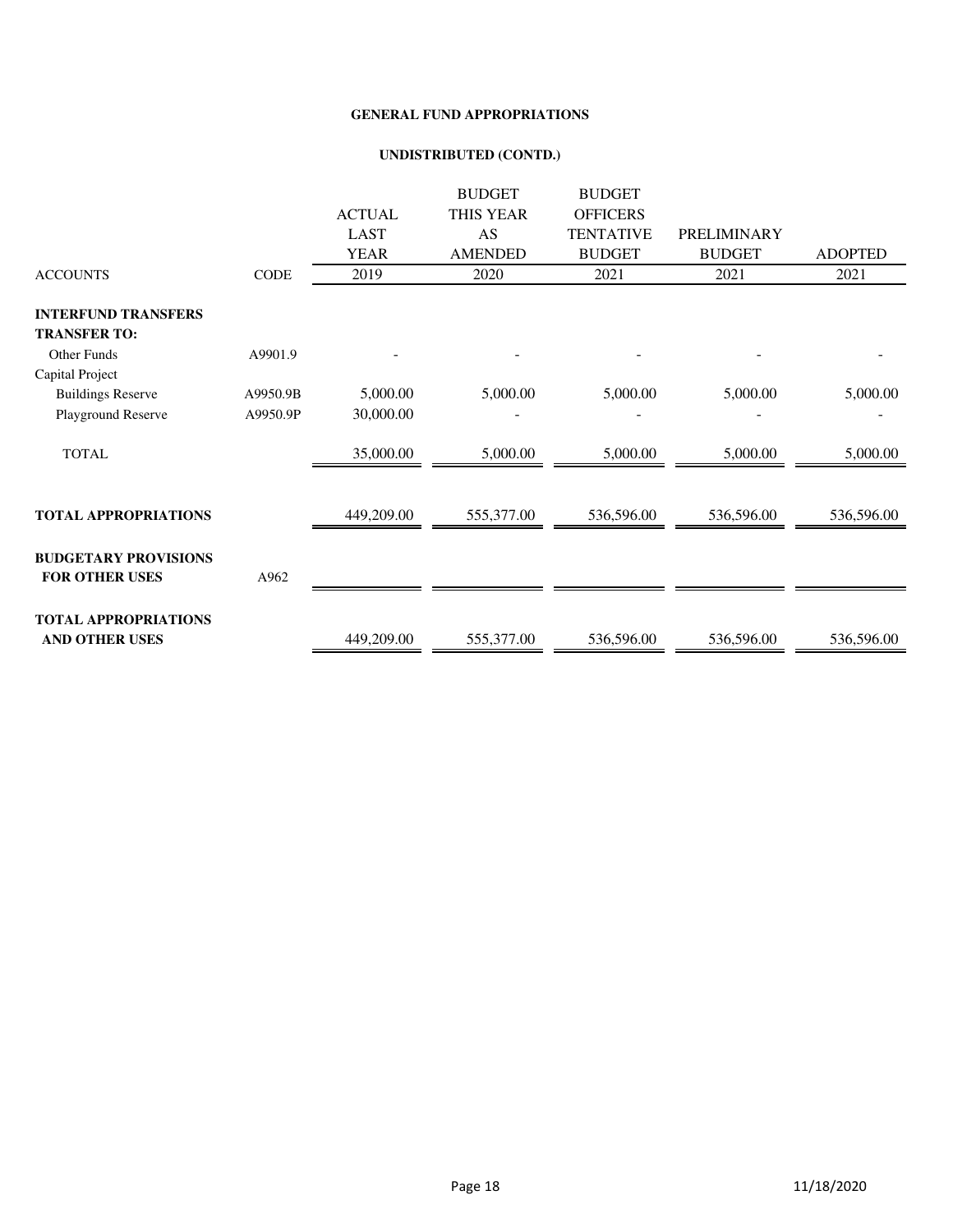#### **GENERAL FUND ESTIMATED REVENUES**

|                               |             |               | <b>BUDGET</b>  | <b>BUDGET</b>    |                          |                |
|-------------------------------|-------------|---------------|----------------|------------------|--------------------------|----------------|
|                               |             | <b>ACTUAL</b> | THIS YEAR      | <b>OFFICERS</b>  |                          |                |
|                               |             | <b>LAST</b>   | AS             | <b>TENTATIVE</b> | PRELIMINARY              |                |
|                               |             | <b>YEAR</b>   | <b>AMENDED</b> | <b>BUDGET</b>    | <b>BUDGET</b>            | <b>ADOPTED</b> |
| <b>ACCOUNTS</b>               | <b>CODE</b> | 2019          | 2020           | 2021             | 2021                     | 2021           |
| <b>OTHER TAX ITEMS</b>        |             |               |                |                  |                          |                |
| Prior Years                   | A1020       |               |                |                  |                          |                |
| Federal Payments in           |             |               |                |                  |                          |                |
| Lieu of Taxes                 | A1080       |               |                |                  |                          |                |
| Other Payments in             |             |               |                |                  |                          |                |
| Lieu of Taxes                 | A1081       |               |                |                  |                          |                |
| <b>Interest and Penalties</b> |             |               |                |                  |                          |                |
| on Real Prop. Taxes           | A1090       | 5,666.00      | 5,200.00       | 5,500.00         | 5,500.00                 | 5,500.00       |
| Non Property Tax *            |             |               |                |                  |                          |                |
| Distribution by               |             |               |                |                  |                          |                |
| County                        | A1120       | 9,255.00      | 5,000.00       | 2,500.00         | 2,500.00                 | 2,500.00       |
| DEPARTMENTAL INCOME           |             |               |                |                  |                          |                |
| <b>Tax Collection Fees</b>    |             |               |                |                  |                          |                |
| (Not Interest on Taxes)       | A1232       |               |                |                  |                          |                |
| <b>Clerk Fees</b>             | A1255       | 280.00        | 100.00         | 100.00           | 100.00                   | 100.00         |
| Dog Control Fees              | A1550       | 2,870.00      | 2,000.00       | 2,000.00         | 2,000.00                 | 2,000.00       |
| Safety Insp. Fees *           | A1560       |               |                |                  |                          |                |
| <b>Charges for Demolition</b> |             |               |                |                  |                          |                |
| of Unsafe Buildings           | A1570       |               |                |                  |                          |                |
| <b>Health Fees</b><br>$\ast$  | A1601       |               |                |                  |                          |                |
| <b>Vital Statistics</b>       | A1603       | 580.00        | 500.00         | 500.00           | 500.00                   | 500.00         |
| Ambulance Charges             | A1640       |               |                |                  |                          |                |
| Repayments of Burials         | A1848       |               |                |                  | $\overline{\phantom{a}}$ |                |
| Park and Recreation           |             |               |                |                  |                          |                |
| Charges                       | A2001       |               |                |                  |                          |                |
| <b>Recreation Concessions</b> | A2012       |               |                |                  |                          |                |
| Special Recreational          |             |               |                |                  |                          |                |
| <b>Facility Charges</b>       | A2025       |               |                |                  |                          |                |
| Museum Charges                | A2090       |               |                |                  |                          |                |
| <b>Zoning Fees</b>            | A2110       |               |                |                  |                          |                |
| Planning Board Fees<br>$\ast$ | A2115       |               | 70.00          | 50.00            | 50.00                    | 50.00          |

\* Town with Villages - See explanation (3) on last page for crediting these revenues to town - area outside villages.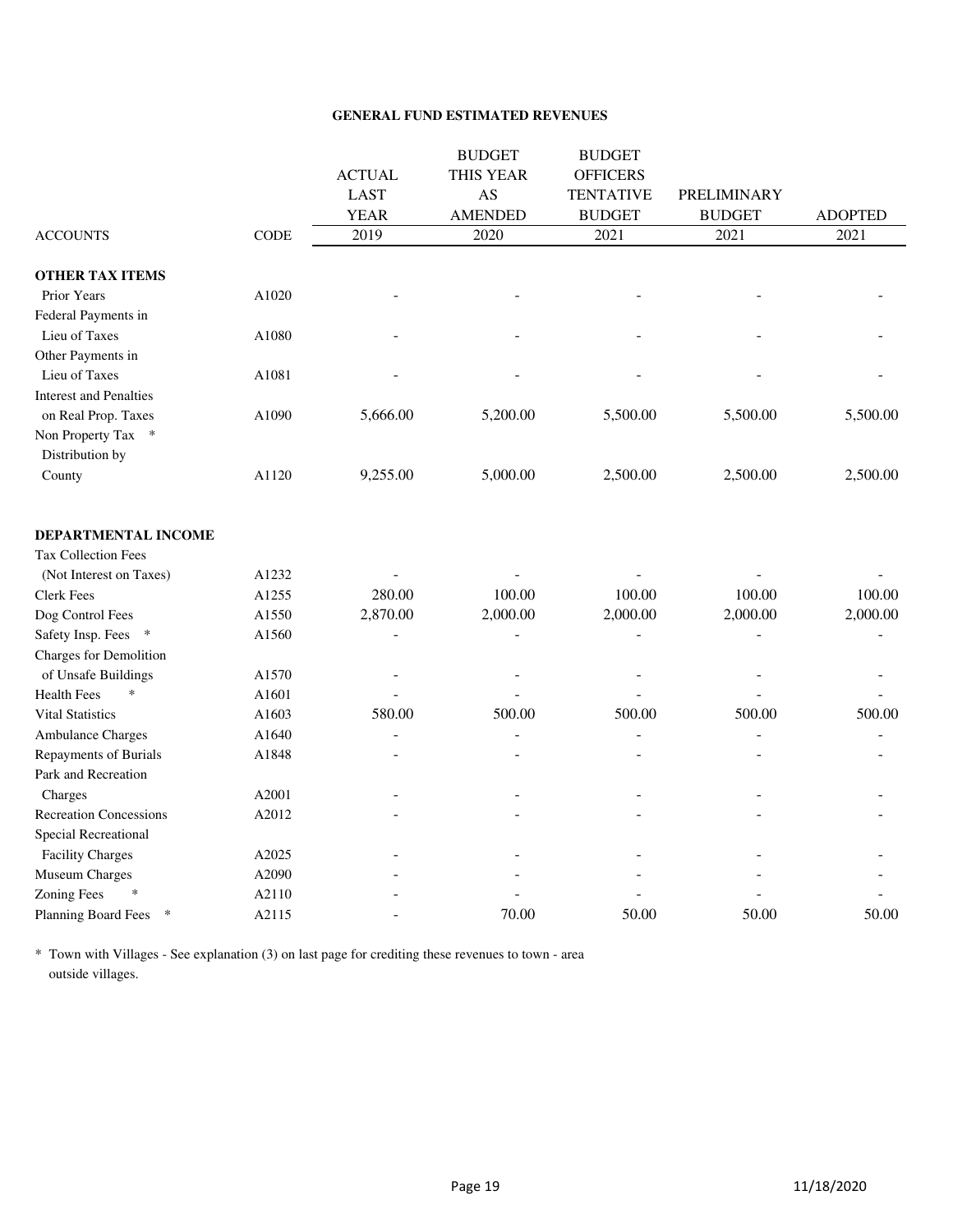#### **GENERAL FUND ESTIMATED REVENUES**

|                                        |        |                          | <b>BUDGET</b>            | <b>BUDGET</b>            |                          |                          |
|----------------------------------------|--------|--------------------------|--------------------------|--------------------------|--------------------------|--------------------------|
|                                        |        | <b>ACTUAL</b>            | THIS YEAR                | <b>OFFICERS</b>          |                          |                          |
|                                        |        | <b>LAST</b>              | AS                       | <b>TENTATIVE</b>         | PRELIMINARY              |                          |
|                                        |        | <b>YEAR</b>              | <b>AMENDED</b>           | <b>BUDGET</b>            | <b>BUDGET</b>            | <b>ADOPTED</b>           |
| <b>ACCOUNTS</b>                        | CODE   | 2019                     | 2020                     | 2021                     | 2021                     | 2021                     |
| DEPARTMENTAL INCOME                    |        |                          |                          |                          |                          |                          |
| Garbage Removal and                    |        |                          |                          |                          |                          |                          |
| <b>Disposal Charges</b>                | A2130  |                          |                          |                          |                          |                          |
| Sale of Cemetery Lots                  | A2190  |                          |                          |                          |                          |                          |
| <b>Charges for Cemetery</b>            |        |                          |                          |                          |                          |                          |
| Services                               | A2192  |                          |                          |                          |                          |                          |
| Share of Joint Activity                |        |                          |                          |                          |                          |                          |
| for Other Governments                  | A2390  | 216.00                   |                          |                          |                          |                          |
| <b>USE OF MONEY AND</b>                |        |                          |                          |                          |                          |                          |
| <b>PROPERTY</b>                        |        |                          |                          |                          |                          |                          |
| <b>Interest and Earnings</b>           | A2401  | 774.00                   | 400.00                   | 500.00                   | 500.00                   | 500.00                   |
| Rental of Real                         |        |                          |                          |                          |                          |                          |
| Property                               | A2410  | 600.00                   | 500.00                   |                          |                          |                          |
| Rental of Equipment,                   |        |                          |                          |                          |                          |                          |
| Other Governments                      | A2416  |                          |                          |                          |                          |                          |
| <b>LICENSES AND PERMITS</b>            |        |                          |                          |                          |                          |                          |
| Games of Chance Lic.                   | A2530  | 25.00                    | 25.00                    | 25.00                    | 25.00                    | 25.00                    |
| <b>Bingo License</b>                   | A2540  |                          |                          |                          |                          |                          |
| Dog Licenses                           | A2544  |                          |                          |                          |                          |                          |
| <b>Building and Alteration Permits</b> | A2555  | 14,863.00                | 4,000.00                 | 3,000.00                 | 3,000.00                 | 3,000.00                 |
| Permits, Other                         | A2590  | 239.00                   | 100.00                   | 100.00                   | 100.00                   | 100.00                   |
| <b>FINES AND FORFEITURES</b>           |        |                          |                          |                          |                          |                          |
| Fines and Forfeited                    |        |                          |                          |                          |                          |                          |
| Bail                                   | A2610  | 4,084.00                 | 3,500.00                 | 1,000.00                 | 1,000.00                 | 1,000.00                 |
| <b>Traffic Diversion Reimb</b>         | A2610A | 1,300.00                 | 1,000.00                 | 1,000.00                 | 1,000.00                 | 1,000.00                 |
| Fines & Pen. Dog Cases                 | A2611  | $\overline{\phantom{a}}$ | $\overline{\phantom{0}}$ | $\overline{\phantom{0}}$ | $\overline{\phantom{a}}$ | $\overline{\phantom{0}}$ |
| Forfeiture of Deposits                 | A2620  |                          |                          |                          |                          |                          |
| <b>SALES OF PROPERTY AND</b>           |        |                          |                          |                          |                          |                          |
| <b>COMPENSATION FOR LOSS</b>           |        |                          |                          |                          |                          |                          |
| Sales of Scrap and                     |        |                          |                          |                          |                          |                          |
| <b>Excess Materials</b>                | A2650  |                          |                          |                          |                          |                          |
| Sale of Forest Produce                 | A2652  |                          |                          |                          |                          |                          |
| Minor Sales, Other                     | A2655  | 129.00                   | 35.00                    |                          |                          |                          |
| Sales of Real Property                 | A2660  |                          |                          |                          |                          |                          |
| Sales of Equipment                     | A2665  |                          |                          |                          |                          |                          |
| <b>Insurance Recoveries</b>            | A2680  |                          |                          |                          |                          |                          |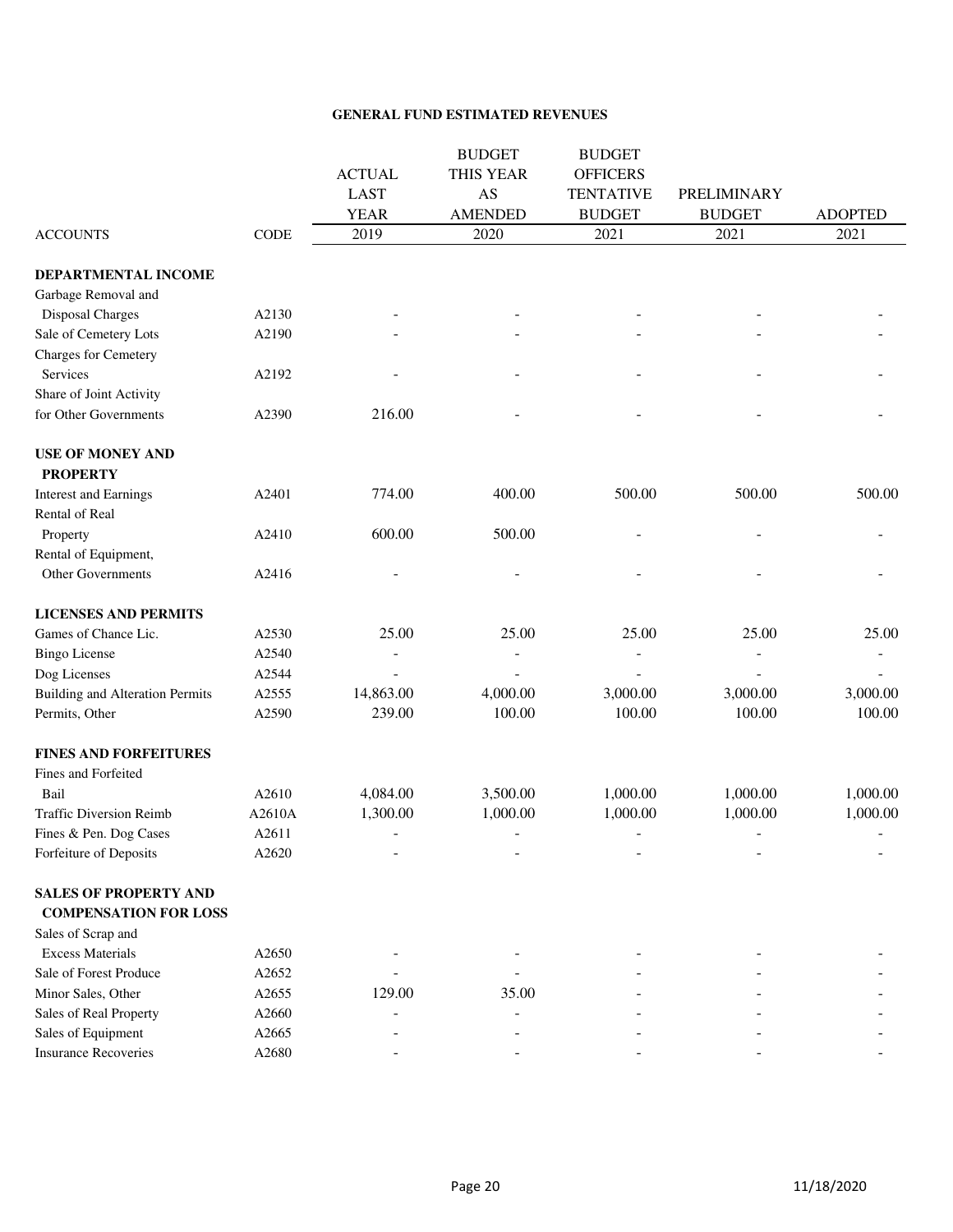#### **GENERAL FUND ESTIMATED REVENUES**

|                                |       |               | <b>BUDGET</b>  | <b>BUDGET</b>    |               |                |
|--------------------------------|-------|---------------|----------------|------------------|---------------|----------------|
|                                |       | <b>ACTUAL</b> | THIS YEAR      | <b>OFFICERS</b>  |               |                |
|                                |       | <b>LAST</b>   | AS             | <b>TENTATIVE</b> | PRELIMINARY   |                |
|                                |       | <b>YEAR</b>   | <b>AMENDED</b> | <b>BUDGET</b>    | <b>BUDGET</b> | <b>ADOPTED</b> |
| <b>ACCOUNTS</b>                | CODE  | 2019          | 2020           | 2021             | 2021          | 2021           |
| <b>MISCELLANEOUS</b>           |       |               |                |                  |               |                |
| Refunds of Prior Years         |       |               |                |                  |               |                |
| Expenditures                   | A2701 | 244.00        |                |                  |               |                |
| Gifts and Donations            | A2705 | 250.00        |                |                  |               |                |
| <b>AIM-Related Payment</b>     | A2750 | 11,647.00     | 11,647.00      | 9,238.00         | 9,238.00      | 9,238.00       |
| Other Unclassified             |       |               |                |                  |               |                |
| Revenue (Specify)              | A2770 |               |                |                  |               |                |
| <b>INTERFUND REVENUES</b>      |       |               |                |                  |               |                |
| <b>Interfund Revenues</b>      | A2801 |               |                |                  |               |                |
| <b>STATE AID</b>               |       |               |                |                  |               |                |
| Per Capita                     | A3001 |               |                |                  |               |                |
| Mortgage Tax                   | A3005 | 19,725.00     | 20,000.00      | 20,000.00        | 20,000.00     | 20,000.00      |
| Loss of Public Utility         |       |               |                |                  |               |                |
| Valuations                     | A3017 |               |                |                  |               |                |
| Navigation Law                 |       |               |                |                  |               |                |
| Enforcement                    | A3315 |               |                |                  |               |                |
| Records Mgmt Grant             | A3060 |               |                |                  |               |                |
| Real Property Tax Admin        | A3040 |               |                |                  |               |                |
| Justice Grant                  | A3089 |               |                |                  |               |                |
| Assessor Update Reimb. - State | A3389 |               |                |                  |               |                |
| Narcotics Guidance             |       |               |                |                  |               |                |
| Council                        | A3484 |               |                |                  |               |                |
| Social Services                | A3660 |               |                |                  |               |                |
| Programs for Aging             | A3772 |               |                |                  |               |                |
| Youth Programs                 | A3820 |               |                |                  |               |                |
| <b>FEDERAL AID</b>             |       |               |                |                  |               |                |
| Programs for Aging             | A4772 |               |                |                  |               |                |
| <b>Emergency Disaster</b>      |       |               |                |                  |               |                |
| Assistance                     | A4960 |               |                |                  |               |                |
| <b>INTERFUND TRANSFER</b>      |       |               |                |                  |               |                |
| <b>Interfund Transfers</b>     | A5031 |               | 6,400.00       | 11,400.00        | 11,400.00     | 11,400.00      |
| Serial Bonds                   | A5710 |               |                |                  |               |                |
| <b>BAN</b>                     | A5730 |               |                |                  |               |                |
| TOTAL ESTIMATED REVENUES       |       | 72,747.00     | 60,477.00      | 56,913.00        | 56,913.00     | 56,913.00      |

#### **ESTIMATED UNEXPENDED BALANCE**

| UNEXPENDED BALANCE | AUB | 124.400.00 | 49,683.00 | 49,683.00 | 49,683.00 |
|--------------------|-----|------------|-----------|-----------|-----------|
|                    |     |            |           |           |           |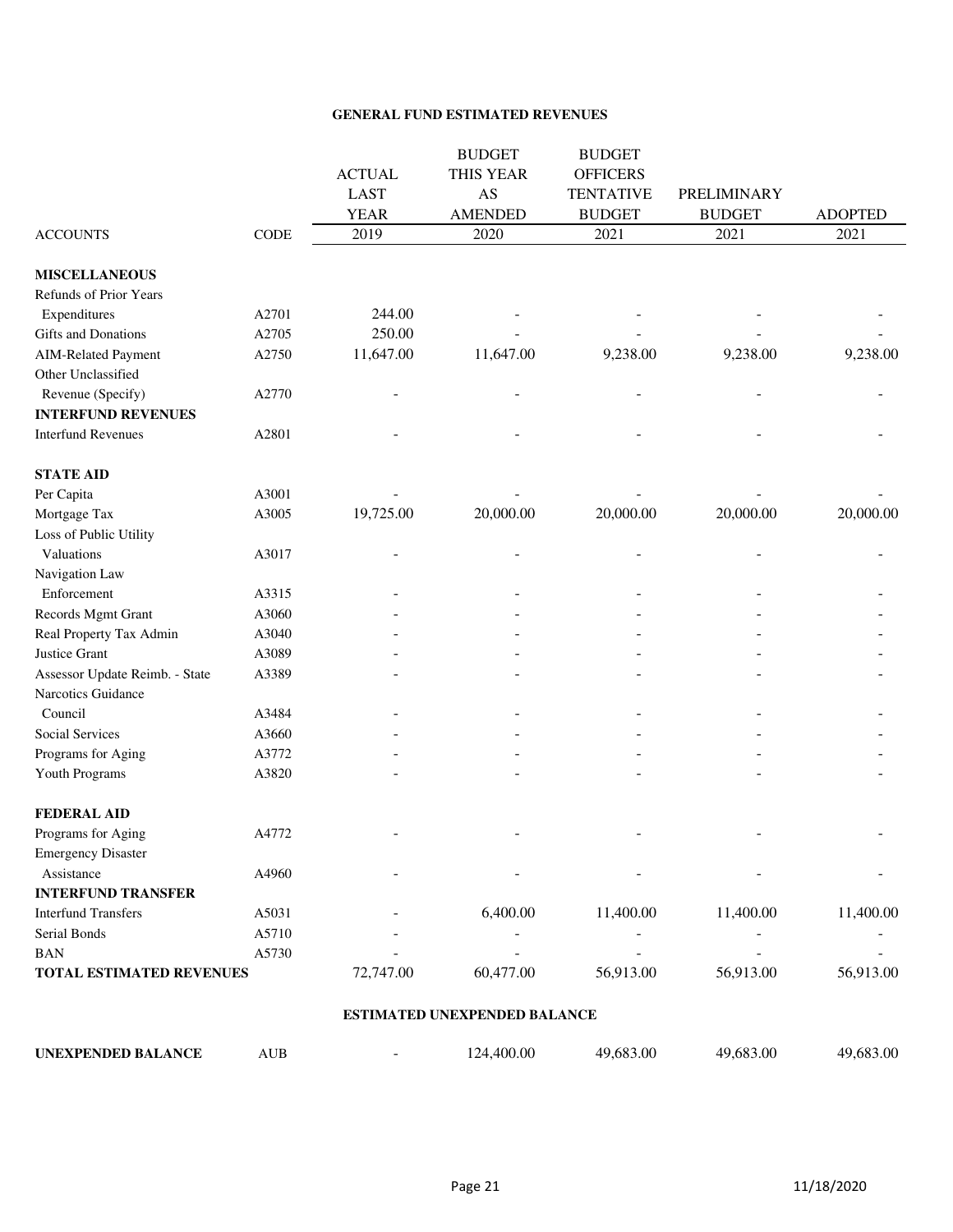#### **HIGHWAY APPROPRIATIONS - TOWNWIDE**

|                             |          |               | <b>BUDGET</b>  | <b>BUDGET</b>    |               |                |
|-----------------------------|----------|---------------|----------------|------------------|---------------|----------------|
|                             |          | <b>ACTUAL</b> | THIS YEAR      | <b>OFFICERS</b>  |               |                |
|                             |          | <b>LAST</b>   | AS             | <b>TENTATIVE</b> | PRELIMINARY   |                |
|                             |          | <b>YEAR</b>   | <b>AMENDED</b> | <b>BUDGET</b>    | <b>BUDGET</b> | <b>ADOPTED</b> |
| <b>ACCOUNTS</b>             | CODE     | 2019          | 2020           | 2021             | 2021          | 2021           |
| <b>GENERAL REPAIRS</b>      |          |               |                |                  |               |                |
| Personal Services           | DA5110.1 | 122,538.00    | 124,000.00     | 128,720.00       | 128,720.00    | 128,720.00     |
| Contractual Exp.            | DA5110.4 | 137,150.00    | 135,000.00     | 144,400.00       | 144,400.00    | 144,400.00     |
| <b>TOTAL</b>                |          | 259,688.00    | 259,000.00     | 273,120.00       | 273,120.00    | 273,120.00     |
| <b>IMPROVEMENTS</b>         |          |               |                |                  |               |                |
| Capital Outlay              | DA5112.2 | 267,167.00    | 188,000.00     | 150,400.00       | 150,400.00    | 150,400.00     |
| <b>BRIDGES</b>              |          |               |                |                  |               |                |
| Capital Outlay              | DA5120.2 |               |                |                  |               |                |
| Contractual Exp.            | DA5120.4 |               |                |                  |               |                |
| <b>TOTAL</b>                |          |               |                |                  |               |                |
| <b>MACHINERY</b>            |          |               |                |                  |               |                |
| <b>Personal Services</b>    | DA5130.1 |               |                |                  |               |                |
| Equipment                   | DA5130.2 | 191,936.00    | 130,000.00     |                  |               |                |
| Contractual Exp.            | DA5130.4 | 82,888.00     | 80,000.00      | 81,050.00        | 81,050.00     | 81,050.00      |
| <b>TOTAL</b>                |          | 274,824.00    | 210,000.00     | 81,050.00        | 81,050.00     | 81,050.00      |
| <b>MISCELLANEOUS (BRUSH</b> |          |               |                |                  |               |                |
| & WEEDS)                    |          |               |                |                  |               |                |
| <b>Personal Services</b>    | DA5140.1 | 7,313.00      | 6,430.00       | 7,000.00         | 7,000.00      | 7,000.00       |
| Contractual Exp.            | DA5140.4 |               |                |                  |               |                |
| Laboratories                | DA5140.4 |               |                |                  |               |                |
| <b>TOTAL</b>                |          | 7,313.00      | 6,430.00       | 7,000.00         | 7,000.00      | 7,000.00       |
| SNOW REMOVAL (TOWN          |          |               |                |                  |               |                |
| <b>HIGHWAYS)</b>            |          |               |                |                  |               |                |
| <b>Personal Services</b>    | DA5142.1 | 93,406.00     | 104,000.00     | 109,057.00       | 109,057.00    | 109,057.00     |
| Contractual Exp.            | DA5142.4 | 197,847.00    | 160,000.00     | 160,000.00       | 160,000.00    | 160,000.00     |
| <b>TOTAL</b>                |          | 291,253.00    | 264,000.00     | 269,057.00       | 269,057.00    | 269,057.00     |
| <b>SERVICES FOR OTHER</b>   |          |               |                |                  |               |                |
| <b>GOVERNMENTS</b>          |          |               |                |                  |               |                |
| <b>Personal Services</b>    | DA5148.1 | 37,702.00     | 46,000.00      | 50,000.00        | 50,000.00     | 50,000.00      |
| Contractual Exp.            | DA5148.4 |               |                |                  |               |                |
| <b>TOTAL</b>                |          | 37,702.00     | 46,000.00      | 50,000.00        | 50,000.00     | 50,000.00      |
| <b>EMERGENCY DISASTER</b>   | DA8760.4 |               |                |                  |               |                |
|                             |          |               |                |                  |               |                |

**WORK**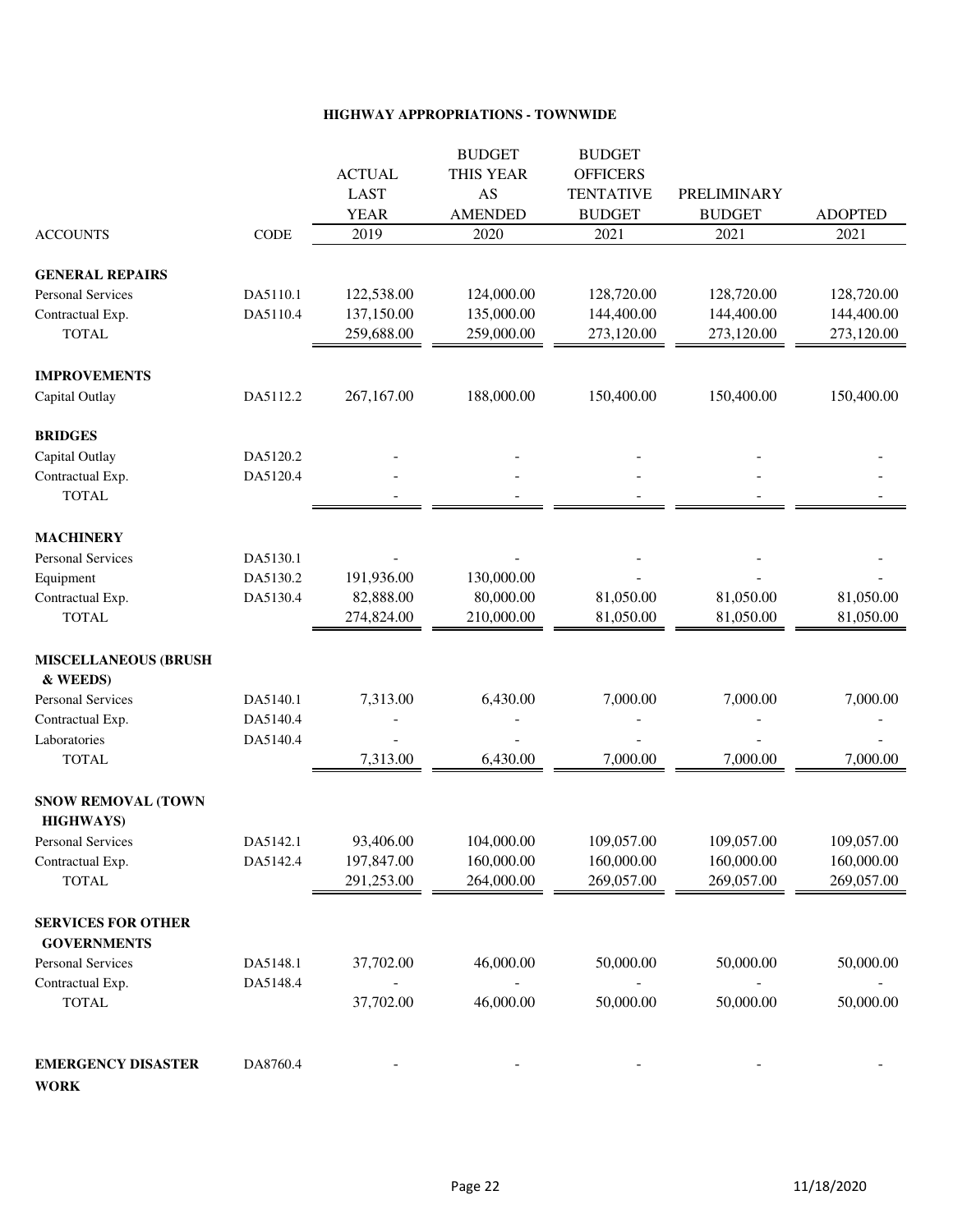#### **HIGHWAY APPROPRIATIONS - TOWNWIDE**

|                             |          |               | <b>BUDGET</b>  | <b>BUDGET</b>    |               |                |
|-----------------------------|----------|---------------|----------------|------------------|---------------|----------------|
|                             |          | <b>ACTUAL</b> | THIS YEAR      | <b>OFFICERS</b>  |               |                |
|                             |          | <b>LAST</b>   | AS             | <b>TENTATIVE</b> | PRELIMINARY   |                |
|                             |          | <b>YEAR</b>   | <b>AMENDED</b> | <b>BUDGET</b>    | <b>BUDGET</b> | <b>ADOPTED</b> |
| <b>ACCOUNTS</b>             | CODE     | 2019          | 2020           | 2021             | 2021          | 2021           |
| <b>EMPLOYEE BENEFITS</b>    |          |               |                |                  |               |                |
| <b>State Retirement</b>     | DA9010.8 | 32,772.00     | 33,398.00      | 35,000.00        | 35,000.00     | 35,000.00      |
| Social Security             | DA9030.8 | 19,963.00     | 25,000.00      | 25,000.00        | 25,000.00     | 25,000.00      |
| Worker's Comp.              | DA9040.8 |               |                |                  |               |                |
| Life Insurance              | DA9045.8 |               |                |                  |               |                |
| Unemployment Ins.           | DA9050.8 |               | 13,000.00      | 8,000.00         | 8,000.00      | 8,000.00       |
| Disability Ins.             | DA9055.8 |               | 180.00         | 180.00           | 180.00        | 180.00         |
| Hospital and                |          |               |                |                  |               |                |
| Medical Insurance           | DA9060.8 | 83,313.00     | 113,000.00     | 95,000.00        | 95,000.00     | 95,000.00      |
| <b>TOTAL</b>                |          | 136,048.00    | 184,578.00     | 163,180.00       | 163,180.00    | 163,180.00     |
| <b>DEBT SERVICE</b>         |          |               |                |                  |               |                |
| <b>PRINCIPAL</b>            |          |               |                |                  |               |                |
| Serial Bonds                | DA9710.6 |               |                |                  |               |                |
| <b>Bond Anticipation</b>    | DA9730.6 | 20,151.00     | 20,875.00      | 21,624.00        | 21,624.00     | 21,624.00      |
| <b>Capital Notes</b>        | DA9740.6 |               |                |                  |               |                |
| Tax Anticipation            | DA9760.6 |               |                |                  |               |                |
| Debt Payments to            |          |               |                |                  |               |                |
| <b>Public Authorities</b>   | DA9780.6 |               |                |                  |               |                |
| <b>TOTAL</b>                |          | 20,151.00     | 20,875.00      | 21,624.00        | 21,624.00     | 21,624.00      |
| <b>INTEREST</b>             |          |               |                |                  |               |                |
| Serial Bonds                | DA9710.7 |               |                |                  |               |                |
| <b>Bond Anticipation</b>    | DA9730.7 | 2,249.00      | 1,526.00       | 777.00           | 777.00        | 777.00         |
| <b>Capital Notes</b>        | DA9740.7 |               |                |                  |               |                |
| <b>Tax Anticipation</b>     | DA9760.7 |               |                |                  |               |                |
| Debt Payments to            |          |               |                |                  |               |                |
| <b>Public Authorities</b>   | DA9780.7 |               |                |                  |               |                |
| TOTAL                       |          | 2,249.00      | 1,526.00       | 777.00           | 777.00        | 777.00         |
| <b>INTERFUND TRANSFERS</b>  |          |               |                |                  |               |                |
| <b>TRANSFER TO:</b>         |          |               |                |                  |               |                |
| Capital Project Fund        | DA9950.9 |               | 50,000.00      | 50,000.00        | 50,000.00     | 50,000.00      |
| TOTAL INTERFUND             |          |               |                |                  |               |                |
| <b>TRANSFERS</b>            |          |               | 50,000.00      | 50,000.00        | 50,000.00     | 50,000.00      |
| <b>BUDGETARY PROVISIONS</b> |          |               |                |                  |               |                |
| FOR OTHER USES              | DA962    |               |                |                  |               |                |
| <b>TOTAL APPROPRIATIONS</b> |          |               |                |                  |               |                |
| AND OTHER USES              |          | 1,296,395.00  | 1,230,409.00   | 1,066,208.00     | 1,066,208.00  | 1,066,208.00   |
|                             |          |               |                |                  |               |                |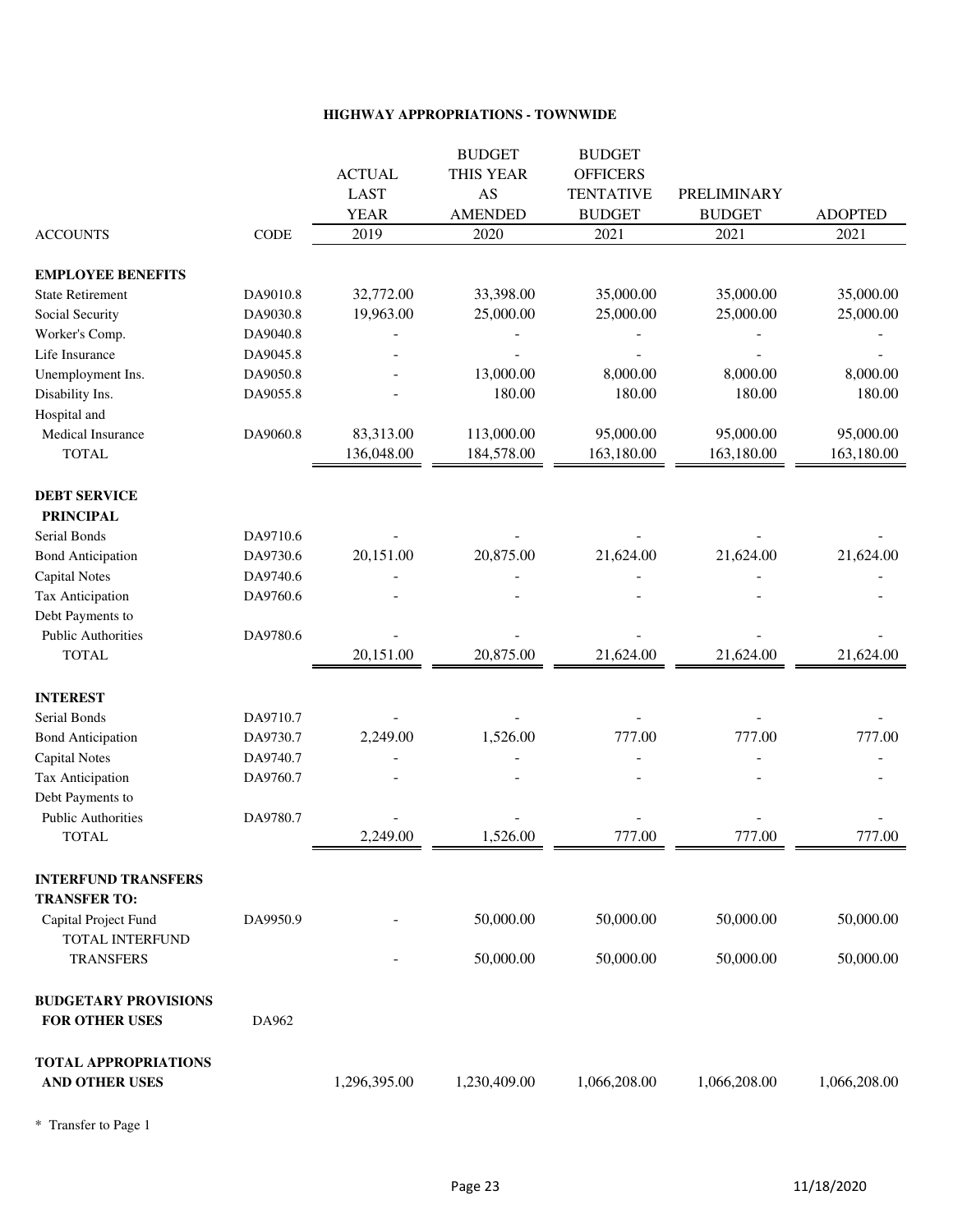#### **HIGHWAY REVENUES - TOWNWIDE**

|                                 |             |               | <b>BUDGET</b>  | <b>BUDGET</b>    |                    |                |
|---------------------------------|-------------|---------------|----------------|------------------|--------------------|----------------|
|                                 |             | <b>ACTUAL</b> | THIS YEAR      | <b>OFFICERS</b>  |                    |                |
|                                 |             | <b>LAST</b>   | AS             | <b>TENTATIVE</b> | <b>PRELIMINARY</b> |                |
|                                 |             | <b>YEAR</b>   | <b>AMENDED</b> | <b>BUDGET</b>    | <b>BUDGET</b>      | <b>ADOPTED</b> |
| <b>ACCOUNTS</b>                 | CODE        | 2019          | 2020           | 2021             | 2021               | 2021           |
| <b>LOCAL SOURCES</b>            |             |               |                |                  |                    |                |
| Distribution by County          | DA1120      |               |                |                  |                    |                |
| Services for other Gov't        | DA2300      | 10,920.00     | 25,000.00      | 25,000.00        | 25,000.00          | 25,000.00      |
| Cty Snow & Ice                  | DA2302A     | 73,044.00     | 85,000.00      | 95,000.00        | 95,000.00          | 95,000.00      |
| NY Snow & Ice                   | DA2302B     | 89,892.00     | 53,500.00      | 53,500.00        | 53,500.00          | 53,500.00      |
| Interest & Earnings             | DA2401      | 790.00        | 150.00         | 150.00           | 150.00             | 150.00         |
| <b>Scrap Metal Sales</b>        | DA2650      |               |                |                  |                    |                |
| Sale of Assets                  | DA2665      | 27,470.00     | 20,000.00      |                  |                    |                |
| <b>Insurance Refund</b>         | DA2680      | 8,653.00      |                |                  |                    |                |
| Refund of Prior Yr Exp          | DA2701      | 15.00         |                |                  |                    |                |
| Miscellaneous (Specify)         | DA2770      |               |                |                  |                    |                |
| <b>Interfund Revenues</b>       | DA2801      |               |                |                  |                    |                |
| <b>BAN</b>                      | DA5730      |               |                |                  |                    |                |
| <b>STATE AID</b>                |             |               |                |                  |                    |                |
| Consolidated Highway            | DA3501      | 267,237.00    | 188,000.00     | 150,400.00       | 150,400.00         | 150,400.00     |
| Multi-Modal Program             | DA3505      |               |                |                  |                    |                |
| <b>FEDERAL AID - SPECIFY</b>    |             |               |                |                  |                    |                |
| Fema-State                      | DA3960      |               |                |                  |                    |                |
| Fema-Fed'l                      | DA4960      |               |                |                  |                    |                |
| <b>Interfund Transfers</b>      | DA5031      |               |                |                  |                    |                |
| <b>TOTAL ESTIMATED REVENUES</b> |             | 478,021.00    | 371,650.00     | 324,050.00       | 324,050.00         | 324,050.00     |
| <b>UNEXPENDED BALANCE</b>       | <b>DAUB</b> |               | 67,601.00      |                  |                    |                |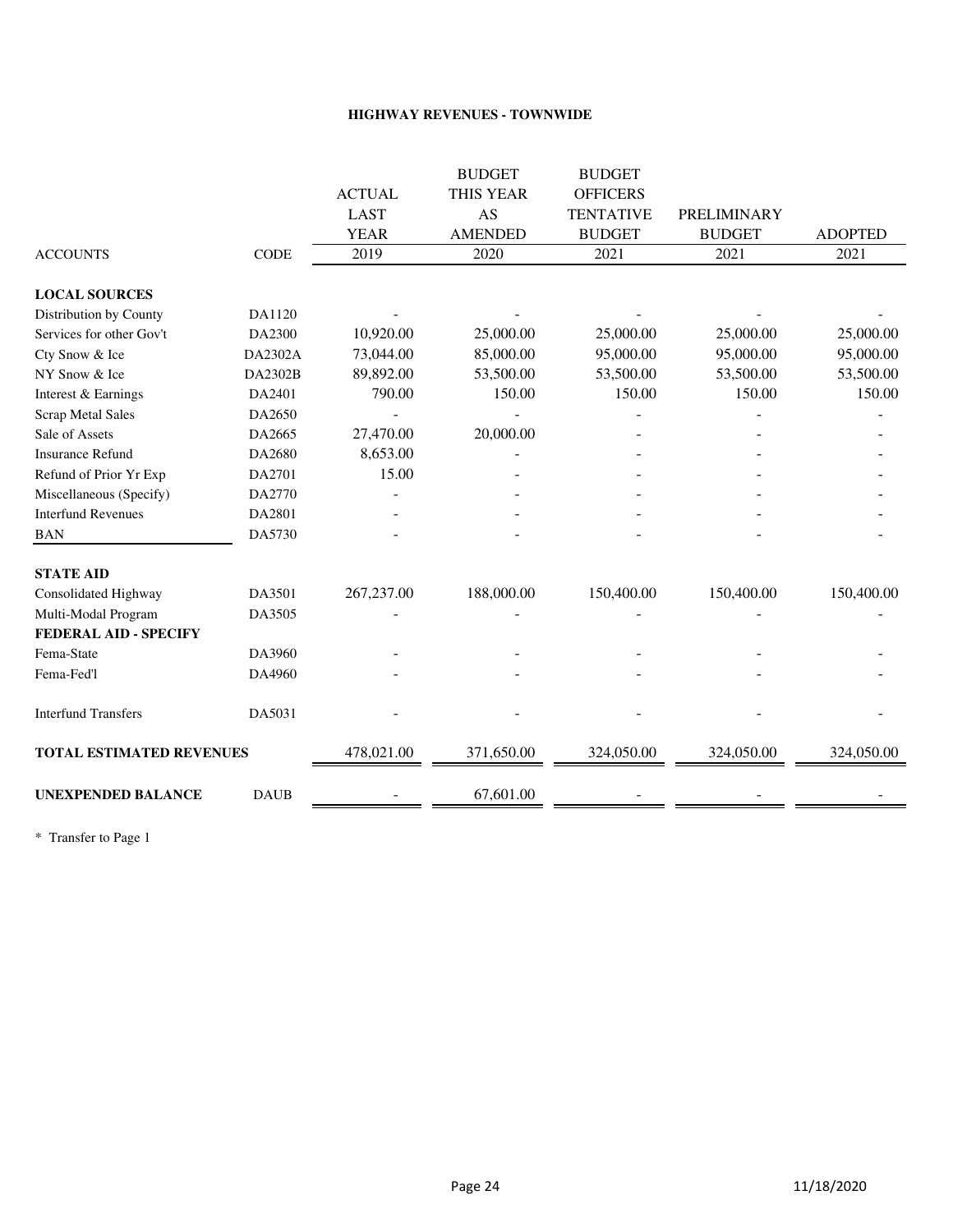#### **WATER DISTRICT APPROPRIATIONS**

|                          |             |                            | <b>BUDGET</b>        | <b>BUDGET</b>                     |                              |                |
|--------------------------|-------------|----------------------------|----------------------|-----------------------------------|------------------------------|----------------|
|                          |             | <b>ACTUAL</b>              | THIS YEAR            | <b>OFFICERS</b>                   |                              |                |
|                          |             | <b>LAST</b><br><b>YEAR</b> | AS<br><b>AMENDED</b> | <b>TENTATIVE</b><br><b>BUDGET</b> | PRELIMINARY<br><b>BUDGET</b> | <b>ADOPTED</b> |
| <b>ACCOUNTS</b>          | <b>CODE</b> | 2019                       | 2020                 | 2021                              | 2021                         | 2021           |
|                          |             |                            |                      |                                   |                              |                |
| <b>ADMINISTRATION</b>    |             |                            |                      |                                   |                              |                |
| Attorney Contr.          | SW1420.4    |                            | 250.00               | 250.00                            | 250.00                       | 250.00         |
| <b>Engineering Contr</b> | SW1440.4    |                            |                      |                                   |                              |                |
| <b>Personal Services</b> | SW8310.1    | 2,000.00                   |                      |                                   |                              |                |
| <b>Billing Clerk</b>     | SW8310.1a   | 1,500.00                   | 1,500.00             | 1,550.00                          | 1,550.00                     | 1,550.00       |
| Deputy Personal Svc      | SW8310.1b   | 12,750.00                  | 13,750.00            | 14,175.00                         | 14,175.00                    | 14,175.00      |
| PT Laborer               | SW8310.1c   | 16,500.00                  | 17,470.00            | 17,995.00                         | 17,995.00                    | 17,995.00      |
| Equipment                | SW8310.2    |                            |                      |                                   |                              |                |
| Contractual Exp.         | SW8310.4    | 3,230.00                   | 6,000.00             | 6,000.00                          | 6,000.00                     | 6,000.00       |
| <b>TOTAL</b>             |             | 35,980.00                  | 38,970.00            | 39,970.00                         | 39,970.00                    | 39,970.00      |
| <b>SOURCE OF SUPPLY,</b> |             |                            |                      |                                   |                              |                |
| <b>POWER AND PUMPING</b> |             |                            |                      |                                   |                              |                |
| <b>Personal Services</b> | SW8320.1    |                            |                      |                                   |                              |                |
| Equipment                | SW8320.2    |                            | 11,000.00            | 3,000.00                          | 3,000.00                     | 3,000.00       |
| Contractual Exp.         | SW8320.4    | 7,360.00                   | 9,000.00             | 9,000.00                          | 9,000.00                     | 9,000.00       |
| <b>TOTAL</b>             |             | 7,360.00                   | 20,000.00            | 12,000.00                         | 12,000.00                    | 12,000.00      |
| <b>PURIFICATION</b>      |             |                            |                      |                                   |                              |                |
| <b>Personal Services</b> | SW8330.1    |                            |                      |                                   |                              |                |
| Equipment                | SW8330.2    |                            |                      |                                   |                              |                |
| Contractual Exp.         | SW8330.4    | 7,531.00                   | 9,000.00             | 11,000.00                         | 11,000.00                    | 11,000.00      |
| <b>TOTAL</b>             |             | 7,531.00                   | 9,000.00             | 11,000.00                         | 11,000.00                    | 11,000.00      |
| <b>TRANSMISSION AND</b>  |             |                            |                      |                                   |                              |                |
| <b>DISTRIBUTION</b>      |             |                            |                      |                                   |                              |                |
| <b>Personal Services</b> | SW8340.1    |                            |                      |                                   |                              |                |
| Equipment                | SW8340.2    |                            |                      |                                   |                              |                |
| Contractual Exp.         | SW8340.4    | 1,533.00                   | 2,500.00             | 2,500.00                          | 2,500.00                     | 2,500.00       |
| <b>TOTAL</b>             |             | 1,533.00                   | 2,500.00             | 2,500.00                          | 2,500.00                     | 2,500.00       |
|                          |             |                            | <b>UNDISTRIBUTED</b> |                                   |                              |                |
| <b>EMPLOYEE BENEFITS</b> |             |                            |                      |                                   |                              |                |
| <b>State Retirement</b>  | SW9010.8    | 3,458.00                   | 4,100.00             | 4,100.00                          | 4,100.00                     | 4,100.00       |
| Social Security          | SW9030.8    | 2,505.00                   | 2,380.00             | 2,380.00                          | 2,380.00                     | 2,380.00       |
| Compensation Ins.        | SW9040.8    |                            |                      |                                   |                              |                |
| Unemployment Ins.        | SW9050.8    |                            |                      |                                   |                              |                |
| Disability Ins.          | SW9055.8    |                            |                      |                                   |                              |                |
| Hospital and             |             |                            |                      |                                   |                              |                |
| Medical Insurance        | SW9060.8    |                            |                      |                                   |                              |                |
| <b>TOTAL</b>             |             | 5,963.00                   | 6,480.00             | 6,480.00                          | 6,480.00                     | 6,480.00       |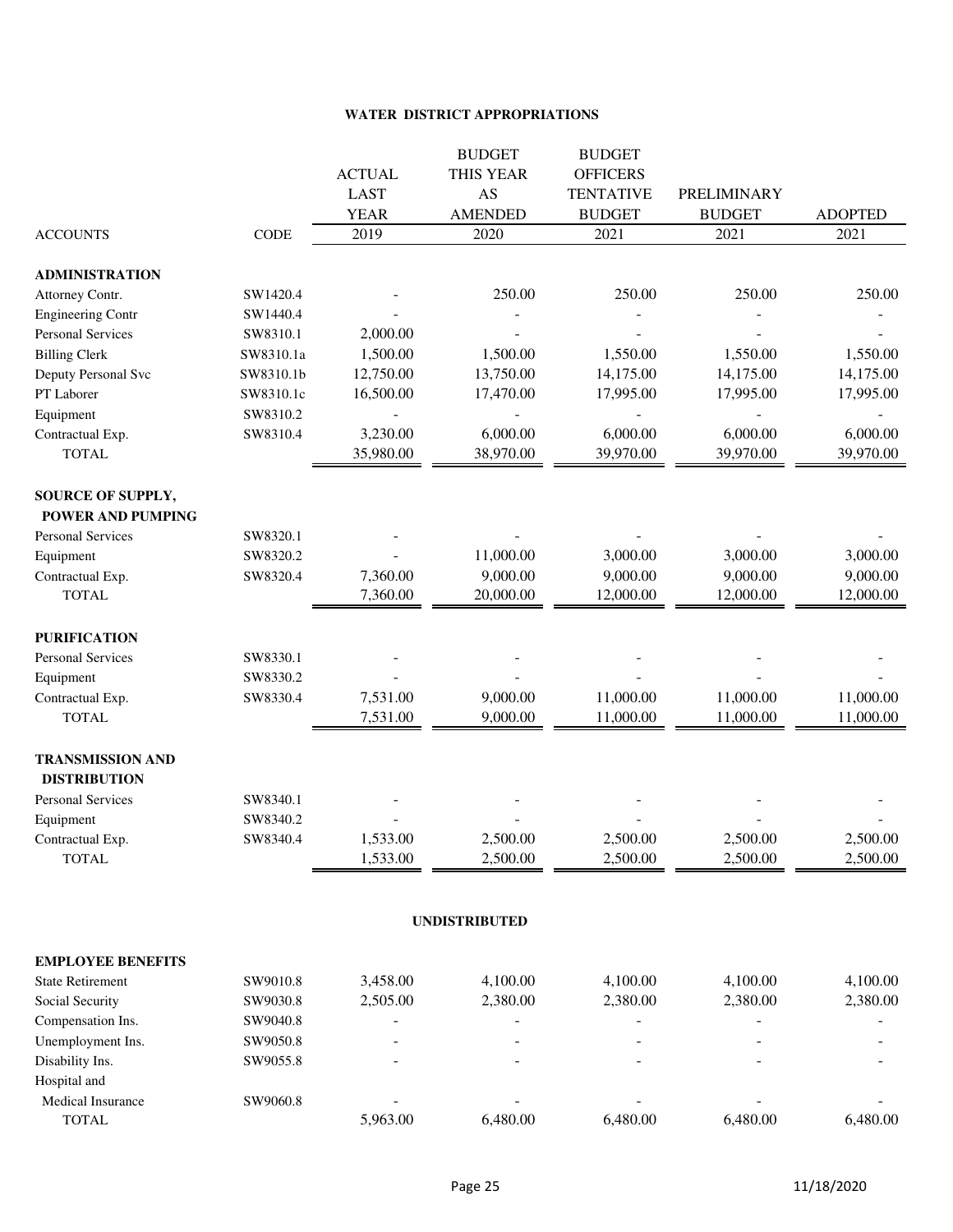#### **WATER DISTRICT APPROPRIATIONS**

#### **UNDISTRIBUTED (CONTD.)**

|                                 |          | <b>ACTUAL</b>  | <b>BUDGET</b><br><b>THIS YEAR</b> | <b>BUDGET</b><br><b>OFFICERS</b> |               |                |
|---------------------------------|----------|----------------|-----------------------------------|----------------------------------|---------------|----------------|
|                                 |          | <b>LAST</b>    | AS                                | <b>TENTATIVE</b>                 | PRELIMINARY   |                |
|                                 |          | <b>YEAR</b>    | <b>AMENDED</b>                    | <b>BUDGET</b>                    | <b>BUDGET</b> | <b>ADOPTED</b> |
| <b>ACCOUNTS</b>                 | CODE     | 2019           | 2020                              | 2021                             | 2021          | 2021           |
| <b>DEBT SERVICE</b>             |          |                |                                   |                                  |               |                |
| <b>PRINCIPAL</b>                |          |                |                                   |                                  |               |                |
| Serial Bonds                    | SW9710.6 |                |                                   |                                  |               |                |
| <b>Statutory Bonds</b>          | SW9720.6 |                |                                   |                                  |               |                |
| <b>Bond Anticipation</b>        | SW9730.6 |                |                                   |                                  |               |                |
| <b>Capital Notes</b>            | SW9740.6 |                |                                   |                                  |               |                |
| <b>Budget Notes</b>             | SW9750.6 |                |                                   |                                  |               |                |
| Revenue Antici.                 | SW9770.6 |                |                                   |                                  |               |                |
| Debt Payments to                |          |                |                                   |                                  |               |                |
| <b>Public Authorities</b>       | SW9780.6 |                |                                   |                                  |               |                |
| <b>TOTAL</b>                    |          |                |                                   |                                  |               |                |
| <b>INTEREST</b>                 |          |                |                                   |                                  |               |                |
| Serial Bonds                    | SW9710.7 |                |                                   |                                  |               |                |
| <b>Statutory Bonds</b>          | SW9720.7 |                |                                   |                                  |               |                |
| <b>Bond Anticipation</b>        | SW9730.7 |                |                                   |                                  |               |                |
| <b>Capital Notes</b>            | SW9740.7 |                |                                   |                                  |               |                |
| <b>Budget Notes</b>             | SW9750.7 |                |                                   |                                  |               |                |
| Revenue Antici.                 | SW9770.7 |                |                                   |                                  |               |                |
| Debt Payments to                |          |                |                                   |                                  |               |                |
| Public Authorities              | SW9780.7 |                |                                   |                                  |               |                |
| Debt Principal Other Government | SW9797.6 |                |                                   |                                  |               |                |
| Debt Interest Other Government  | SW9797.7 |                |                                   |                                  |               |                |
| <b>TOTAL</b>                    |          |                |                                   |                                  |               |                |
| <b>INTERFUND TRANSFERS</b>      |          |                |                                   |                                  |               |                |
| <b>TRANSFER TO:</b>             |          |                |                                   |                                  |               |                |
| Other Funds                     | SW9901.9 | 11,400.00      | 6,400.00                          | 11,400.00                        | 11,400.00     | 11,400.00      |
| Capital Project                 |          |                |                                   |                                  |               |                |
| Fund                            | SW9950.9 | $\blacksquare$ |                                   |                                  |               |                |
| <b>TOTAL</b>                    |          | 11,400.00      | 6,400.00                          | 11,400.00                        | 11,400.00     | 11,400.00      |
| <b>BUDGETARY PROVISIONS</b>     |          |                |                                   |                                  |               |                |
| FOR OTHER USES                  | SW962    |                |                                   |                                  |               |                |
| <b>TOTAL APPROPRIATIONS</b>     |          |                |                                   |                                  |               |                |
| AND OTHER USES                  |          | 69,767.00      | 83,350.00                         | 83,350.00                        | 83,350.00     | 83,350.00      |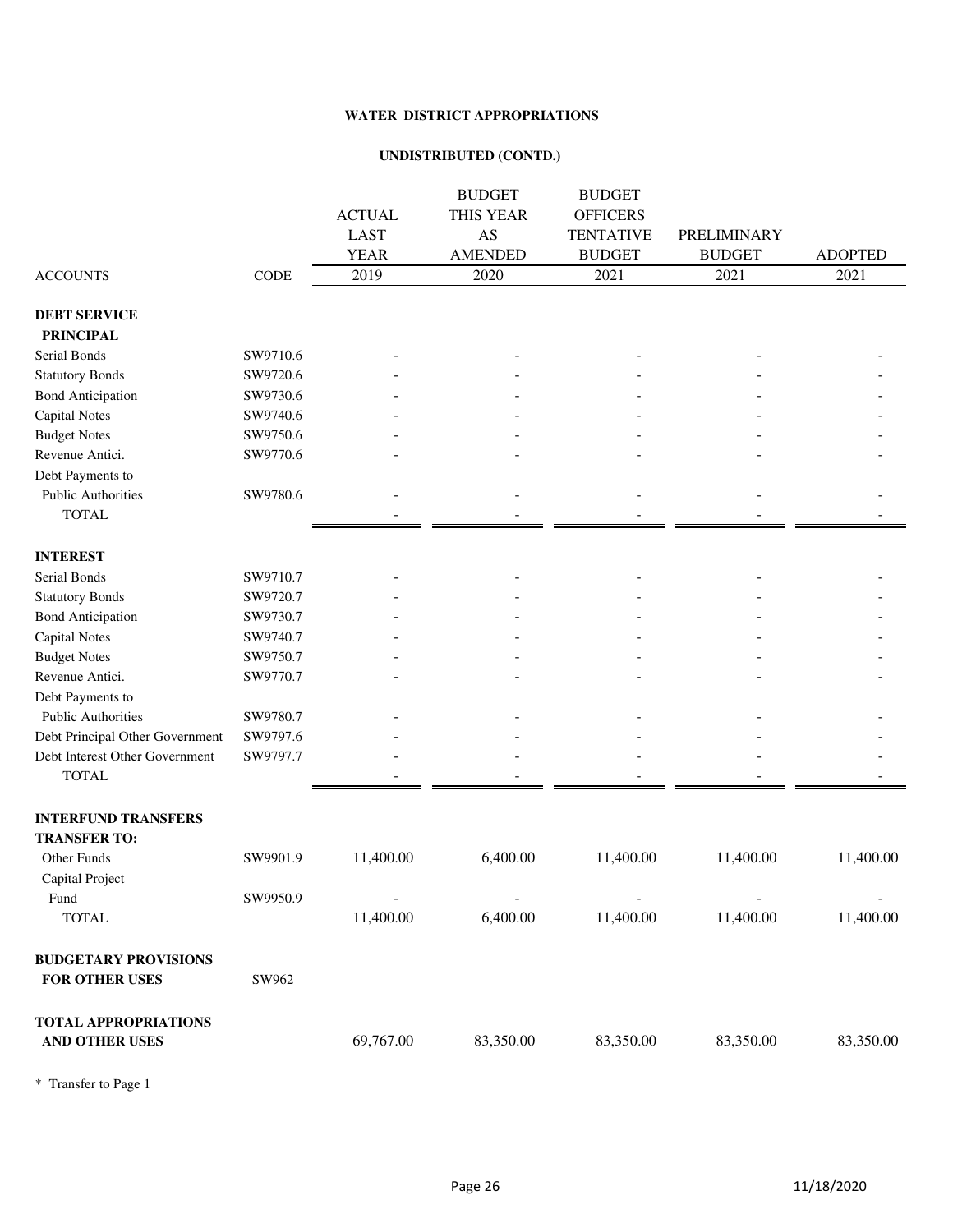#### **WATER DISTRICT ESTIMATED REVENUES**

|                |               | <b>BUDGET</b>  | <b>BUDGET</b>    |               |                |
|----------------|---------------|----------------|------------------|---------------|----------------|
|                | <b>ACTUAL</b> | THIS YEAR      | <b>OFFICERS</b>  |               |                |
|                | <b>LAST</b>   | AS             | <b>TENTATIVE</b> | PRELIMINARY   |                |
|                | <b>YEAR</b>   | <b>AMENDED</b> | <b>BUDGET</b>    | <b>BUDGET</b> | <b>ADOPTED</b> |
| <b>CODE</b>    | 2019          | 2020           | 2021             | 2021          | 2021           |
| SW2392         |               |                |                  |               |                |
| SW2140         | 51,951.00     | 52,000.00      | 52,000.00        | 52,000.00     | 52,000.00      |
| <b>SW2140A</b> | 18,402.00     | 20,000.00      | 20,000.00        | 20,000.00     | 20,000.00      |
| SW2142         |               |                |                  |               |                |
|                |               |                |                  |               |                |
| SW2144         | 560.00        |                |                  |               |                |
| SW2144A        | 6,237.00      | 6,400.00       | 5,400.00         | 5,400.00      | 5,400.00       |
| SW2144B        |               |                | 1,000.00         | 1,000.00      | 1,000.00       |
|                |               |                |                  |               |                |
| SW2148         | 746.00        | 450.00         | 450.00           | 450.00        | 450.00         |
| SW2148A        | 4,348.00      | 4,500.00       | 4,500.00         | 4,500.00      | 4,500.00       |
|                |               |                |                  |               |                |
| SW2401         | 48.00         |                |                  |               |                |
|                |               |                |                  |               |                |
| SW2650         |               |                |                  |               |                |
| SW2665         |               |                |                  |               |                |
|                |               |                |                  |               |                |
| SW2680         |               |                |                  |               |                |
|                |               |                |                  |               |                |
| SW2690         |               |                |                  |               |                |
| SW2701         |               |                |                  |               |                |
|                |               |                |                  |               |                |
| SW2770         |               |                |                  |               |                |
|                |               |                |                  |               |                |
|                | 82,292.00     | 83,350.00      | 83,350.00        | 83,350.00     | 83,350.00      |
|                |               |                |                  |               |                |

#### **UNEXPENDED BALANCE**

### **UNEXPENDED BALANCE** SWUB - - - - -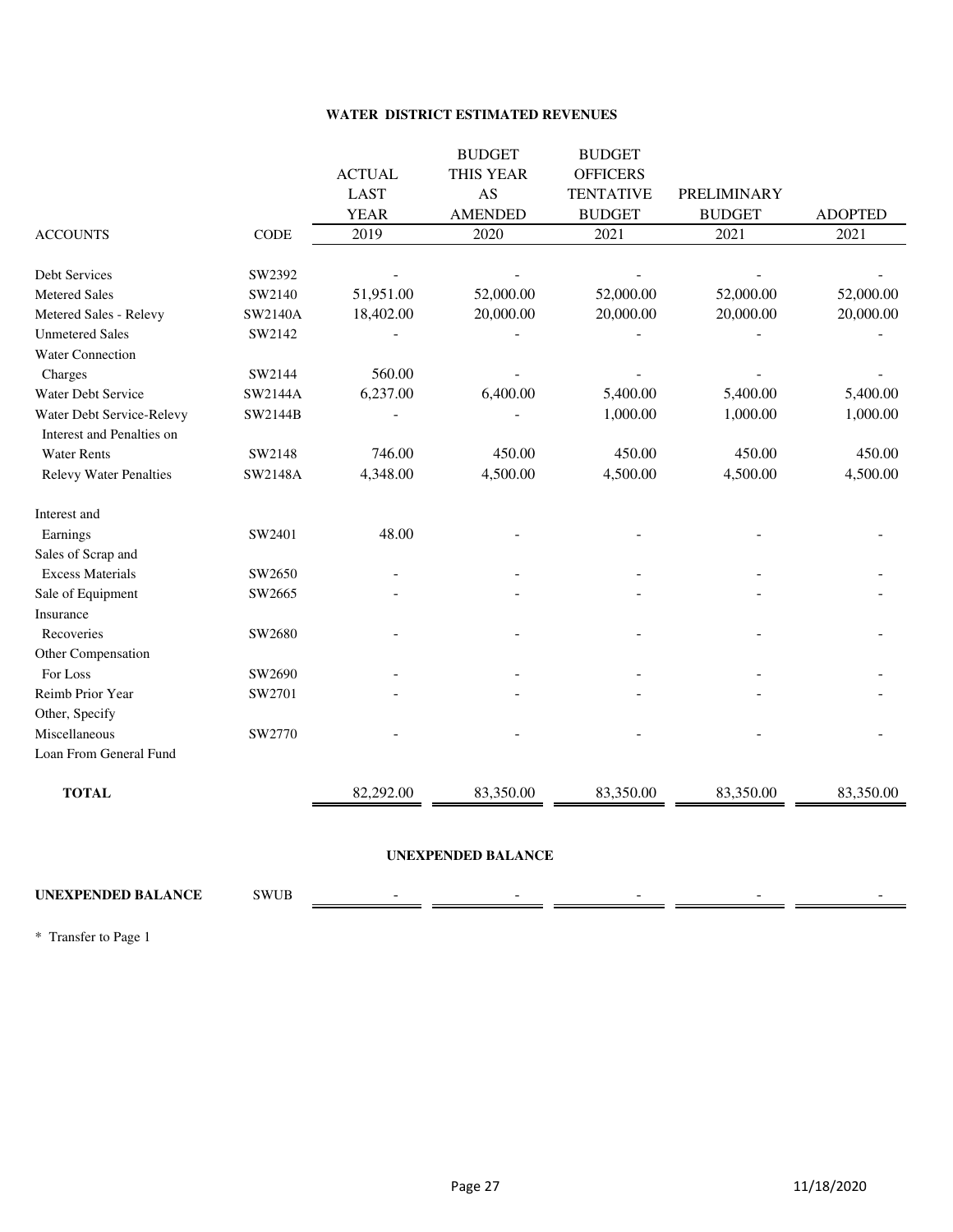#### **FIRE PROTECTION DISTRICT**

|                                           |                       |               | <b>BUDGET</b>                             | <b>BUDGET</b>    |               |                |  |  |  |  |  |
|-------------------------------------------|-----------------------|---------------|-------------------------------------------|------------------|---------------|----------------|--|--|--|--|--|
|                                           |                       | <b>ACTUAL</b> | THIS YEAR                                 | <b>OFFICERS</b>  |               |                |  |  |  |  |  |
|                                           |                       | <b>LAST</b>   | AS                                        | <b>TENTATIVE</b> | PRELIMINARY   |                |  |  |  |  |  |
|                                           |                       | <b>YEAR</b>   | <b>AMENDED</b>                            | <b>BUDGET</b>    | <b>BUDGET</b> | <b>ADOPTED</b> |  |  |  |  |  |
| <b>ACCOUNTS</b>                           | CODE                  | 2019          | 2020                                      | 2021             | 2021          | 2021           |  |  |  |  |  |
|                                           |                       |               |                                           |                  |               |                |  |  |  |  |  |
|                                           | <b>APPROPRIATIONS</b> |               |                                           |                  |               |                |  |  |  |  |  |
| <b>FIRE PROTECTION</b><br><b>DISTRICT</b> |                       |               |                                           |                  |               |                |  |  |  |  |  |
| <b>Fire Contract Contr</b>                | SF1-3410.4            | 154,275.00    | 157,360.00                                | 157,360.00       | 159,815.00    | 159,815.00     |  |  |  |  |  |
| <b>TOTAL</b>                              |                       | 154,275.00    | 157,360.00                                | 157,360.00       | 159,815.00    | 159,815.00     |  |  |  |  |  |
|                                           |                       |               |                                           |                  |               |                |  |  |  |  |  |
|                                           |                       |               | ESTIMATED REVENUES AND UNEXPENDED BALANCE |                  |               |                |  |  |  |  |  |
|                                           |                       |               |                                           |                  |               |                |  |  |  |  |  |
|                                           |                       |               |                                           |                  |               |                |  |  |  |  |  |
|                                           |                       |               |                                           |                  |               |                |  |  |  |  |  |
| <b>TOTAL</b>                              |                       |               |                                           |                  |               |                |  |  |  |  |  |
|                                           |                       |               |                                           |                  |               |                |  |  |  |  |  |
| <b>UNEXPENDED BALANCE</b>                 | <b>SFUB</b>           |               |                                           |                  |               |                |  |  |  |  |  |
|                                           |                       |               |                                           |                  |               |                |  |  |  |  |  |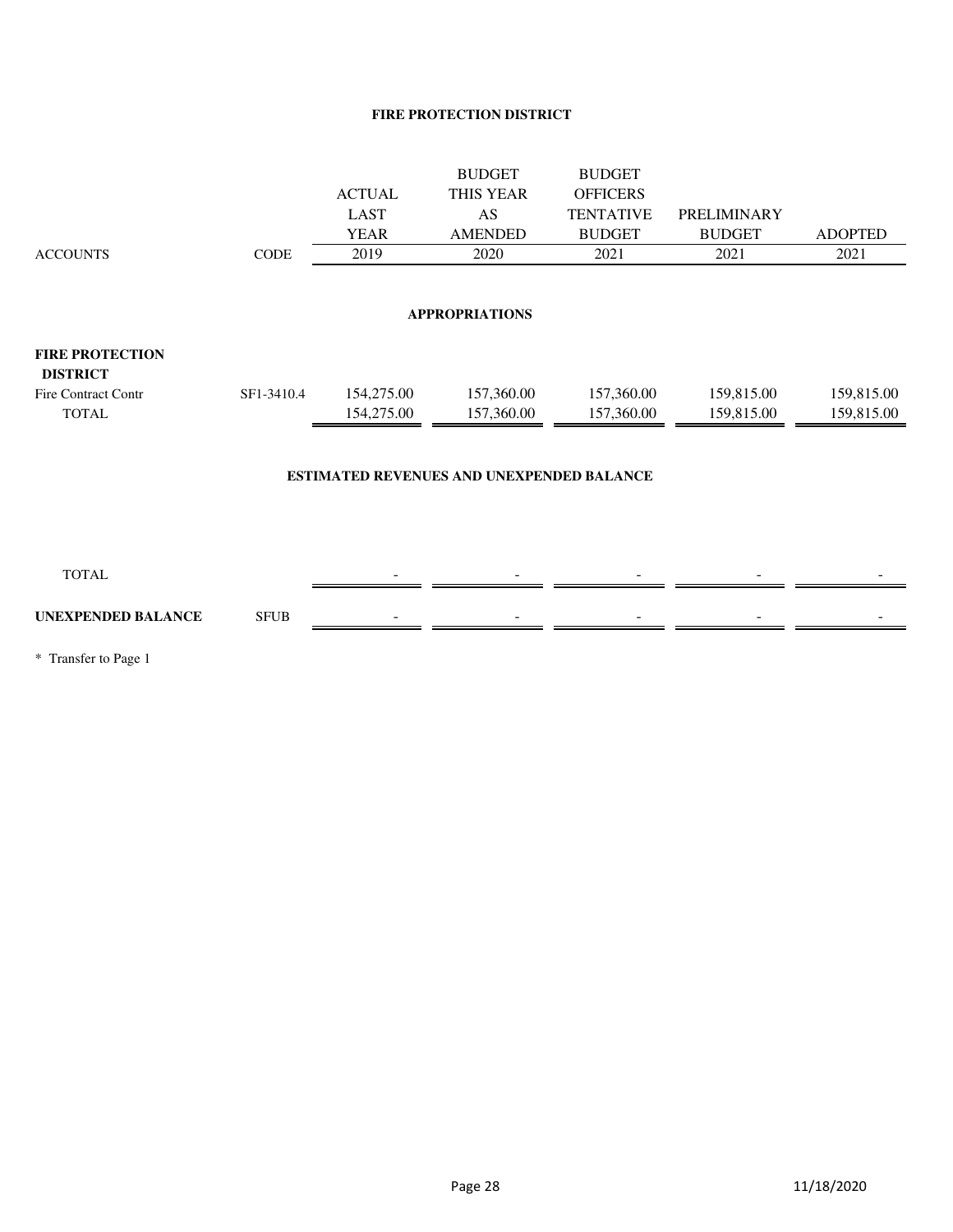#### **SEWER DISTRICT APPROPRIATIONS**

|                                |           |               | <b>BUDGET</b>        | <b>BUDGET</b>    |               |                |
|--------------------------------|-----------|---------------|----------------------|------------------|---------------|----------------|
|                                |           | <b>ACTUAL</b> | THIS YEAR            | <b>OFFICERS</b>  |               |                |
|                                |           | <b>LAST</b>   | AS                   | <b>TENTATIVE</b> | PRELIMINARY   |                |
|                                |           | <b>YEAR</b>   | <b>AMENDED</b>       | <b>BUDGET</b>    | <b>BUDGET</b> | <b>ADOPTED</b> |
| <b>ACCOUNTS</b>                | CODE      | 2019          | 2020                 | 2021             | 2021          | 2021           |
| <b>ADMINISTRATION</b>          |           |               |                      |                  |               |                |
| <b>Attorney Contr</b>          | SS1420.4  |               |                      |                  |               |                |
| <b>Attorney Contr--Project</b> | SS1420.4R |               | 7,500.00             | 4,750.00         | 4,750.00      | 4,750.00       |
| <b>Engineering Contr</b>       | SS1440.4  |               | 4,000.00             | 4,000.00         | 4,000.00      | 4,000.00       |
| Personal Services              | SS8110.1  | 5,500.00      | 5,500.00             | 5,500.00         | 5,500.00      | 5,500.00       |
| Deputy Personal Svc            | SS8110.1a | 17,250.00     | 18,300.00            | 18,850.00        | 18,850.00     | 18,850.00      |
| <b>Billing Clerk</b>           | SS8110.1b | 1,500.00      | 1,500.00             | 1,550.00         | 1,550.00      | 1,550.00       |
| Admin Svcs-Survey              | SS8110.1c |               |                      |                  |               |                |
| PT Laborer                     | SS8110.1d | 11,500.00     | 12,000.00            | 12,375.00        | 12,375.00     | 12,375.00      |
| Equipment                      | SS8110.2  |               |                      |                  |               |                |
| Contractual Exp.               | SS8110.4  | 11,347.00     | 12,750.00            | 12,750.00        | 12,750.00     | 12,750.00      |
| <b>TOTAL</b>                   |           | 47,097.00     | 61,550.00            | 59,775.00        | 59,775.00     | 59,775.00      |
| <b>SEWAGE COLLECTING</b>       |           |               |                      |                  |               |                |
| <b>SYSTEM</b>                  |           |               |                      |                  |               |                |
| <b>Personal Services</b>       | SS8120.1  |               |                      |                  |               |                |
| Equipment                      | SS8120.2  |               | 1,500.00             | 1,500.00         | 1,500.00      | 1,500.00       |
| Contractual Exp.               | SS8120.4  | 17,998.00     | 20,000.00            | 20,000.00        | 20,000.00     | 20,000.00      |
| <b>TOTAL</b>                   |           | 17,998.00     | 21,500.00            | 21,500.00        | 21,500.00     | 21,500.00      |
| <b>SEWAGE TREATMENT</b>        |           |               |                      |                  |               |                |
| AND DISPOSAL                   |           |               |                      |                  |               |                |
| <b>Personal Services</b>       | SS8130.1  |               |                      |                  |               |                |
| Equipment                      | SS8130.2  |               |                      |                  |               |                |
| Contractual Exp.               | SS8130.4  | 6,320.00      | 10,000.00            | 10,000.00        | 10,000.00     | 10,000.00      |
| <b>TOTAL</b>                   |           | 6,320.00      | 10,000.00            | 10,000.00        | 10,000.00     | 10,000.00      |
|                                |           |               |                      |                  |               |                |
|                                |           |               | <b>UNDISTRIBUTED</b> |                  |               |                |
| <b>EMPLOYEE BENEFITS</b>       |           |               |                      |                  |               |                |
| <b>State Retirement</b>        | SS9010.8  | 3,713.00      | 5,550.00             | 5,350.00         | 5,350.00      | 5,350.00       |
| Social Security                | SS9030.8  | 2,735.00      | 2,800.00             | 3,000.00         | 3,000.00      | 3,000.00       |
| Compensation Ins.              | SS9040.8  |               |                      |                  |               |                |
| Life Insurance                 | SS9045.8  |               |                      |                  |               |                |
| Unemployment Ins.              | SS9050.8  |               |                      |                  |               |                |
| Disability Ins.                | SS9055.8  |               |                      |                  |               |                |
| Hospital and                   |           |               |                      |                  |               |                |
| Medical Insurance              | SS9060.8  |               |                      |                  |               |                |
| <b>TOTAL</b>                   |           | 6,448.00      | 8,350.00             | 8,350.00         | 8,350.00      | 8,350.00       |
|                                |           |               |                      |                  |               |                |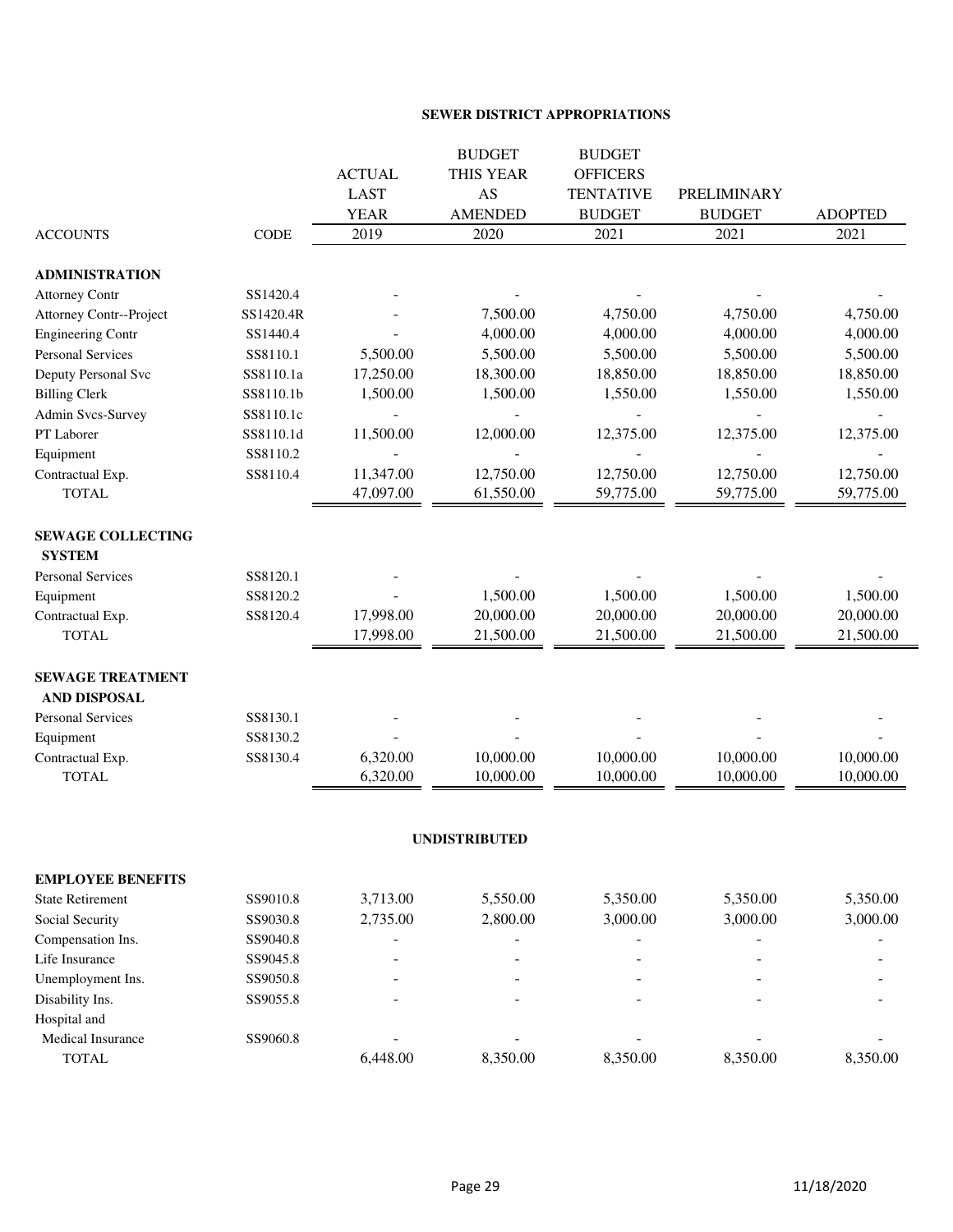#### **SEWER DISTRICT APPROPRIATIONS**

#### **UNDISTRIBUTED**

|                             |           |               | <b>BUDGET</b>  | <b>BUDGET</b>    |               |                |
|-----------------------------|-----------|---------------|----------------|------------------|---------------|----------------|
|                             |           | <b>ACTUAL</b> | THIS YEAR      | <b>OFFICERS</b>  |               |                |
|                             |           | <b>LAST</b>   | AS             | <b>TENTATIVE</b> | PRELIMINARY   |                |
|                             |           | <b>YEAR</b>   | <b>AMENDED</b> | <b>BUDGET</b>    | <b>BUDGET</b> | <b>ADOPTED</b> |
| <b>ACCOUNTS</b>             | CODE      | 2019          | 2020           | 2021             | 2021          | 2021           |
| <b>DEBT SERVICE</b>         |           |               |                |                  |               |                |
| <b>PRINCIPAL</b>            |           |               |                |                  |               |                |
| Serial Bonds                | SS9710.6  | 73,378.00     | 75,044.00      | 76,712.00        | 76,712.00     | 76,712.00      |
| Serial Bond Reserve         | SS9710.6R | 16,622.00     | 14,956.00      | 15,063.00        | 15,063.00     | 15,063.00      |
| <b>Statutory Bonds</b>      | SS9720.6  |               |                |                  |               |                |
| <b>Bond Anticipation</b>    | SS9730.6  |               |                |                  |               |                |
| <b>Capital Notes</b>        | SS9740.6  |               |                |                  |               |                |
| <b>Budget Notes</b>         | SS9750.6  |               |                |                  |               |                |
| Revenue Antici.             | SS9770.6  |               |                |                  |               |                |
| Debt Payments to            |           |               |                |                  |               |                |
| <b>Public Authorities</b>   | SS9780.6  |               |                |                  |               |                |
| <b>TOTAL</b>                |           | 90,000.00     | 90,000.00      | 91,775.00        | 91,775.00     | 91,775.00      |
| <b>INTEREST</b>             |           |               |                |                  |               |                |
| Serial Bonds                | SS9710.7  |               |                |                  |               |                |
| <b>Statutory Bonds</b>      | SS9720.7  |               |                |                  |               |                |
| <b>Bond Anticipation</b>    | SS9730.7  |               |                |                  |               |                |
| <b>Capital Notes</b>        | SS9740.7  |               |                |                  |               |                |
| <b>Budget Notes</b>         | SS9750.7  |               |                |                  |               |                |
| Revenue Antici.             | SS9770.7  |               |                |                  |               |                |
| Debt Payments to            |           |               |                |                  |               |                |
| <b>Public Authorities</b>   | SS9780.7  |               |                |                  |               |                |
| <b>TOTAL</b>                |           |               |                |                  |               |                |
| <b>INTERFUND TRANSFERS</b>  |           |               |                |                  |               |                |
| <b>TRANSFER TO:</b>         |           |               |                |                  |               |                |
| Other Funds                 | SS9901.9  |               |                |                  |               |                |
| Capital Project             | SS9950.9  |               |                |                  |               |                |
| <b>Interfund Loans</b>      | SS9795.7  |               |                |                  |               |                |
| <b>TOTAL</b>                |           |               |                |                  |               |                |
| <b>BUDGETARY PROVISIONS</b> |           |               |                |                  |               |                |
| FOR OTHER USES              | SS962     |               |                |                  |               |                |
| <b>TOTAL APPROPRIATIONS</b> |           |               |                |                  |               |                |
| AND OTHER USES              |           | 167,863.00    | 191,400.00     | 191,400.00       | 191,400.00    | 191,400.00     |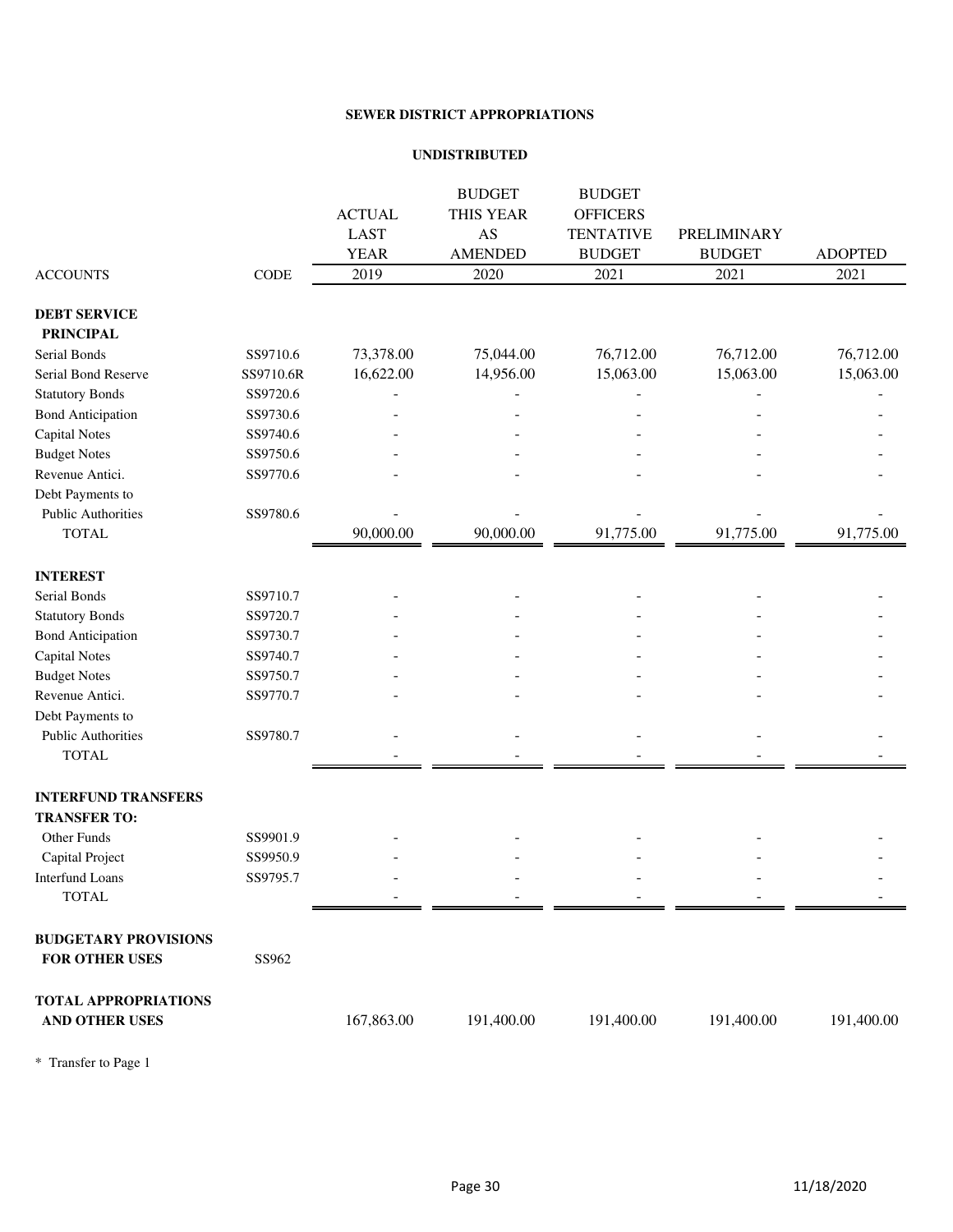#### **SEWER DISTRICT ESTIMATED REVENUES**

|                                    |                |               | <b>BUDGET</b>  | <b>BUDGET</b>    |               |                |
|------------------------------------|----------------|---------------|----------------|------------------|---------------|----------------|
|                                    |                | <b>ACTUAL</b> | THIS YEAR      | <b>OFFICERS</b>  |               |                |
|                                    |                | <b>LAST</b>   | AS             | <b>TENTATIVE</b> | PRELIMINARY   |                |
|                                    |                | <b>YEAR</b>   | <b>AMENDED</b> | <b>BUDGET</b>    | <b>BUDGET</b> | <b>ADOPTED</b> |
| <b>ACCOUNTS</b>                    | CODE           | 2019          | 2020           | 2021             | 2021          | 2021           |
|                                    |                |               |                |                  |               |                |
| Sewer Rents                        | SS2120         | 81,176.00     | 71,000.00      | 74,400.00        | 74,400.00     | 74,400.00      |
| Sewer Rents - Relevy               | SS2120A        | 21,171.00     | 24,400.00      | 21,000.00        | 21,000.00     | 21,000.00      |
| <b>Sewer Charges</b>               | SS2122         |               |                |                  |               |                |
| Interest and                       |                |               |                |                  |               |                |
| Penalties on Sewer                 |                |               |                |                  |               |                |
| Rents                              | SS2128         | 997.00        | 1,000.00       | 1,000.00         | 1,000.00      | 1,000.00       |
| Relevy Int & Penalties Sewer       | <b>SS2128A</b> | 5,033.00      | 5,000.00       | 5,000.00         | 5,000.00      | 5,000.00       |
| Interest and                       |                |               |                |                  |               |                |
| Earnings                           | SS2401         | 193.00        |                |                  |               |                |
| Sales of Scrap and                 |                |               |                |                  |               |                |
| <b>Excess Materials</b>            | SS2650         |               |                |                  |               |                |
| Sale of Equipment                  | SS2665         |               |                |                  |               |                |
| Insurance                          |                |               |                |                  |               |                |
| Recoveries                         | SS2680         |               |                |                  |               |                |
| Other Compensation                 |                |               |                |                  |               |                |
| For Loss                           | SS2690         |               |                |                  |               |                |
| Refund of Prior Year's Expenditure | SS2701         |               |                |                  |               |                |
| Miscellaneous                      | SS2770         |               |                |                  |               |                |
| State Aid for                      |                |               |                |                  |               |                |
| Operation and                      |                |               |                |                  |               |                |
| Maintenance of                     |                |               |                |                  |               |                |
| Sewage Disposal                    |                |               |                |                  |               |                |
| Grant                              | SS3089         |               |                |                  |               |                |
| <b>Grant from Local Govt</b>       |                |               |                |                  |               |                |
| Plant                              | SS3901         |               |                |                  |               |                |
| <b>Interfund Transfers</b>         | SS5031         |               |                |                  |               |                |
| Other, Specify                     |                |               |                |                  |               |                |
| <b>BAN</b>                         | SS5730         |               |                |                  |               |                |
| <b>TOTAL</b>                       |                | 108,570.00    | 101,400.00     | 101,400.00       | 101,400.00    | 101,400.00     |
| <b>UNEXPENDED BALANCE</b>          | <b>SSUB</b>    |               |                |                  |               |                |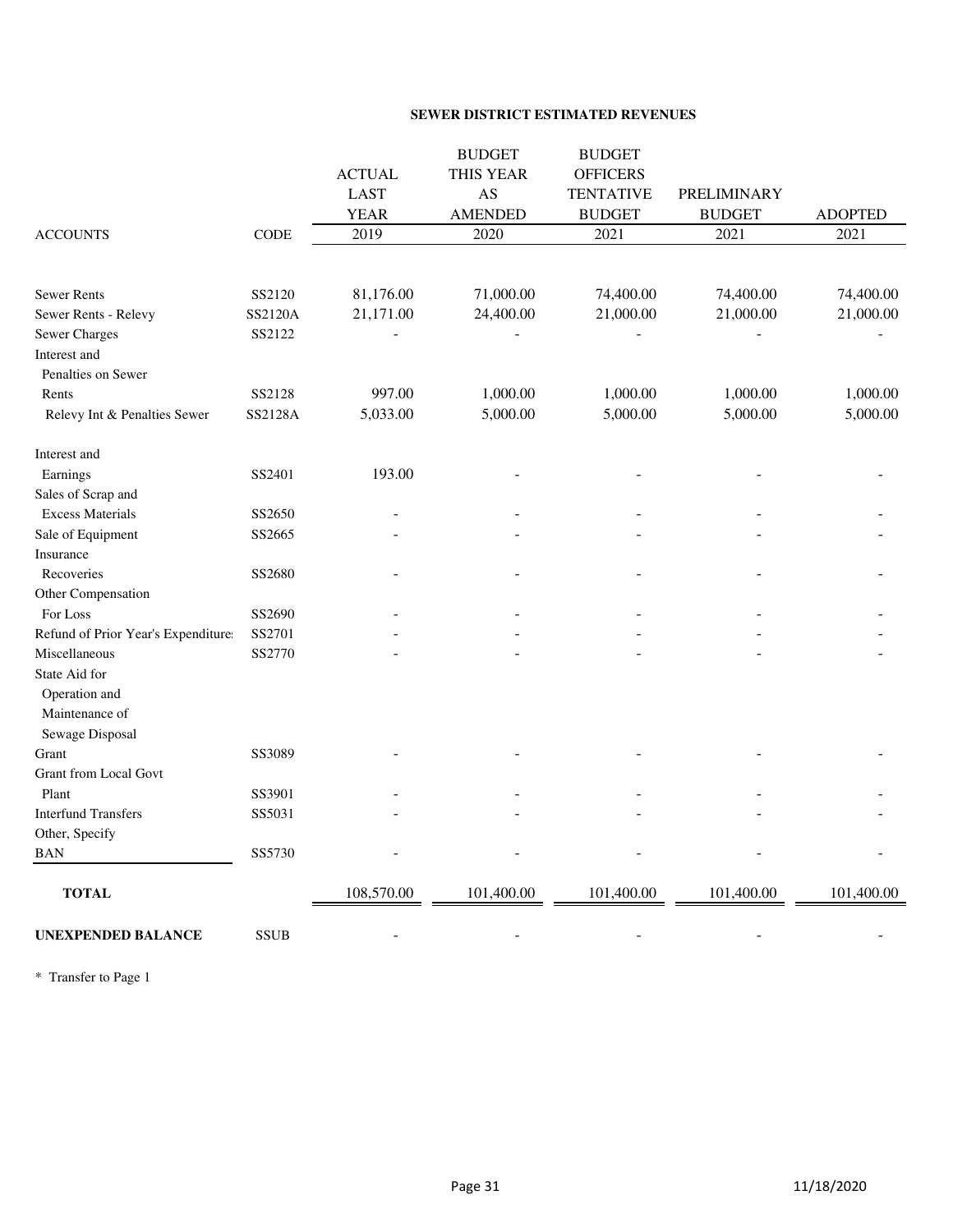#### **2020 SCHEDULE OF SALARIES OF ELECTED TOWN OFFICERS**

#### (ARTICLE 8 OF THE TOWN LAW)

OFFICER SALARY

| TOWN BOARD (4) @ 3000.00 EACH | $\mathbb{S}$ | 12,000.00 |
|-------------------------------|--------------|-----------|
| <b>SUPERVISOR</b>             | $\mathbb{S}$ | 10,000.00 |
| ${\bf TOWN}$ ${\bf CLERK}$    | $\mathbb{S}$ | 21,000.00 |
| $\operatorname{JJSTICE}$      | $\mathbb{S}$ | 9,500.00  |
| HIGHWAY SUPERINTENDENT        | $\mathbb{S}$ | 61,250.00 |
|                               |              |           |
|                               |              |           |
|                               |              |           |
|                               |              |           |
|                               |              |           |
|                               |              |           |
|                               |              |           |
|                               |              |           |
|                               |              |           |
|                               |              |           |
|                               |              |           |
|                               |              |           |
|                               |              |           |
|                               |              |           |
|                               |              |           |